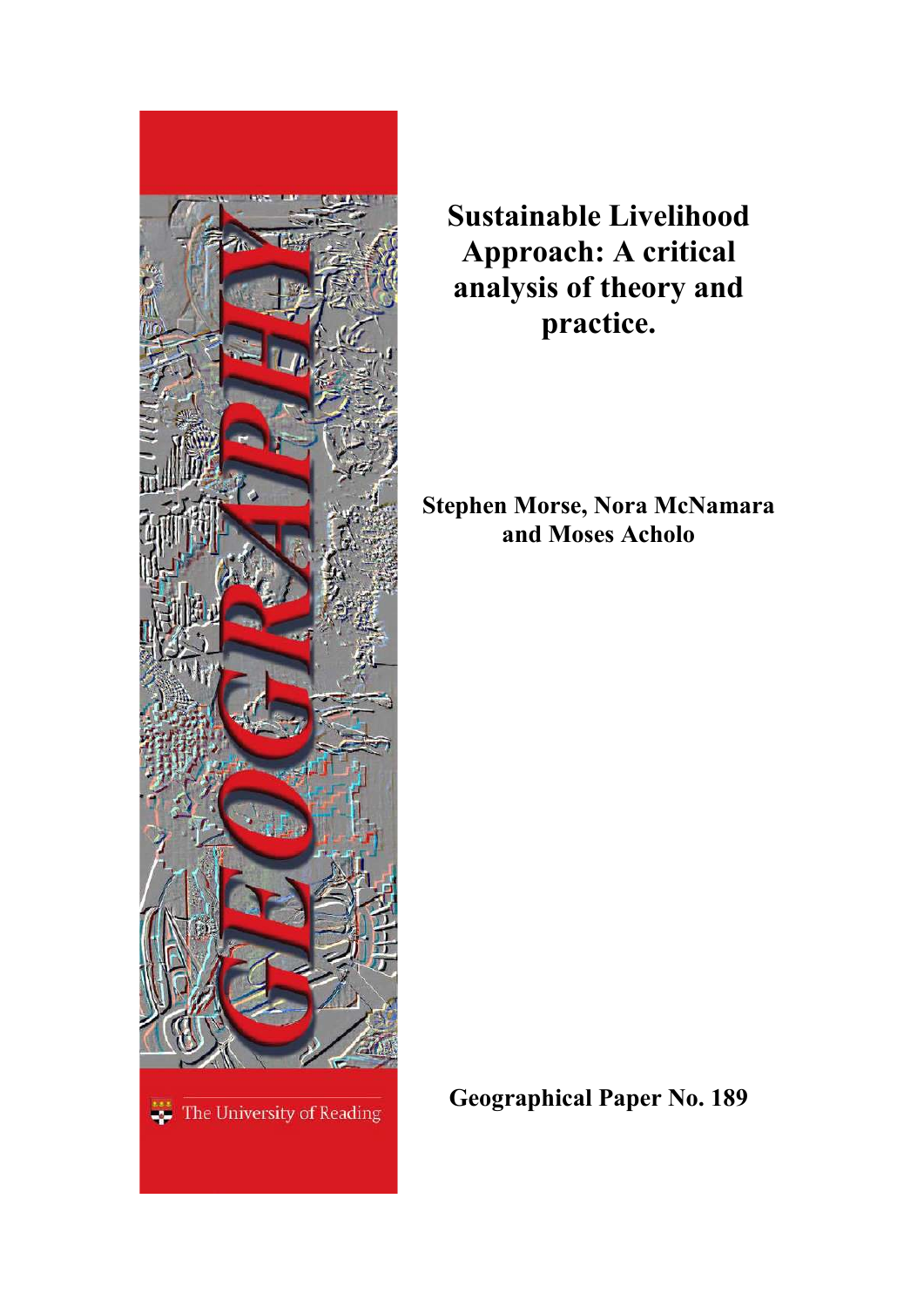# **Sustainable Livelihood Approach: A critical analysis of theory and practice.**

**Geographical Paper No. 189**

**Stephen Morse**

Department of Geography, University of Reading, UK [S.Morse@Reading.](mailto:S.Morse@Reading)ac.uk

**Nora McNamara and Moses Acholo**

Diocesan Development Services (DDS), Idah, Kogi State, Nigeria

November 2009

Series Editor: A.M.Mannion A.M.Mannion@Reading.ac.uk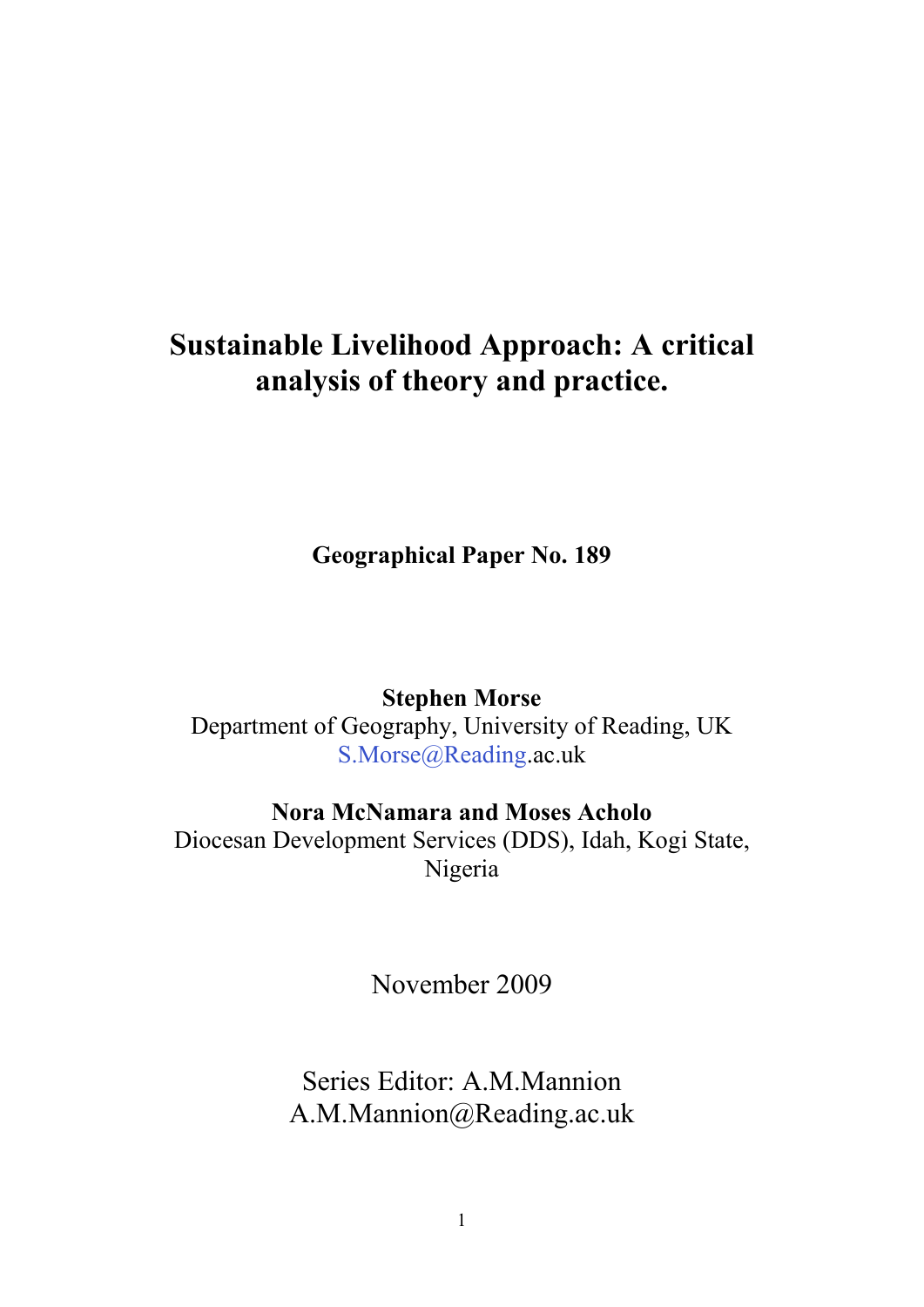# **Contents**

| Section                                           | Page number |
|---------------------------------------------------|-------------|
|                                                   |             |
| 1. Introduction                                   | 4           |
|                                                   | 16          |
| 2. The SLA context; two villages in Nigeria.      |             |
| 3. The SLA space                                  | 18          |
|                                                   |             |
| 4. Practice of SLA                                | 21          |
|                                                   |             |
| 5. Human capital: the households                  | 23          |
| 6. Natural capital: land and farming              | 29          |
|                                                   |             |
| 7. Natural capital: Trees                         | 37          |
|                                                   |             |
| 8. Social capital: Networks                       | 40          |
| 9. Physical capital: assets for income generation | 44          |
|                                                   |             |
| 10. Financial capital: household budgets          | 52          |
|                                                   |             |
| 11. Vulnerability context                         | 56          |
|                                                   |             |
| 12. Did SLA succeed?                              | 58          |
| 13. Some conclusions                              | 63          |
|                                                   |             |
| 14. Acknowledgements                              | 64          |
|                                                   |             |
| 15. References                                    | 64          |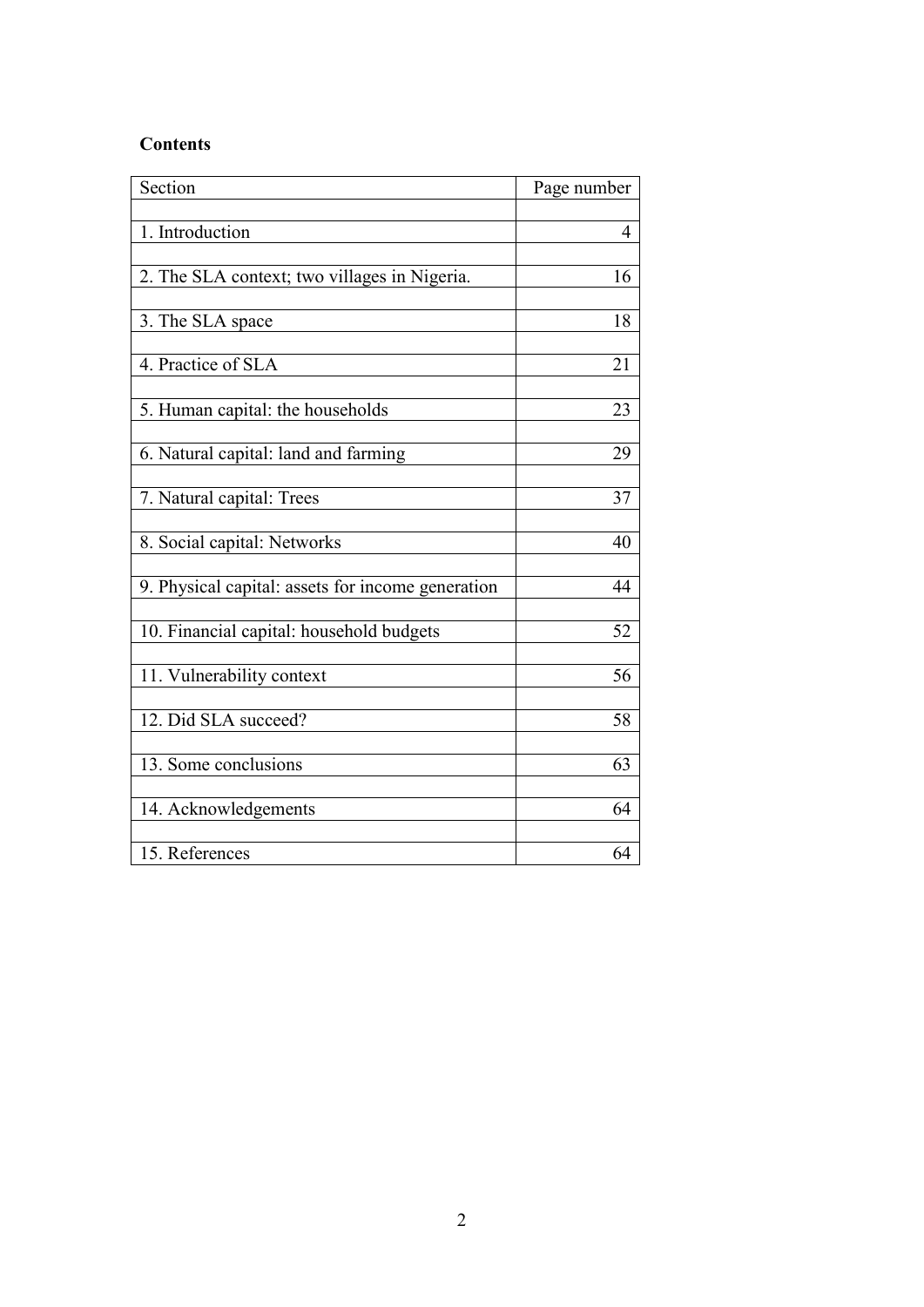#### **Abstract**

Sustainable Livelihood Analysis (SLA) has since the 1990s become the dominant approach to the implementation of development interventions by a number of major international agencies. It is defined in terms of the ability of a social unit to enhance its assets and capabilities in the face of shocks and stresses over time. SLA first seeks to identify the important assets in livelihood, their trends over time and space as well as the nature and impacts of shocks and stresses (environmental, economic and social) upon these assets. Following this, and after taking cognisance of the wider context (e.g. political, legal, economic, institutions, infrastructure etc.), interventions are designed to address any vulnerability of enhance livelihoods perhaps by diversification of income streams. Thus SLA could be said to be a practical framework for evidence-based intervention and has much logic resting behind it, especially in a world undergoing rapid change and where resources to support development interventions are inevitably limited. However, putting SLA into practice is not as easy as it may so often appear, and there are many overlaps with the problems long-reported of making policy in general more evidence-based. Surprisingly there are relatively few reported attempts to take a more critical stance as to the feasibility of SLA and its ability to help deliver real change for people in the developing world.

This paper critically assesses SLA from the perspective of putting it into practice in one place: the middle belt of Nigeria. This experience is dovetailed into the existing literature on SLA and to a lesser extent evidence-based policy to explore where problems occurred and how they can be addressed. The Nigerian case study is based on the work of a Catholic Church development organisation (Diocesan Development Services; DDS) and its use of SLA to help provide the basis for changes it was planning to an existing intervention, namely micro-credit. The SLA was piggy-backed onto work it was contracted to do for the Department for International Development (DFID) and indeed the planned changes to the micro-credit scheme were also partly to ensure longer-term impact arising out of the DFID project. Thus the context was one where the SLA was to some extent constrained by decisions that had already been taken and the audience was at least in part other aid agencies that DDS was approaching to help support the micro-credit scheme. However, DDS had over 30 years experience of working in the region and a wealth of expertise of engaging in such village-level work. Further advantages were provided by a decision to focus only on two "representative" villages and to implement the work over a two year period in parallel with its evolution of the micro-credit scheme. Despite these advantages the implementation of SLA posed many problems and issues, and questions need to be asked as to whether the approach really is a feasible basis for intervention or whether it is nothing more than a convenient label.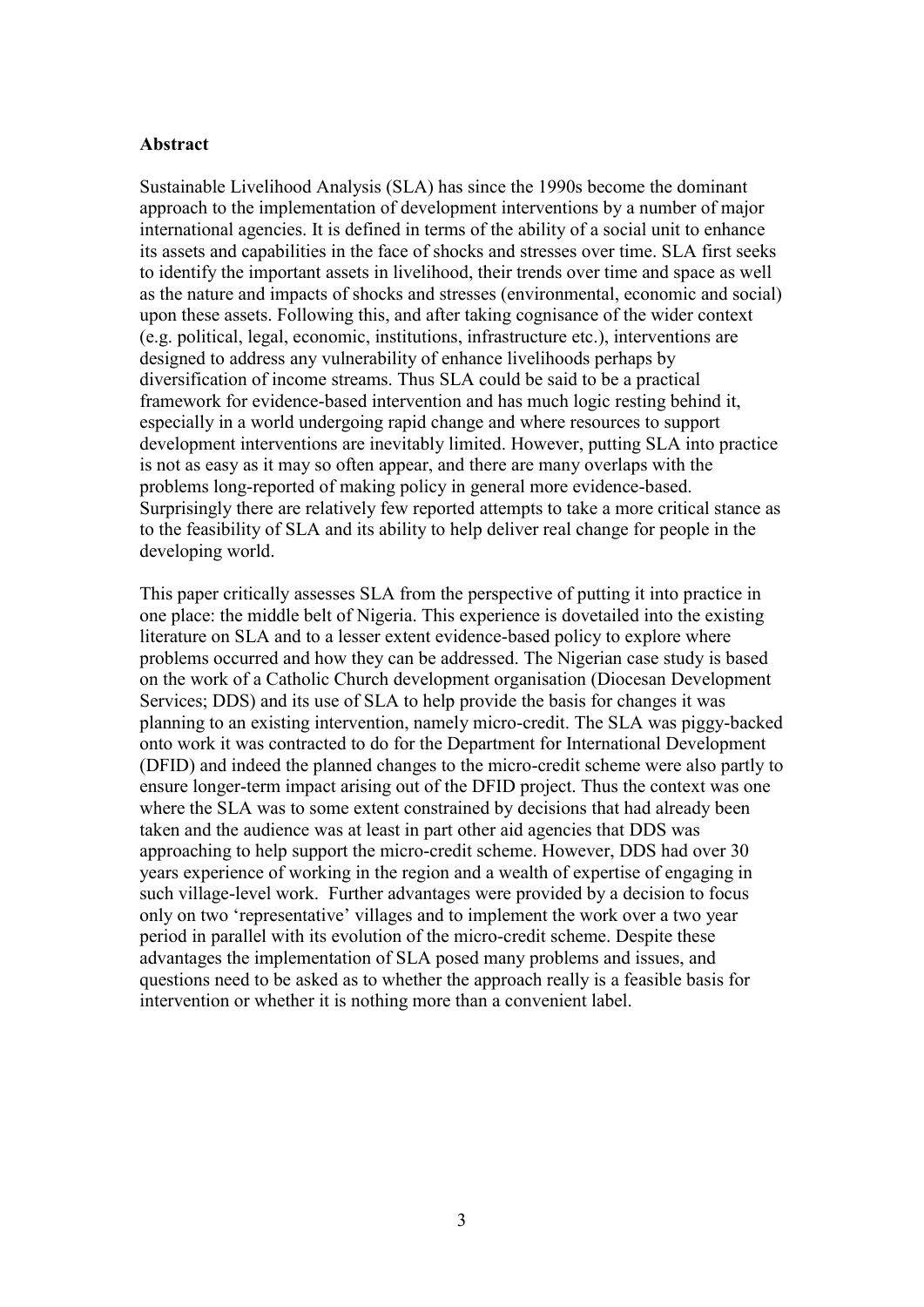## **1. Introduction**

The Sustainable Livelihood Approach (SLA) to development intervention has been in vogue since the late 1990s and formed a central concept of the UK"s Department for International Development's (DFID) strategy during the early years of the New Labour government in the UK. The call for emphasis on sustainable livelihoods was set out in the 1997 White Paper on international development as follows:

*"…refocus our international development efforts on the elimination of poverty and*

*encouragement of economic growth which benefits the poor. We will do this through support for international sustainable development targets and policies that create sustainable livelihoods for poor people, promote human development and conserve the environment"* DFID (1997: Summary, page 6).

What exactly are these "sustainable livelihoods" that DFID intends to help create? One definition is provided by Chambers and Conway (1992) some 5 years before the White Paper:

"*A livelihood comprises the capabilities, assets (stores, resources, claims and access) and activities required for a means of living; a livelihood is sustainable which can cope with and recover from stress and shocks, maintain or enhance its capabilities and assets, and provide sustainable livelihood opportunities for the next generation; and which contributes net benefits to other livelihoods at the local and global levels and in the short and long-term*." Chambers and Conway (1992, page 7).

In this definition a number of strands coalesce. On the one hand there is a requirement for livelihood to be able to recover from "*stress and shocks*" but also to be able to "*maintain and enhance*" capabilities and assets into the future. A central element in this "resilience" to stress and shocks is the diversification of elements that comprise "*livelihood*".

Just prior to publication of the White Paper Carney (1998) provides a simpler vision but also one which has resonance with that of Chambers and Conway:

*"A livelihood comprises the capabilities, assets (including both material and social resources) and activities required for a means of living."*

and, when merged with sustainability

*"A livelihood is sustainable when it can cope with and recover from stresses and shocks and maintain or enhance its capabilities and assets both now and in the future, while not undermining the natural resource base."*

SLA is an example of the 'multiple capital' approach where sustainability is considered in terms of available capital (natural, human, social, physical and financial) and an examination of the vulnerability context (trends, shocks and stresses) in which these assets exist. An outline of SLA and suggestions for putting it into practice can be found in 'guidance notes' produced by DFID (available at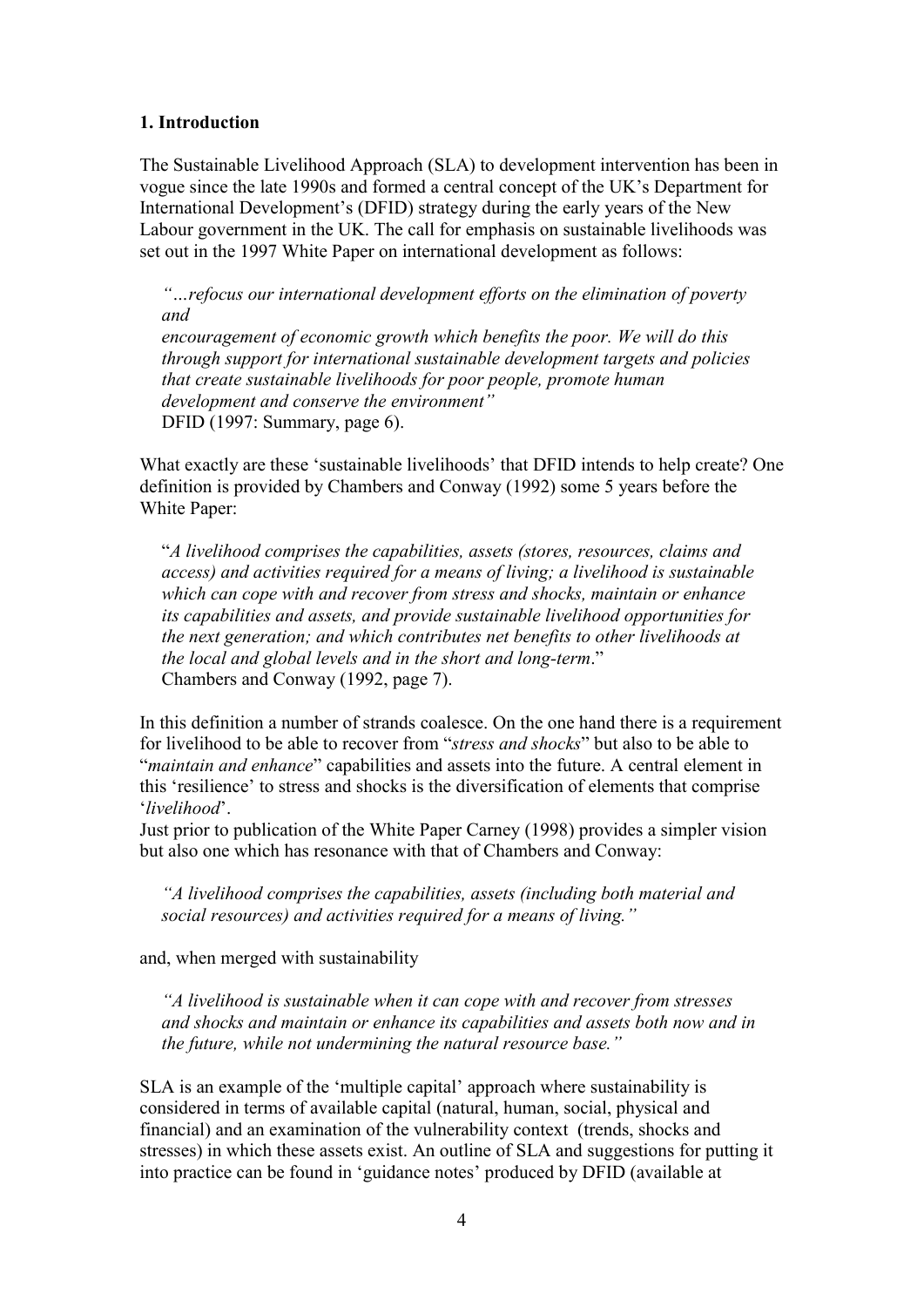[www.nssd.net/references/SustLiveli/\)](http://www.nssd.net/references/SustLiveli/). Five principal assets (or capitals) are suggested as important to livelihood and they are presented as a pentagon in Figure 1. Odero (2006) has made the suggestion that 'information' should be included as a  $6<sup>th</sup>$ asset, but that is not included here.

Figure 1. The five capitals of sustainable livelihood (after Scoones 1998)



Some of the capitals are straightforward i.e. buildings, machinery, land, cash and so on – while some are less immediately obvious – social networks, knowledge and good health are examples. All are important although clearly the balance will change from household to household and over time. Thus even a relatively simple diagram such as Figure 1 has much embedded complexity.

Once these assets have been identified and assessed in terms of the contribution they make (or could make) it is necessary to explore the vulnerability context in which they exist; what are the trends, shocks and stresses? Thus it is not only a matter of knowing what is happening now but also what the trends are and what could happen in the future. Some of the assets may change little over time (e.g. land and buildings) while others such as cash and social networks can be volatile and depend upon movement of people into and out of the household. Vulnerability to shocks can also vary. A drought for example will impact upon natural capital and in turn reduce crop yields, but may have little if any effect on other capitals. In the longer term, of course, a severe drought could impact on a wide range of capitals, including social and human as people emigrate. Similarly, flooding may damage physical and natural capital while having little impact on the others. Thus the capitals will vary in terms of their resilience to different types of shock and the intensity of that shock.

Moreover it is necessary to examine the policy and institutional context within which these capitals exist. While some capitals may be vulnerable to certain shocks it may be that authorities are able to act and limit any damage which occurs or perhaps provide recompense. While assets may be damaged by flooding there may be publically owned structures in place to reduce the likelihood of the disaster occurring. Similarly, there may be publically funded extension services available which can supplement the knowledge base of farmers or provide advice and help with irrigation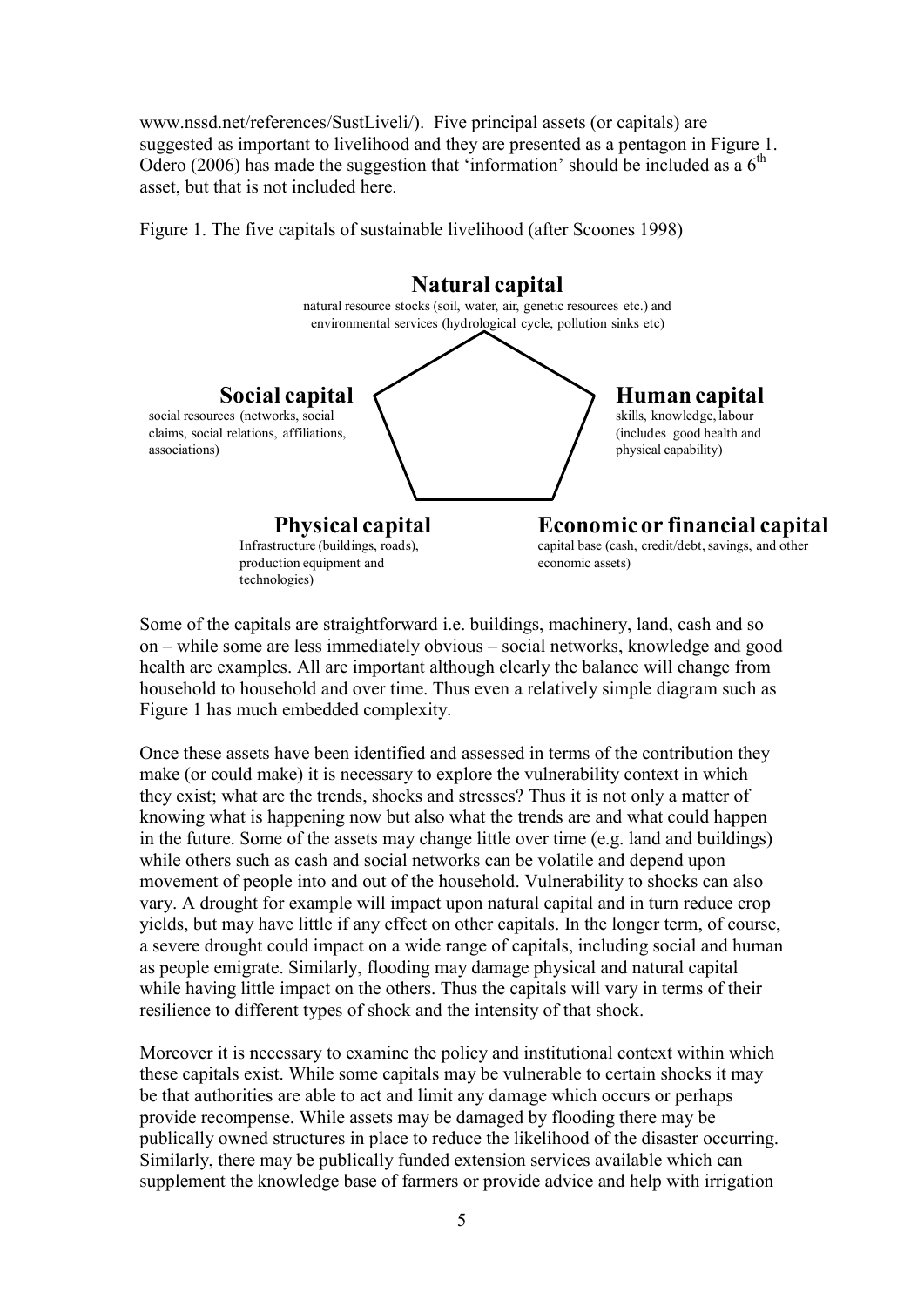systems. It is not only government services which need to be considered here as they may be non-governmental or even private agencies at hand that can provide support for livelihoods. Only when all of this is considered can it be possible to develop strategies that help enhance livelihood (i.e. generate positive livelihood outcomes). The assumption is that these planned outcomes would feedback to enhance livelihood assets and make them more resilient.

The logic outlined above is the basis for SLA and is typically represented as set out in Figure 2. Thus SLA can be considered in a number of different ways (Farrington, 2001):

- 1. a set of principles guiding development interventions (whether community-led or otherwise). The fundamental issue here is the notion that an intervention has to be evidence-based rather than instigated in top-down fashion without adequate knowledge of the community.
- 2. an analytical framework to help understand what "is" and what can be done. Thus the logic as set out here is to appreciate the capitals which are present, their vulnerability and the involvement of institutions. The logic provides a framework which can serve as the basis for an analysis.
- 3. an overall developmental objective. In this case development is the improvement of livelihood sustainability, perhaps by making capital less vulnerable or by enhancing the contributions that some capitals can make or even by improving the institutional context.

It is these three – a set of principles, an analytical framework and an objective - which help explain the popularity of SLA. However like all initiatives in post-Second World War development SLA did not come out of a vacuum but from the evolution of a number of older trends and ideas. There are echoes here of an influence from the UNDPs Human Development approach, which itself was influenced by the work of economist Amartya Sen and his writing on capability (Sen, 1984, 1985). Indeed "human development" took as central tenant the importance of enhancing capability:

*"Human development is a process of enlarging people's choices. In principle, these choices can be infinite and change over time. But at all levels of development, the three essential ones are for people to lead a long and healthy life, to acquire knowledge and to have access to resources needed for a decent standard of living. If these essential choices are not available, many other opportunities remain inaccessible".*

UNDP HDR (1990; page 10); emphasis added

Enlarging choices can be achieved by widening the capital base, for example by education. There are also nods in the direction of sustainable development albeit with an unambiguous focus on people:

"*the development process should meet the needs of the present generation without compromising the options of future generations. However, the concept of sustainable development is much broader than the protection of natural resources and the physical environment. It includes the protection of human*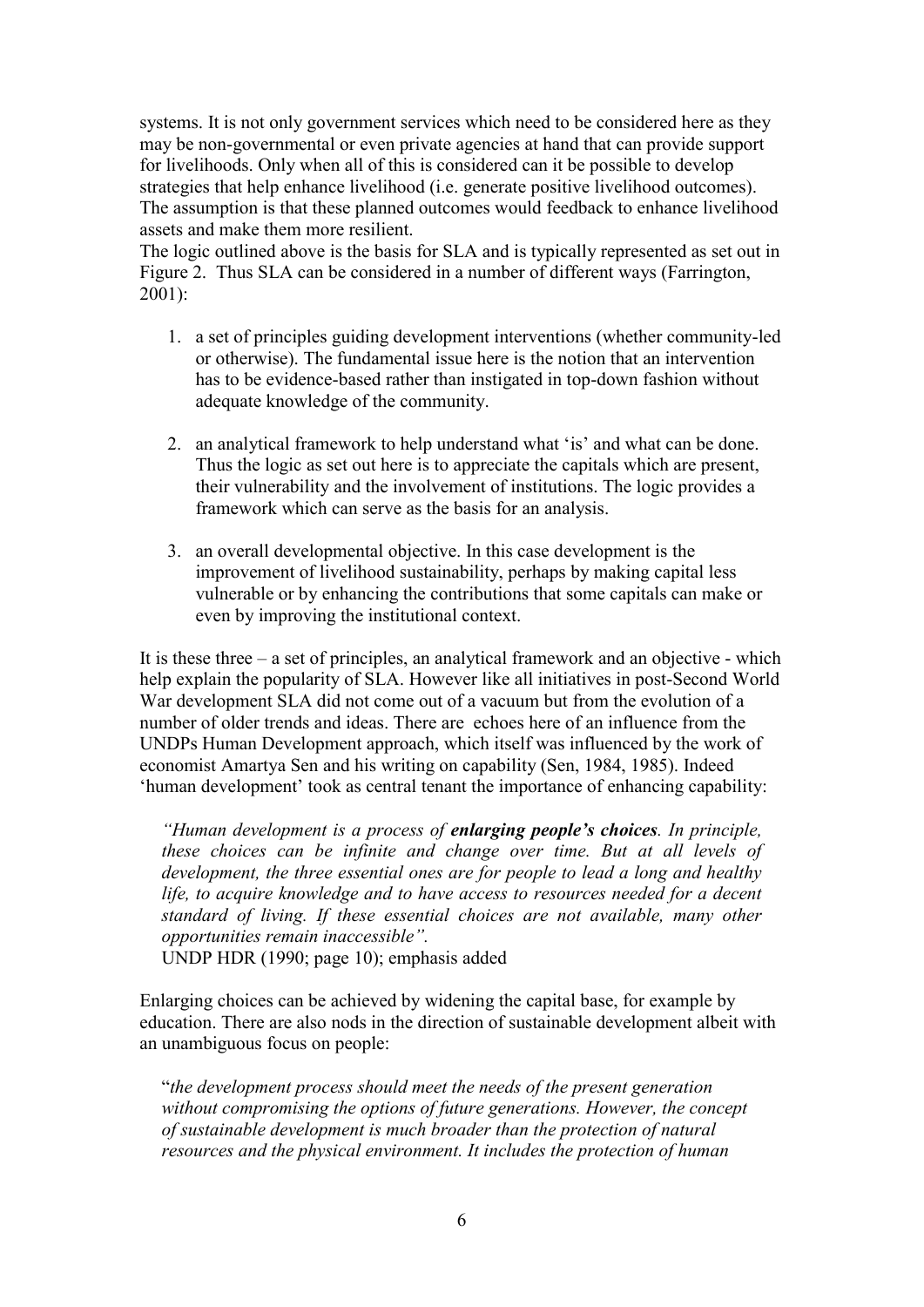*lives in the future. After all, it is people, not trees, whose future options need to be protected***.**" UNDP HDR (1990; pages 61-62); emphasis added



Figure 2. The DFID Sustainable Rural Livelihoods framework (after Carney 1998).

vulnerability, improved food security, more sustainable use of natural resource base

Compare this wording from the Human Development Reports to that of SLA as envisaged by DFID:

*The livelihoods approach puts people at the centre of development. People – rather than the resources they use or the governments that serve them – are the priority concern. Adhering to this principle may well translate into providing support to resource management or good governance (for example). But it is the underlying motivation of supporting people"s livelihoods that should determine the shape of the support and provide the basis for evaluating its success.* 

Website: The DFID approach to sustainable livelihoods

*(*[www.nssd.net/references/SustLiveli/DFIDapproach.htm,](http://www.nssd.net/references/SustLiveli/DFIDapproach.htm) accessed September 2009); emphasis added

However, the phrase "*it is people, not trees, whose future options need to be protected*" in the HDR (1990) can be misleading as it may imply that the environment is of secondary importance. SLA does not seek to facilitate human development at the expense of the environment:

*"However, while it starts with people, it does not compromise on the environment.*  Indeed one of the potential strengths of the livelihoods approach is that it *"mainstreams" the environment within an holistic framework."* Carney (1998)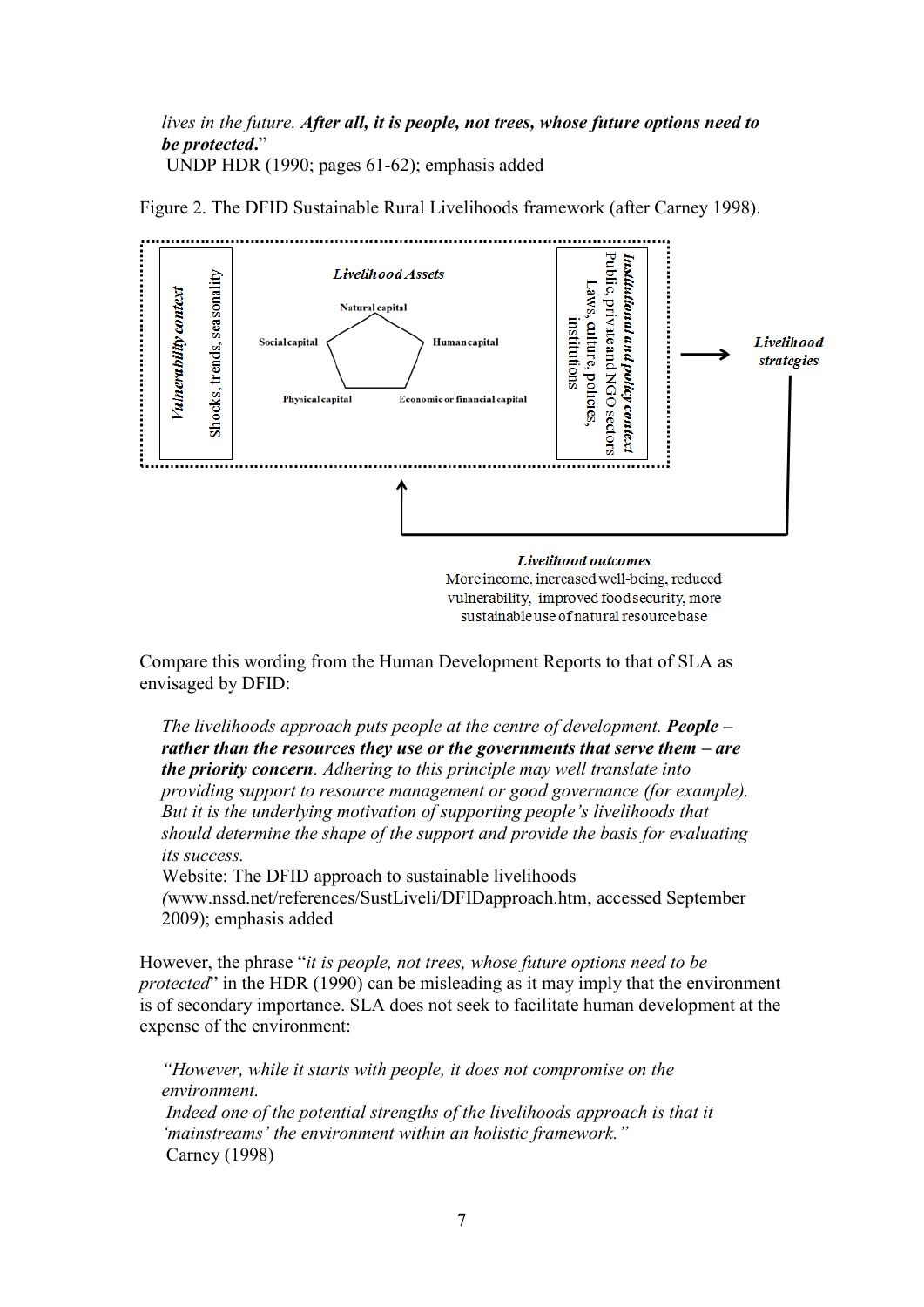*"Short-term survival rather than the sustainable management of natural capital (soil, water, genetic diversity) is often the priority of people living in absolute poverty.* 

*Yet DFID believes in sustainability. It must therefore work with rural people to help them understand the contribution (positive or negative) that their livelihoods are making to the environment and to promote sustainability as a long-term objective.*

*Indicators of sustainability will therefore be required."* Carney (1998)

It is sometimes said that human development as encouraged by UNDP has more in common with the earlier "basic needs" approaches to poverty measurement and alleviation than to Sen"s vision of capabilities (Srinivasan, 1994; Ravallion, 1997). 'Basic needs' is a generic term which covers approaches based on the notion that human beings need a basic set of resources (food, water, clothing, shelter etc.) to survive. Exactly what these are can vary depending upon who is defining "basic needs". Sen makes a clear distinction between "basic needs" and capabilities (Sen, 1984; pages 513-515), but even so the influence of human development on SLA is clear. Nonetheless, the origins of SLA predate the origin of UNDP"s human development (de Haan, 2005), and includes an influence from what was called "new household economics' in the 1980s and its focus on household labour, income generation and expenditure, even if there were recognized limitations to seeing households in such mechanical terms:

"*The major shortcoming of structural-functional and economic approaches to the household is the neglect of the role of ideology. The socially specific units that approximate "households" are best typified not merely as clusters of taskoriented activities that are organized in variable ways, not merely as places to live/eat/work/reproduce, but as sources of identity and social markers. They are located in structures of cultural meaning and differential power*." Guyer and Peters (1987, page 209). Cited in de Haan (2005, page 3)

There are also resonances from the more macro-scale field of "integrated rural development' (IRD) which was very much in vogue during the 1960s and 1970s amongst major funders such as the World Bank (Yudelman, 1976; D'Silva and Raza, 1980). The literature on IRD is substantial and does not need to be reviewed in depth here. An early review is provided by Ruttan (1984). For some recent discussions of successes/failures the interested reader is referred to Gaiha et al. (2001) for IRD in India, Zoomers (2005) for IRD supported by the Netherlands' Directorate-General for International Cooperation (DGIS) and carried out between 1975-2005 in Asia, Africa and Latin America, and Fenichel and Smith (1992) for IRD in Zambia. The manifestation of IRD often took the form of large projects implemented over 5 years or so and covering regions of a nation state with staff seconded from government agencies; a form of decentralisation. The 'integration' in the title usually means a consideration of multiple sectors and how they interact. Thus agricultural development also requires effective infrastructure such as roads and adequate health care. The latter in turn depends upon good quality and quantity of water supply and so on, and the IRD project will address them all. The key assumption is that a sector cannot be taken in isolation but has to be a part of an integrated whole. If the word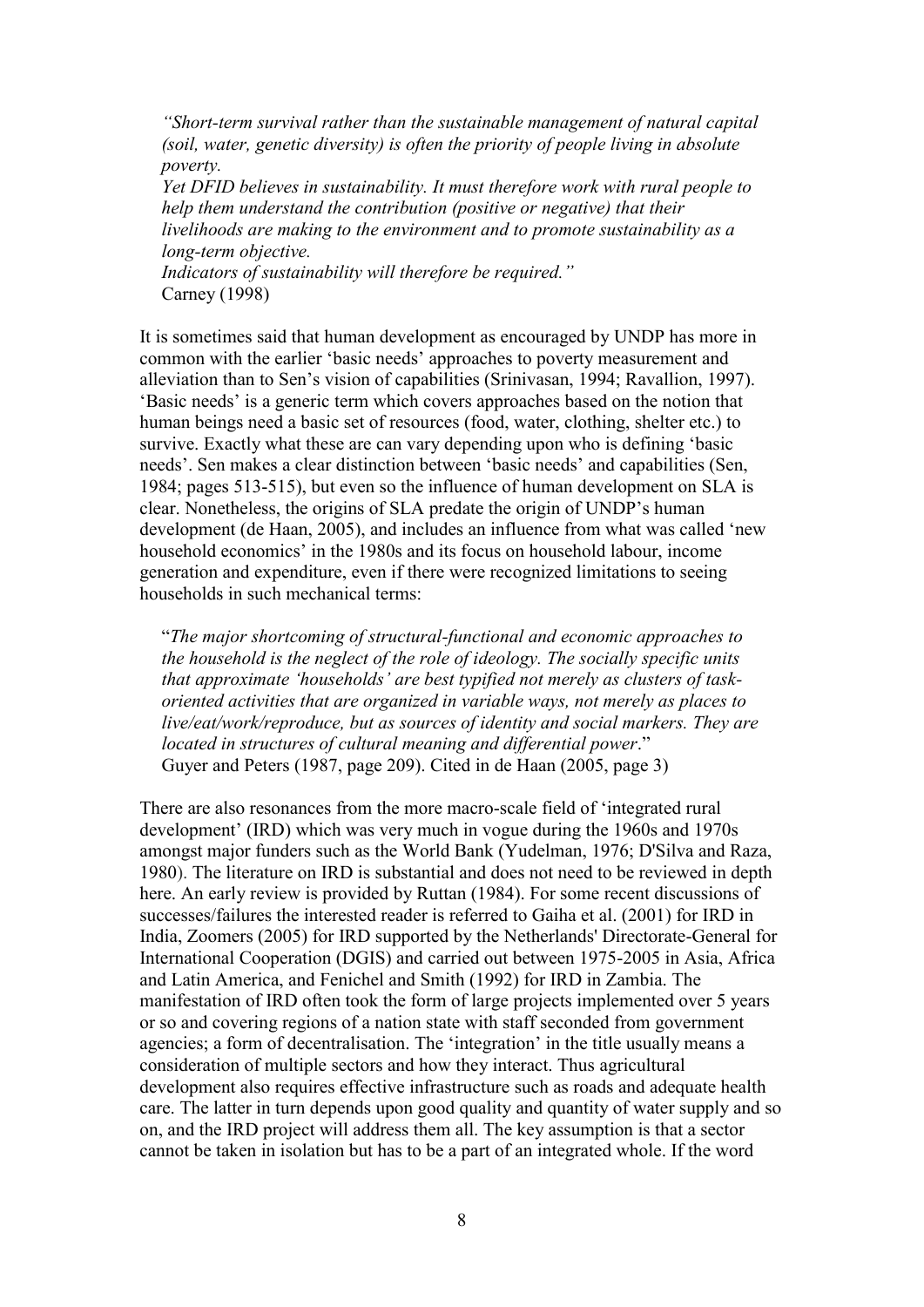sector is replaced by asset or capital then IRD would appear to have much in common with SLA. After all, Figure 1 embodies this same sense of interaction.

Indeed there are so many influences which have helped spawn SLA that it is helpful to set them out as a chronology. Table 1 is based upon a chronology set out by Solesbury (2003) covering the period 1984 to 2002. Table 1 Sustainable Livelihoods Chronology (after Solesbury, 2005, pages 3-4)

| 1960s/1970s | Integrated Rural Development projects funded by the World Bank and<br>others                                                                                                                                         |
|-------------|----------------------------------------------------------------------------------------------------------------------------------------------------------------------------------------------------------------------|
| 1984        | 1980s sees the rise of New Household Economics                                                                                                                                                                       |
|             | Long refers to 'livelihood strategies' in his book 'Family and work in<br>rural societies'                                                                                                                           |
| 1985        | Amartya Sen's book Commodities and Capabilities is published by<br>Oxford University Press.                                                                                                                          |
| 1987        | The World Commission on Environment and Development (WCED)<br>publishes its report: Our Common Future (often referred to as the<br>'Brundtland Commission report')                                                   |
| 1988        | IIED publishes papers from its 1987 conference: The Greening of Aid:<br>Sustainable Livelihoods in Practice (Conroy and Litvinoff, eds., 1988)                                                                       |
| 1990        | UNDP publishes the first Human Development Report which included<br>the Human Development Index (HDI); an amalgam of income, life<br>expectancy and education regarded as important components within<br>capability. |
| 1992        | UN holds Conference on Environment and Development (Earth<br><b>Summit 1992)</b>                                                                                                                                     |
|             | IDS publishes 'Sustainable Rural Livelihoods: Practical concepts for<br>the 21st century' (Chambers and Conway, 1992)                                                                                                |
| 1993        | Oxfam starts to employ SLA in formulating overall aims, improving<br>project strategies and staff training                                                                                                           |
| 1994        | CARE adopts household livelihoods security as a programming<br>framework in its relief and development work                                                                                                          |
| 1995        | UN holds World Summit for Social Development                                                                                                                                                                         |
|             | UNDP adopts Employment and Sustainable Livelihoods as one of five<br>priorities in its overall human development mandate, to serve as both a<br>conceptual and programming framework for poverty reduction           |
|             | IISD publishes Adaptive Strategies and Sustainable Livelihoods (Singh<br>and Kalala, 1995), the report of a UNDP-funded programme                                                                                    |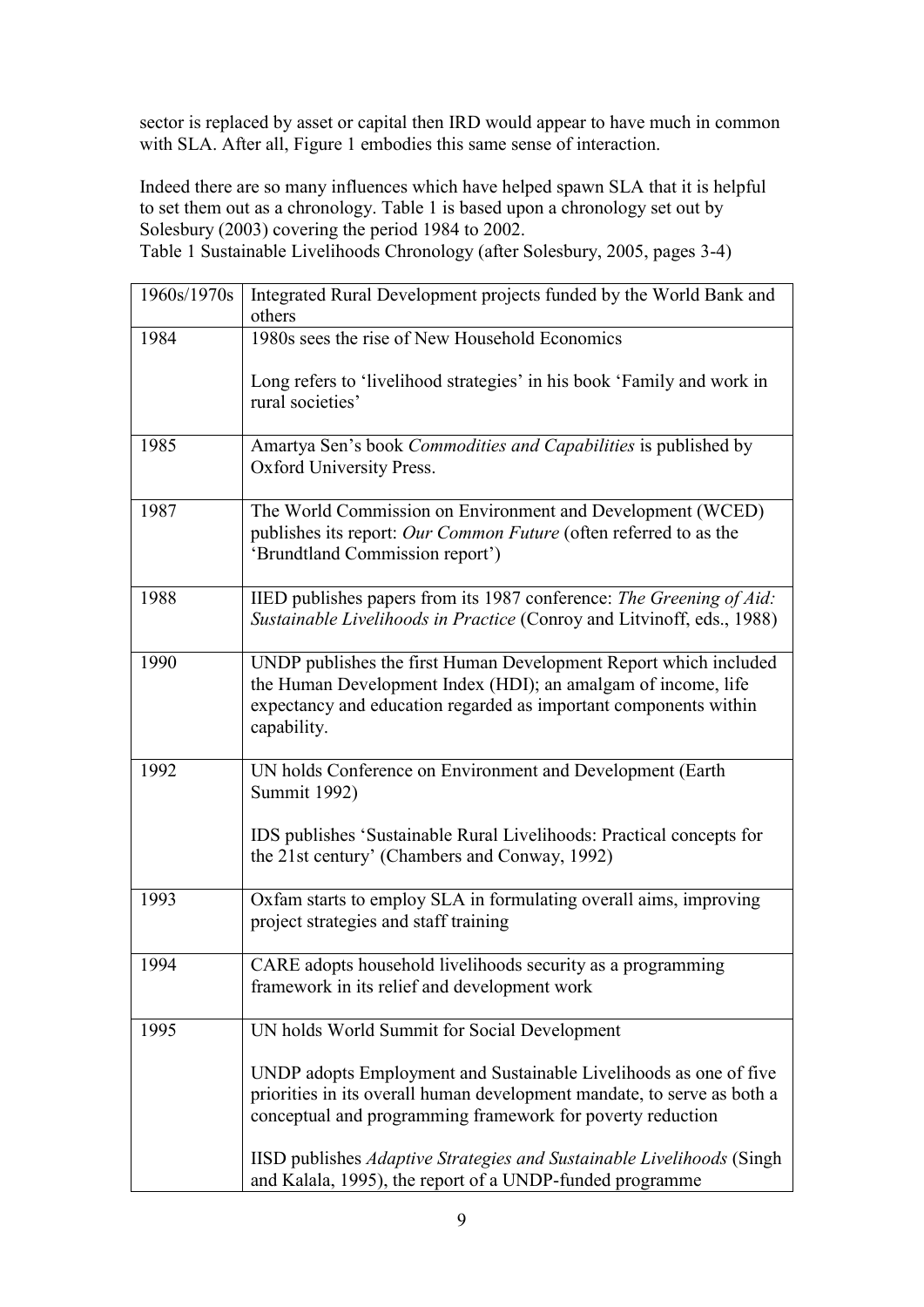|      | SID launches project on Sustainable Livelihoods and People's<br><b>Everyday Economics</b>                                                                                                                              |
|------|------------------------------------------------------------------------------------------------------------------------------------------------------------------------------------------------------------------------|
| 1996 | Adaptable Livelihoods: coping with food insecurity in the Malian Sahel<br>(Davies, 1996) is published by Macmillan                                                                                                     |
|      | DFID invites proposals for major ESCOR research programme on<br>Sustainable Livelihoods.                                                                                                                               |
|      | IISD publishes Participatory Research for Sustainable Livelihoods: A<br>Guidebook for Field Projects (Rennie and Singh, 1996)                                                                                          |
| 1997 | New Labour elected by a landside (179 seat majority).                                                                                                                                                                  |
|      | New Labour government publishes its first White Paper on<br>international development, Eliminating World Poverty: A Challenge<br>for the 21st Century                                                                  |
| 1998 | DFID's Natural Resources Department opens a consultation on<br>sustainable livelihoods and establishes a Rural Livelihoods Advisory<br>Group                                                                           |
|      | Natural Resources Advisers annual conference takes Sustainable<br>Livelihoods as its theme and later publishes contributory papers:<br>Sustainable Rural Livelihoods: What Contribution Can We Make?<br>(Carney, 1998) |
|      | SID publishes The Sustainable Livelihoods Approach, General Report<br>of the Sustainable Livelihoods Project 1995-1997 (Amalric, 1998)                                                                                 |
|      | UNDP publishes Policy Analysis and Formulation for Sustainable<br>Livelihoods (Roe, 1998)                                                                                                                              |
|      | DFID establishes the SL Virtual Resource Centre and the SL Theme<br>Group                                                                                                                                              |
|      | IDS publishes 'Sustainable rural livelihoods: a framework for<br>analysis' (Scoones, 1998)                                                                                                                             |
|      | The FAO/UNDP Informal Working Group on Participatory<br>Approaches and Methods to Support Sustainable Livelihoods and Food<br>Security meets for the first time                                                        |
| 1999 | DFID creates the Sustainable Livelihoods Support Office and appoints<br>Jane Clark as its Head                                                                                                                         |
|      | DFID publishes the first Sustainable Livelihoods Guidance Sheets.<br>These have been regularly updated and are available at<br>www.nssd.net/references/SustLiveli/DFIDapproach.htm#Guidance                            |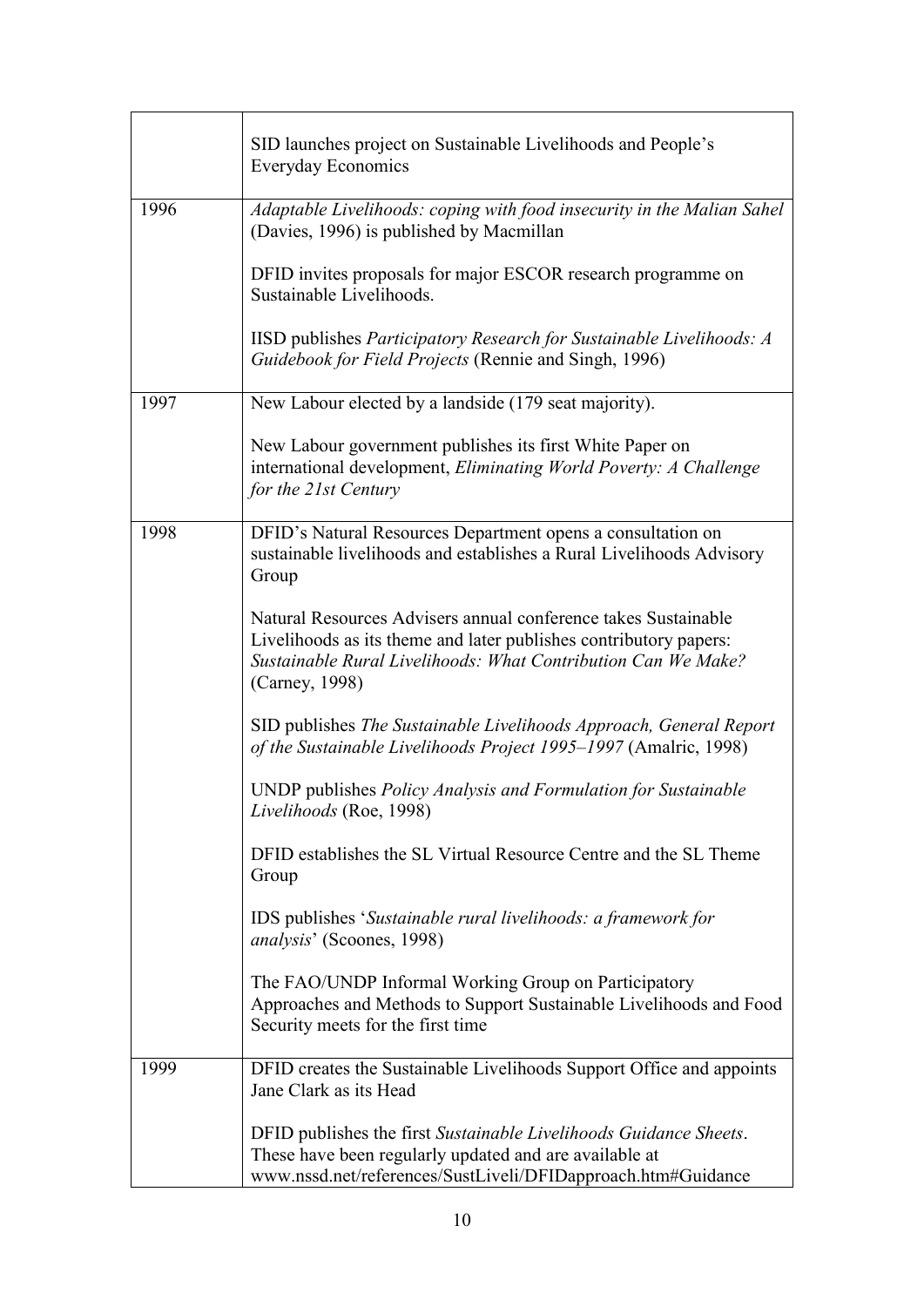|      | DFID also publishes Sustainable Livelihoods and Poverty Elimination<br>(DFID, 1999) and Livelihoods Approaches Compared (Carney et al.,<br>1999)<br>Presenters at the Natural Resources Advisers' Conference report<br>progress in implementing SL approaches and DFID later publishes<br>these in Sustainable Livelihoods: Lessons from Early Experience<br>(Ashley and Carney, 1999)<br>ODI publishes 'Sustainable Livelihoods in Practice: early application<br>of concepts in rural areas' (Farrington et al., 1999)<br>DFID establishes the Sustainable Livelihoods Resource Group of<br>researchers/consultants<br>Amartya Sen's book Development As Freedom is published |
|------|---------------------------------------------------------------------------------------------------------------------------------------------------------------------------------------------------------------------------------------------------------------------------------------------------------------------------------------------------------------------------------------------------------------------------------------------------------------------------------------------------------------------------------------------------------------------------------------------------------------------------------------------------------------------------------|
|      |                                                                                                                                                                                                                                                                                                                                                                                                                                                                                                                                                                                                                                                                                 |
| 2000 | DFID commissions and funds Livelihoods Connect, a website serving<br>as a learning platform for SLA                                                                                                                                                                                                                                                                                                                                                                                                                                                                                                                                                                             |
|      | FAO organises an Inter-agency Forum on Operationalising Sustainable<br>Livelihoods Approaches, involving DFID, FAO, WFP, UNDP, and<br><b>IFAD</b>                                                                                                                                                                                                                                                                                                                                                                                                                                                                                                                               |
|      | DFID publishes Sustainable Livelihoods – Current thinking and<br>practice (DFID, 2000a); Sustainable Livelihoods - Building on<br>Strengths (DFID, 2000b); Achieving Sustainability: Poverty<br>Elimination and the Environment (DFID, 2000c); and more SL<br><b>Guidance Sheets</b>                                                                                                                                                                                                                                                                                                                                                                                            |
|      | The Sustainable Livelihoods Resource Group establishes a subgroup<br>on PIP (Policy, Institutions and Processes)                                                                                                                                                                                                                                                                                                                                                                                                                                                                                                                                                                |
|      | IDS publishes 'Analysing Policy for Sustainable Livelihoods'<br>(Shankland, 2000), the final report from its ESCOR programme                                                                                                                                                                                                                                                                                                                                                                                                                                                                                                                                                    |
|      | Oxfam publishes <i>Environments and Livelihoods: Strategies for</i><br>Sustainability (Neefjes, 2000)                                                                                                                                                                                                                                                                                                                                                                                                                                                                                                                                                                           |
|      | Mixing it: Rural livelihoods and diversity in developing countries<br>(Ellis, 2000) is published                                                                                                                                                                                                                                                                                                                                                                                                                                                                                                                                                                                |
|      | The UK government publishes its second White Paper, <i>Eliminating</i><br>World Poverty: Making Globalisation Work for the Poor (DFID,<br>2000d)                                                                                                                                                                                                                                                                                                                                                                                                                                                                                                                                |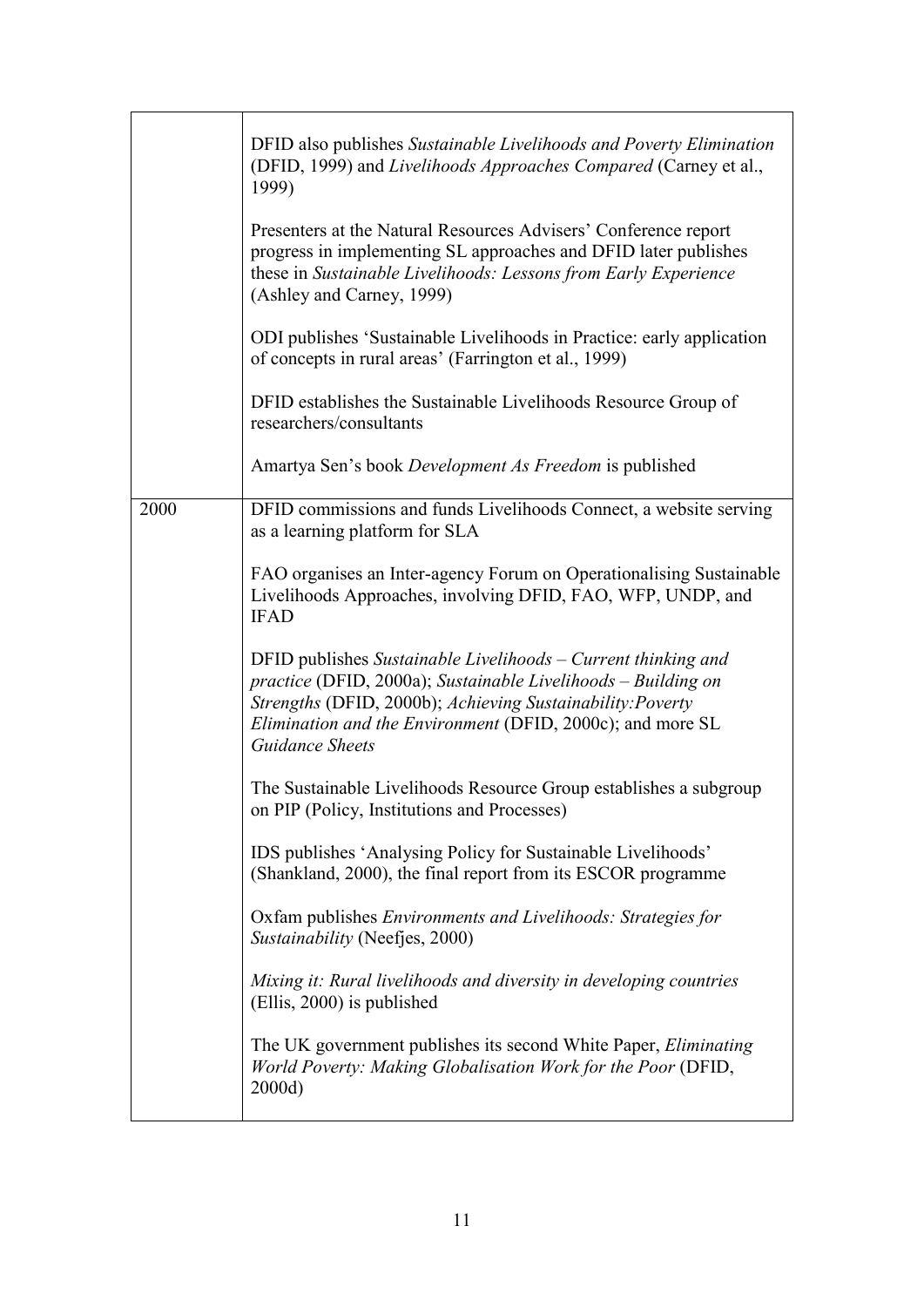| 2001 | Millennium Development Goals established.<br>New Labour wins election<br>DFID commissions research on further development of the SLA |
|------|--------------------------------------------------------------------------------------------------------------------------------------|
|      | framework; practical policy options to support sustainable livelihoods                                                               |
|      | Sustainable Livelihoods: Building on the Wealth of the Poor (Helmore<br>and Singh, 2001) is published                                |
|      | DFID organises SLA review meeting of officials, researchers and<br>practitioners                                                     |
| 2002 | World Summit on Sustainable Development (Earth Summit 2002)<br>takes place in Johannesburg, South Africa.                            |

Indeed given this long history it can reasonably be asked as to what is new about SLA? The focus on households is not new and neither is the attempt to integrate aspects of livelihood. Even the "sustainable" in the name of SLA has a long heritage. Perhaps it is the bringing of all these together within a single framework that is the major leap forward, though this is easier said than done.

SLA has certainly helped establish the principle that successful development intervention, even if led internally, must begin with a reflective process of deriving evidence and this has to be broad in vision and not limited to what may seem like a good "technical" fix. This may be a surprising advance given that the logic upon which SLA is based seems clear – before development can take place there must be some idea what needs to be done, how and why. Have not project planners been doing just this for many years? Sadly the history of development is replete with top-down projects planned to deliver change to a population without really thinking through feasibility and thus after much spend in terms of resource and time there was little to show for it. SLA is meant to change all that by ensuring that interventions will bring about meaningful change. In that sense there is a deep resonance of SLA with the broad field of "evidence-based" intervention and policy that has been in vogue in a wide range of fields, especially health care, since the 1990s, although surprisingly the SLA literature doesn't often make this link. The argument is certainly alluring; given the inevitable constraints on resources that always exist any intervention or policy must be assured to "work" otherwise the resource would be wasted or could even be counter-productive. Evidence-based policy has thus been described as a modernistrationalist project, as was particularly in vogue with the New Labour government of the 1990s (Sanderson, 2002), the same government that promoted SLA:

"*New Labour proclaims the need for evidence-based policy, which we must take to mean that policy initiatives are to be supported by research evidence and that policies introduced on a trial basis are to be evaluated in as rigorous a way as possible*." Plewis (2000; cited in Sanderson, 2002, page 4)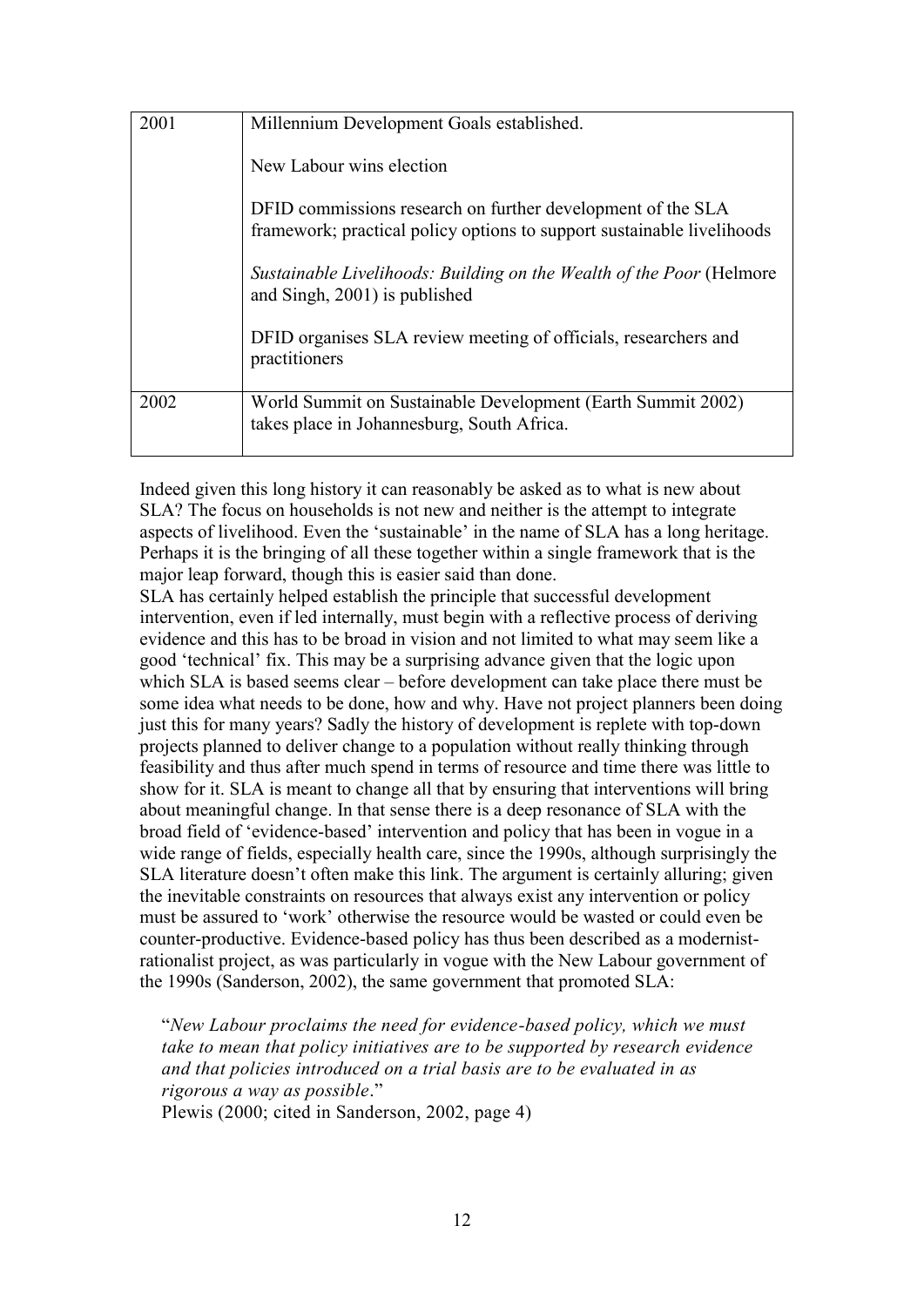It is perhaps no accident that SLA as an "evidence-based" set of principles achieved the status it did under New Labour, although de Haan (2005, page 4) suggests that there were other resonances with the ethos of New Labour at that time:

"*the proactive, self-help image of the sustainable livelihoods approach in improving the lives of the poor fitted very well with the image the new administration wanted to project*."

The "evidence-based" literature is substantial and cannot be explored here in depth, and neither is it limited to development in the Global South. The problem is that while "evidence-based" interventions and policy have a logic they are often not the reality and this has been the cause of much frustration in the literature. Huston (2008, page 1) speaking of the difficulty of making "evidence-based" approaches a reality makes the following observation:

"*Most social scientists believe that strong evidence should lead policymakers to adopt effective programs and to eschew those that are demonstrably ineffective, but policies sometimes seem to fly in the face of data. The unpredictable and volatile world of social policy has led some researchers to renounce efforts to inform it because they believe that decisions are entirely political and that data are invoked at best only to support a position that someone has already decided to endorse*."

Huston (2008) lists the following 'I's' as factors influencing policy makers: Ideology, Interests, Information and Institutional contexts. The reader should note that only one of these "I"s is "information", and the others are much more elusive. Unsurprisingly the "rationality-modernity" which underlies such "evidence-based" approaches, of which SLA is an example, has been critiqued from a number of angles most notably from the constructivist/interpretivist position. Ironically if anything such postmodernist stances only highlight the complexities of the social world and hence the need for some guidance to human action otherwise it is a recipe for complete abstention from any attempt at intervention, including policy (Sanderson, 2002). Nevertheless it is not possible to avoid the complexity of social systems as a major problem in deriving evidence that can form the basis for interventions (Tavakoli et al, 2000), and some authors discuss the role of the expert in knowledge generation and call for co-operative knowledge management (Bruckmeier and Tovey, 2008). This brief overview of the "evidence-based" literature indicates a wide field and has been reviewed by Pawson (2006).

A further attraction of SLA is that it is people-centred in a direct sense, and depends upon the involvement of those meant to be helped by change. Indeed this is both a principled and practical stance as it is hard to imagine being able to carry out an SLA without the involvement of these people. Thus SLA forces an engagement with those meant to be helped by an intervention or policy. It cannot be done from an office. In line with participatory approaches in general this provides opportunities for community-based learning where people can learn from each other as well as from outsiders (Butler and Mazur, 2007). As a result SLA builds upon the long history of the participatory movement in development, and techniques and methods homed over years of application in stakeholder participation can also be used within SLA.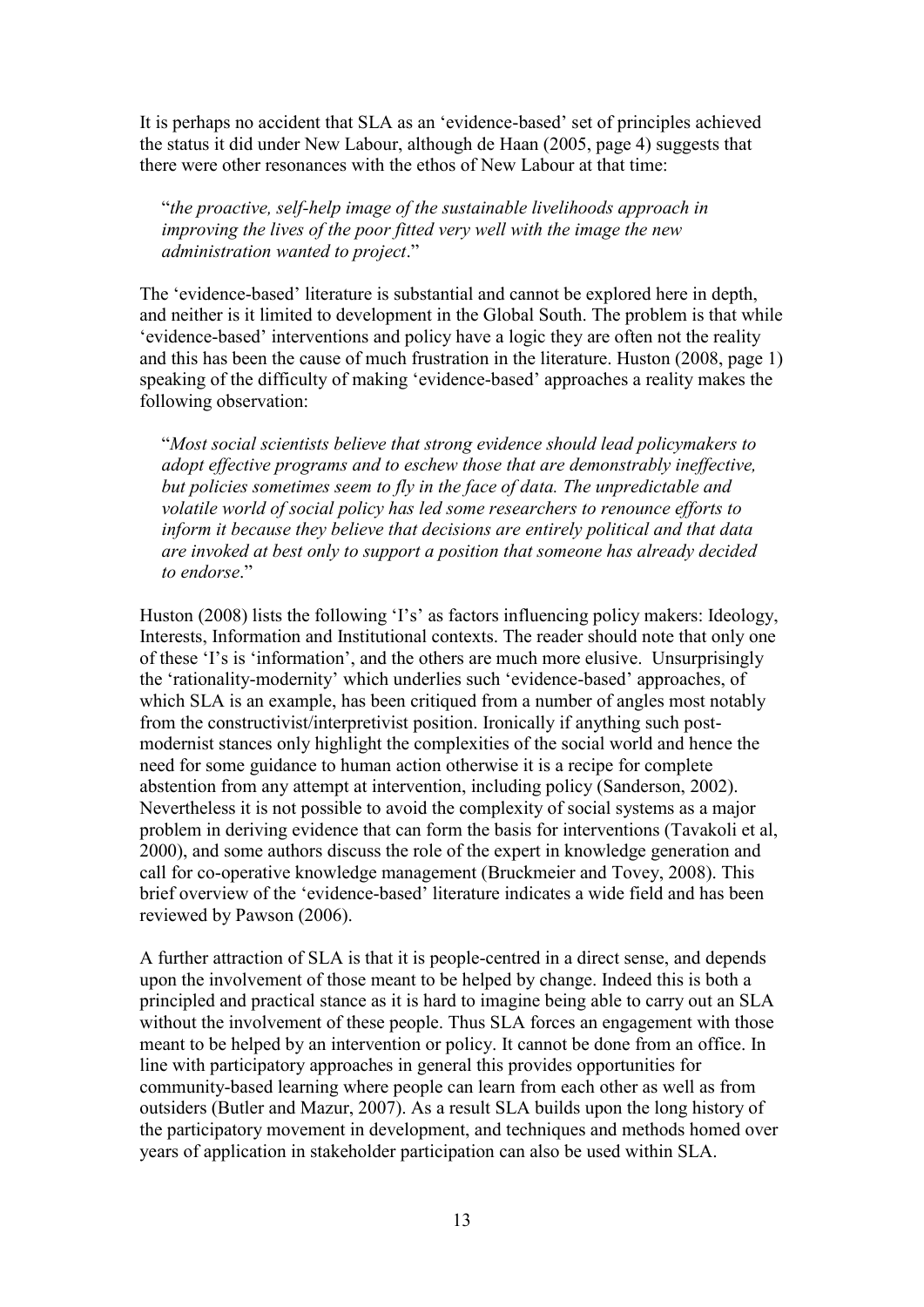Thirdly, SLA represents an acceptance that multiple-sectors have to be considered i.e. it is holistic. Thus rural and urban contexts interact as indeed does agriculture and transport. The approach combines consideration of social, economic and natural assets and mirrors the broader field of sustainable development and indeed integrated rural development in that regard. Life and livelihood does combine all those things and an attraction of SLA is that this holism is built-in from the very start rather than being an add-on. Thus SLA builds from this existing knowledge and experience-base rather than taking a new direction.

Fourthly there is an assumption that change happens and livelihoods are dynamic rather than being static. Thus history is important in helping to appreciate why things are the way they are and why people do what they do. Intrinsic within this is the nature of decision making and the inevitable trade-offs and conflicts that can occur. The inclusion of such dynamics from the outset as a part of the analytical framework provides SLA with a clear advantage, although in practice the piecing together of historical context may not be easy.

Finally, SLA sets out what the objective of an intervention should be; need for diversification for example as a means of limiting exposure to risk. Once all this has been accepted SLA sets out a process by which that "broad vision" can be gleaned. There are no detailed schematics, blueprints or precise methods that "must" be used, only a framework. Thus SLA is a very flexible approach that can be implemented in many different ways depending upon local context and expertise of those doing the analysis.

SLA, like evidence-based approaches in general, has had its critics, and some of these are set out as follows. Some are not unique to SLA.

- (a) people are invisible in Figure 1. There are assets, one of which is "human", influences, institutions, policies etc. but where are the people? The danger is that SLA can become a rather mechanical and quantitative cataloguing exercise which plays neatly into the broad critiques offered by post-modernists and indeed harks back to the "new household economics" approach and its focus on "*clusters of task-orientated activities*" (Guyer and Peters, 1987, page 209) from which SLA sprang. However, quantification does have advantages; it certainly feeds into the current vogue for numbers and statistics within social policy and thus can have resonance with those using the information to bring about change (Neylan, 2008).
- (b) it is unclear on how to analyse and measure capitals within SLA. The pentagon of Figure 1 is a neat representation of important asset groups but each could contain many elements and how are these to be assessed? Is it necessary for all of them to be measured but only some, and if the latter than how is to be determined which to assess? Obviously there is an element of "context specificity" here, but at least superficially it might seem straightforward. For example, for a farming household the obvious physical asset of importance is land and surely land area can easily be measured? In reality land ownership can be far more complex than this as a household may own many irregular parcels of land which can be spatially scattered at varying distances from the place of residence. Also, of course, there is a difference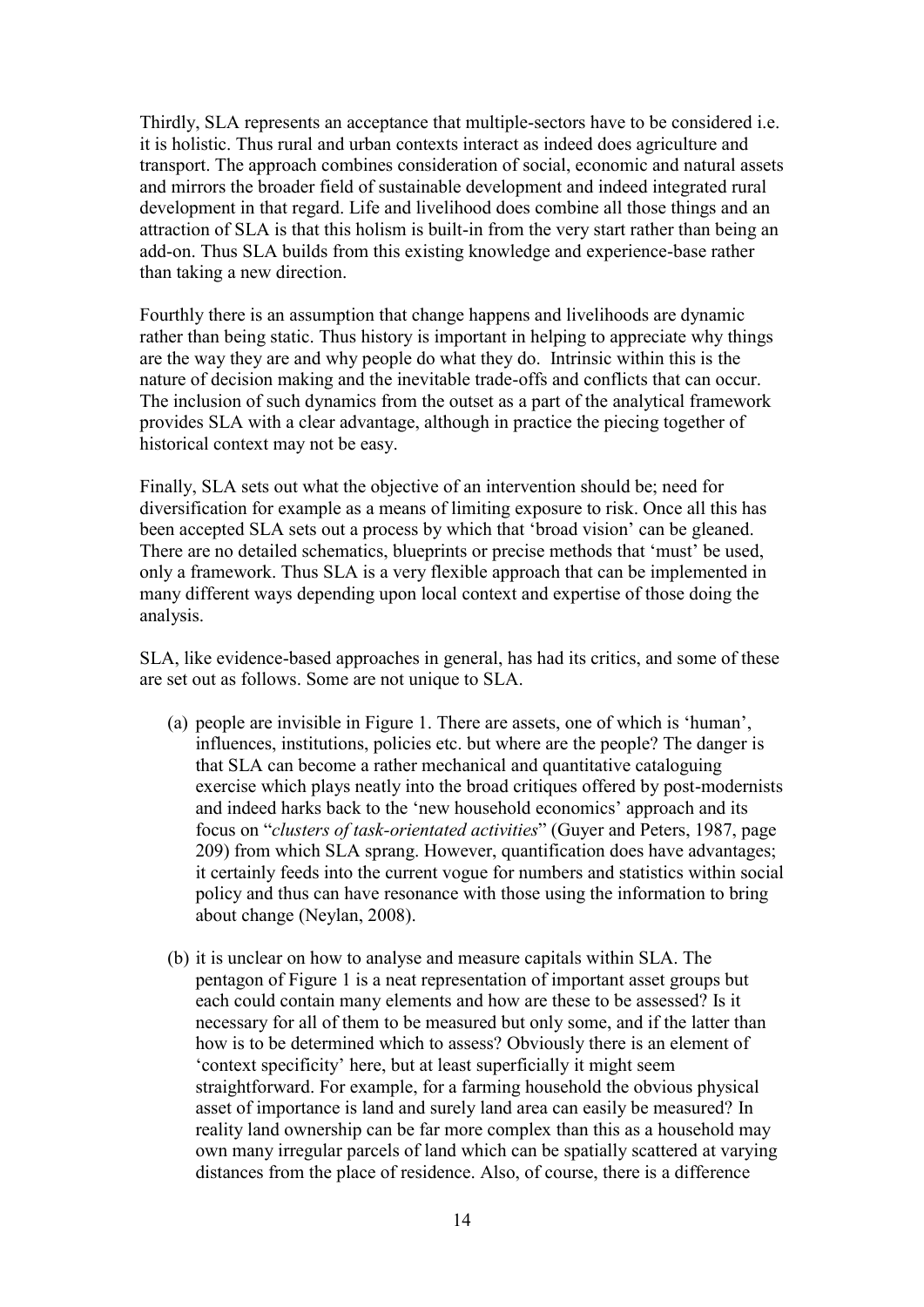between ownership of land and access to land through rent or gift. The latter can be volatile and thus constitute a capital one year but not the next.

- (c) related to point (b) is the importance of trust. An SLA is reliant upon the participation of those at the centre of the analysis yet the questions being asked, for example asset ownership, can be sensitive for all sorts of reasons and it would not be surprising if households withhold information if they felt that the questions are suspicious. Again, if land ownership is taken as a seemingly straightforward example, in many countries tax payments are positively related to land area. It would thus not be surprising if a household withheld information about the area of land owned and that asset could be grossly under-estimated as a result. That may not matter, of course, but then again it might. The same sensitivity could apply to asset ownership in general and thus potentially distort the outcome of an SLA.
- (d) an SLA could result in much detailed analysis but how is this to be translated into interventions, policy for example, that will help people? The claim that the process is liberating for participants only holds if those same people have power to bring about change. However power can be a highly skewed property. Some households may be able to adapt to help improve their lot following an SLA while others – frankly – may be able to do very little if anything. An SLA, of course, should be able to detect such heterogeneity between households provided the "sample" size is large enough and the sampling has been designed to pick up such potential variation. Thus SLA does not avoid the key concern of representation and the "myth of community" inherent within all participatory methods. The problem is that different actors are involved in the various arrows and neat boxes of Figure 2 and those involved in doing the SLA are not usually the same actors involved in using the information to bring about change, be it through allocation and monitoring of resources or perhaps policy. The danger, of course, is that SLAs become an end in themselves and do little more than form the basis for lengthy reports and papers in academic journals.
- (e) While there is an attempt to assess vulnerability (shocks, trends etc.) there is obviously much unpredictability here, especially at macro-scales. This has become all too clear from the "credit crunch" of 2008/2009 and its global ramifications, but could also cover more national "shocks" such as coup d"etat, rampant inflation as a result of political instability and even outbreak of disease. Such shocks can have massive impacts at household scales, including abandonment of land and migration, but are impossible to predict except at relatively short time scales.
- (f) As a result of the above there is much complexity in SLA. The diagram maybe a neat and simple representation but people"s lives are complex. Putting aside the need to consider the wider policy and institutional contexts, and these are complex enough, the first steps of identifying livelihood assets and their vulnerability contexts are "non-trivial". If there is to be a "quick" analysis then the danger is that it could also be a "dirty" one driven by the needs of those doing the SLA. Ironically the response of the UNDP when designing their attempt to measure capability with the Human Development Index (HDI)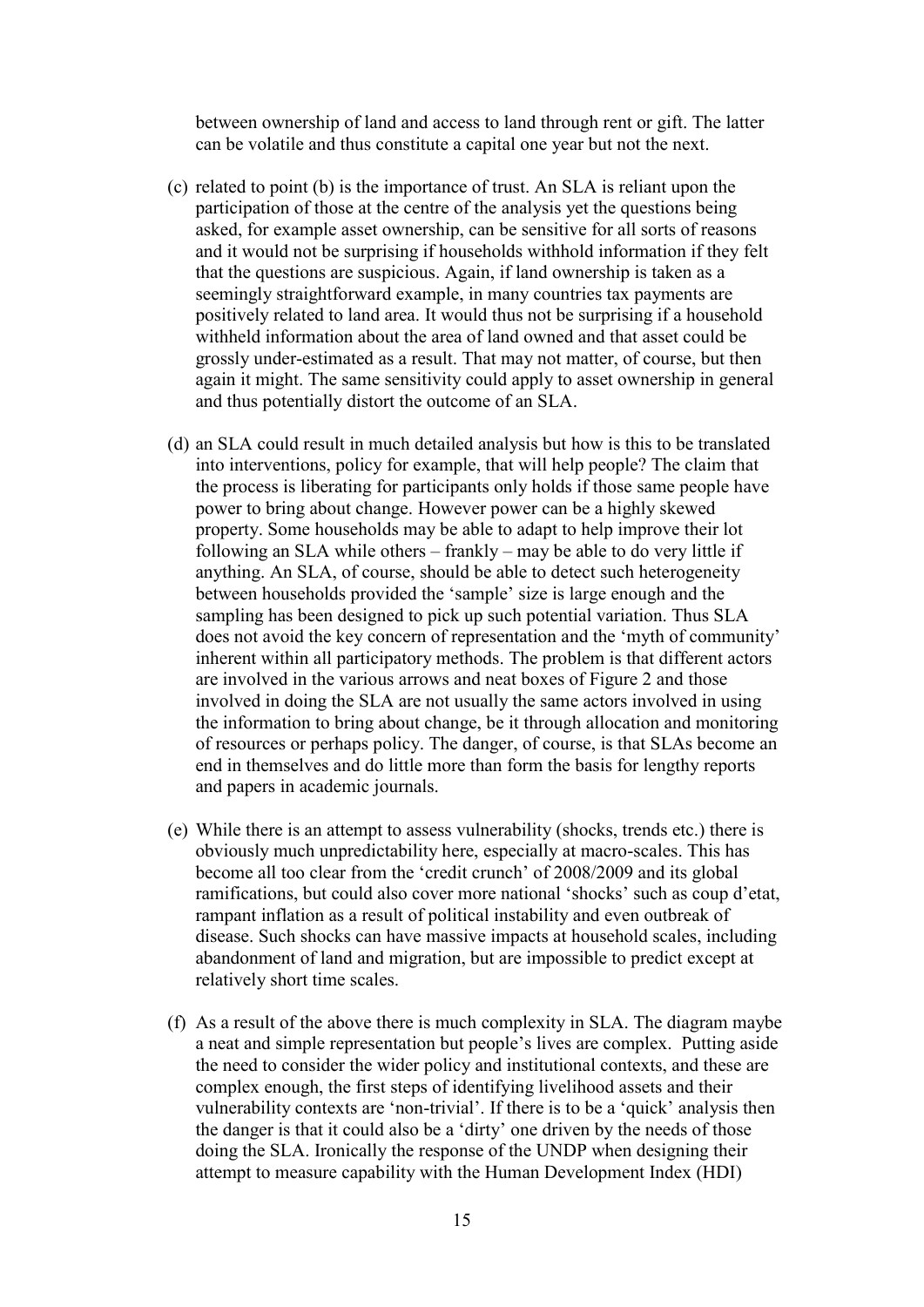focussed on just 3 elements which they deemed to be of central importance; income, health care (proxied by life expectancy) and education. In an SLA the information generated may be substantial and decisions have to be made not only about the analyses and interpretation but also presentation to those that need to make use of it all.

Some of the above has received remarkably little attention within the SLA literature, which is perhaps surprising given that some of these points are well-known within critical analyses of the "evidence-based" approach in general (Sanderson, 2002; Pawson, 2006). Thus while there is an undeniable logic to being aware of the assets available to a household and their vulnerability as a starting point for the framing of a basis for intervention, the creation of this knowledge amongst those engendering the intervention is a significant challenge; not simply in terms of a technical issue like measurement but also participation and trust. Any snapshot in time, a catalogue of what assets are present, may be misleading for a variety of reasons. An incomplete 'asset pentagon' may not provide a good foundation and this is before trends in assets are considered. Is there evidence of them increasing, decreasing or remaining the same? Again, some trends may be obvious. For example, land may be divided into smaller parcels as a result of population growth and result in some classic indicators of cropping intensity. For others this may be more complex as there may be a reliance on memory.

This paper seeks to illustrate some of the difficulties involved with SLA, and thus provide a critical perspective on its use in development. It will do this by drawing upon the experience of applying SLA within a specific Nigerian context. The intention is to tell a story of how SLA was put into practice in two quite different villages, and to tell this story using the SLA diagram in Figure 2. Each step will be highlighted in the diagram so the reader can see where the story has reached and what needed to be done to get there. In effect the story will seek to highlight some answers to the criticisms listed above, at least as to how SLA was implemented in this one place. These answers are not "right" or "wrong" in any normative sense of the words but they reflect what happened.

While the SLA employed in the study reported here is basically that of DFID in their 'guidance notes' there were some deviations as a result of the local context. This is perfectly acceptable, of course, as SLA is not meant to be a rigid set of check boxes but should be flexible. Also, not all of the data collected can be reported in a paper as necessarily short as this.

# **2. The SLA context; two villages in Nigeria.**

The paper presents the methodology and main findings of an SLA conducted in two villages in Igalaland – a region of Kogi State, Nigeria. This region has been selected for one main reason; it is the project area for a major Catholic Church development organisation called the Diocesan Development Services (DDS). DDS is the development arm of the Catholic Diocese of Idah (which has almost the same physical boundary as Igalaland) and is special in that it has been in existence since the early 1970s. Thus at the time of writing DDS has a development history in just one place - Igalaland - of nearly 40 years. Few development organisations can claim such a sustained presence in one relatively small location. During that time DDS has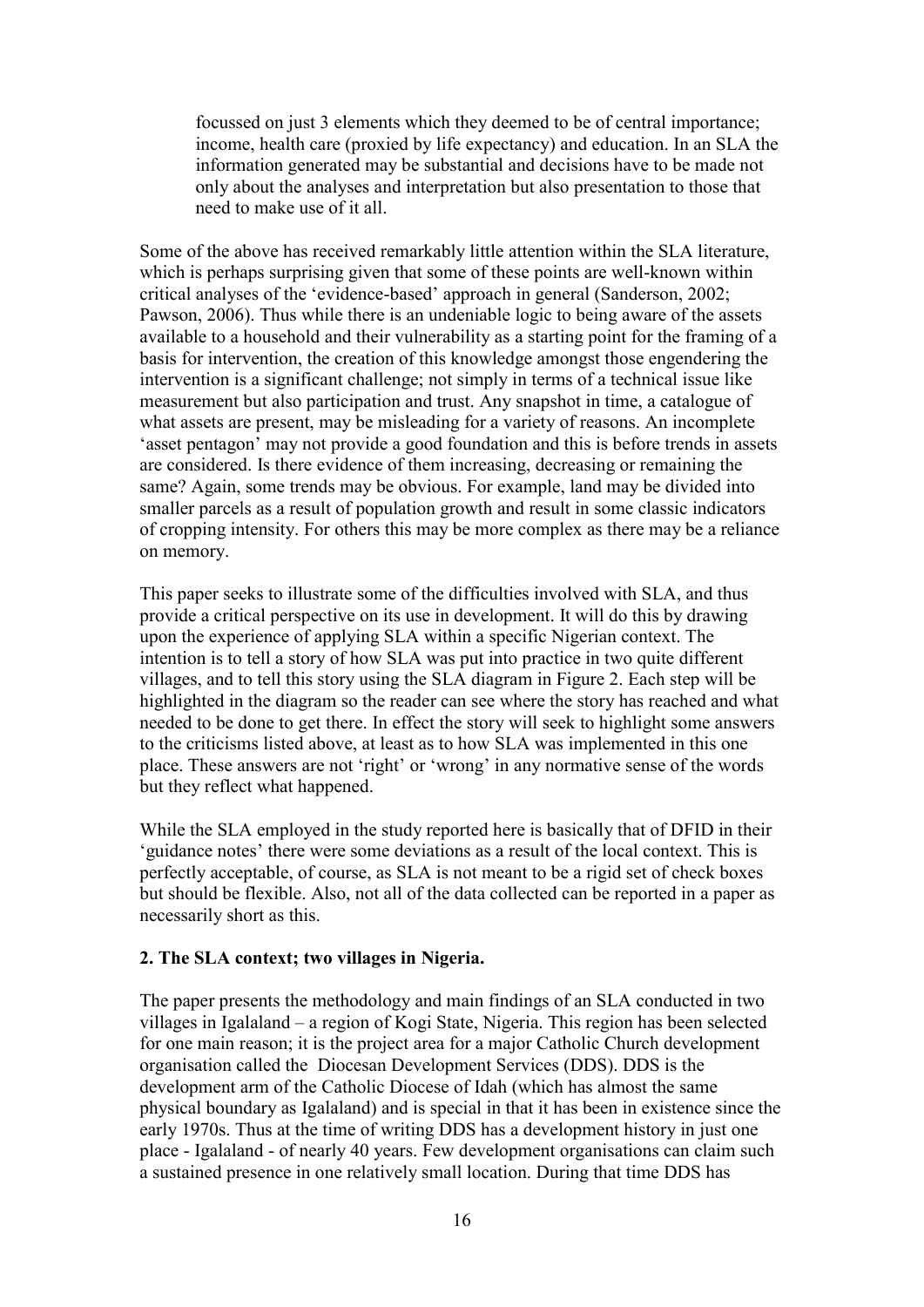operated a financial services scheme (micro-savings and credit) as well as being involved in rural infrastructure (water supply, bridge building), primary health care and agricultural development. It has worked with literally tens of thousands of households and has a proven track record which has earned it the trust and respect of many in the area and outside. It can reasonably be assumed that trust will be a major advantage in any SLA and thus the involvement of DDS can only be seen as beneficial. Igala people know that DDS is a part of the Catholic Church and not linked to government. Secondly, the grassroots mode in which DDS has functioned since the 1970s does mean that its Igala staff have much experience of working with Igala households and are well-known to them. They come from the same culture and will have extensive knowledge of both language and livelihoods. This local experience and knowledge will provide further advantages in conducting an SLA. Thus given this history and presence DDS should be the ideal organisation for implementing an SLA and if it does not succeed here then it is hard to imagine where it would. The SLA described here is not initiated by a group of experts parachuted in from overseas for a short period but is grounded within the community which DDS seeks to serve and will be there as long as the Catholic Church is there.

The two villages selected for the SLA are Ekwuloko and Edeke (Figure 3). In the early years of the 21<sup>st</sup> century DDS was considering a review of its existing microcredit scheme, especially in terms of making it more based on "business plans". During the 1990s in particular there was a worrying trend of households borrowing money from DDS but not necessarily using the funds to develop livelihoods. Instead the money seemed to be used for other purposes, such as paying off other loans or for ceremonies. This had always happened since the 1970s when DDS began the scheme but the situation had noticeably deteriorated during the 1990s, perhaps as a result of Structural Adjustment Policies (SAP) implemented in Nigeria during the late 1980s. As a result DDS began to think about ways in which micro-credit could be more firmly linked to enhancement of livelihood. For example by encouraging the use of loans to improve crop production, quality of produce or processing. Before implementing pilot schemes DDS decided to select two villages located in quite different contexts within which to test the desirability and feasibility of such "livelihood" credit, and this was piggy-backed onto research funded by DFID to explore the feasibility of clean seed yam production in various locations in southern Nigeria. Two of the DFID research sites were located in Ekwuloko and Edeke and the opportunity to link this to SLA studies in those two villages was too good to miss. In effect the SLAs could hit two birds with one stone. On the one hand they could provide a basis for exploring the contributions that clean yam seed could make to livelihood and in addition provide insights for the "livelihood" credit intervention. Of course the two are not unrelated; clean seed yam production could be a desirable enterprise to fund with DDS credit, especially as this would provide a source of seed for the whole community. In this report the seed yam work, of which the SLAs were a strand, will not be presented and instead the emphasis will be entirely upon the implementation of the SLAs and how it relates to the DDS credit intervention. Therefore the work discussed here was a set of SLAs planned with an intervention in mind (micro-credit) which takes into account the institutional context of DDS and its long experience with micro-finance. From the point of view of DDS the objective was to explore ways in which its micro-credit delivery and effectiveness could be enhanced, but it did have an open mind as to the answers to these questions.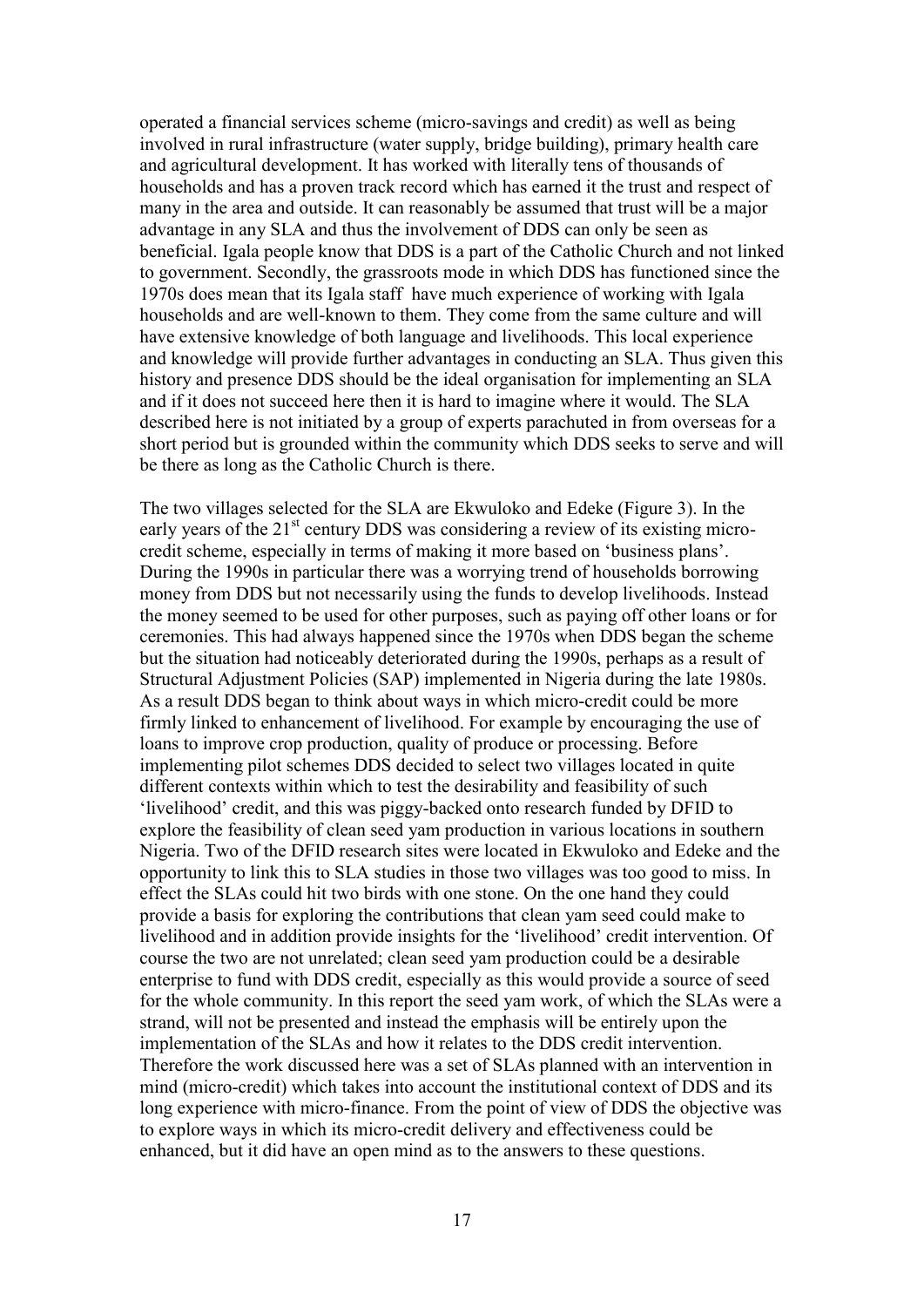Figure 3. Map of Igalaland showing some of the main towns.



#### **3. The SLA space**

DDS was anxious to select two villages that were representative of the many villages in which it worked but at the same time could capture some of the variation that existed between villages. It was not feasible to select more than two villages given the resources that would be involved so DDS felt that the best compromise in the circumstances was to select two villages but make sure that they were as different as possible. There were a number of criteria behind the eventual choice, including a desire to look at one place where DDS has been established since the 1970s and within a particular context of agricultural specialisation. Edeke fitted the bill given its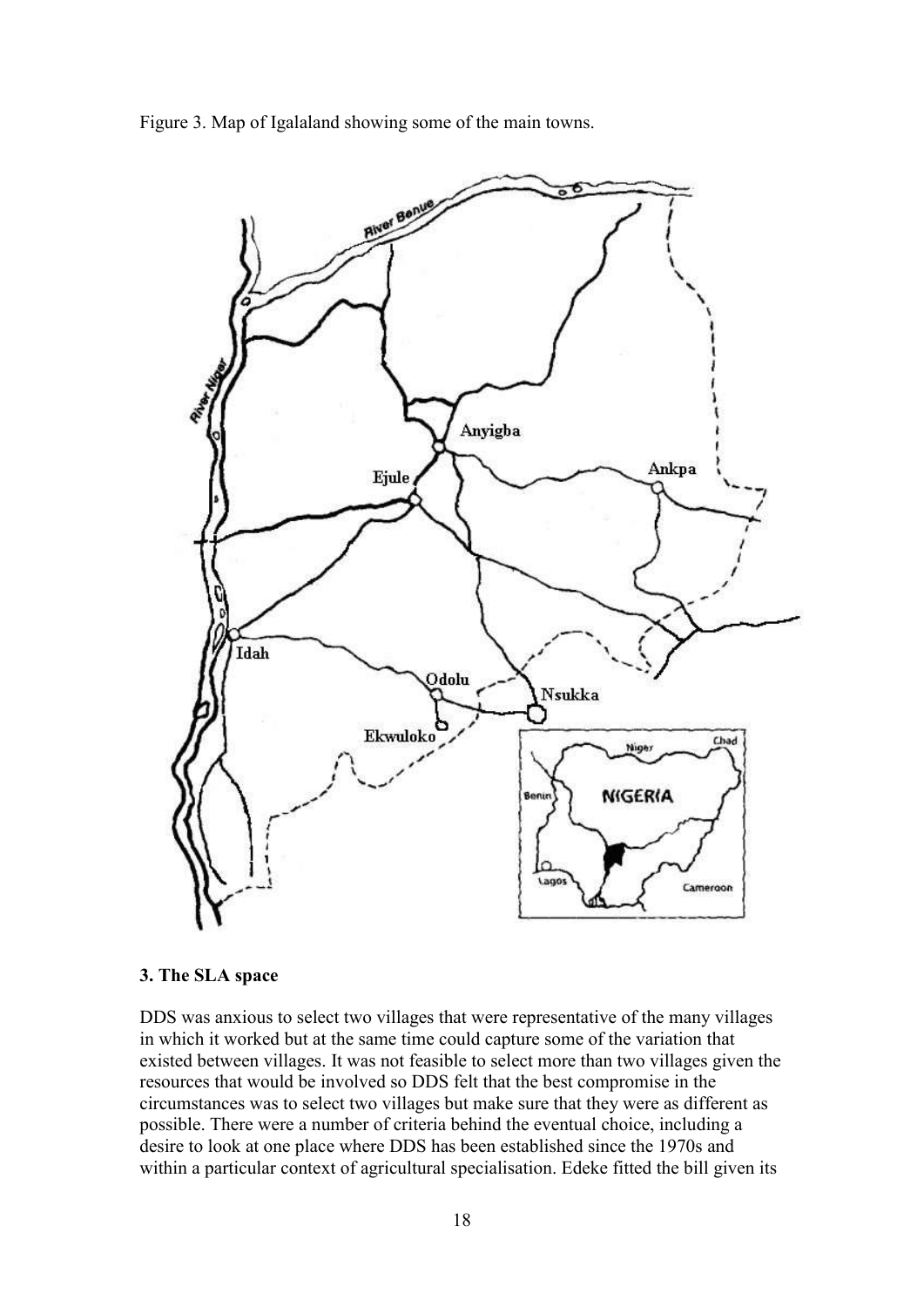strong reliance on yam (*Dioscorea rotundata* and *D. alata*) and rice (*Oryza sativa*) crops for income as well as subsistence. Edeke was also relatively close to Idah, the capital of Igalaland, and the headquarters of DDS thereby simplifying the logistics of the SLA. DDS staff had been engaged in various SLA-style approaches over the years and they were only too aware of the significant logistics involved. Thus Edeke was selected as an exemplar of the many villages in the Ibaji District of Igalaland, south of Idah, which had a long involvement with DDS extending back to the 1970s, and which given the rich riverine soil were specialist growers of a number of higheconomic value crops.

Edeke lies a few kilometres south of Idah along the fertile flood plains of the Niger River; far to close for it to be discernible on the map in Figure 3. It is only accessible by road during the dry season but river transport comes naturally to Edeke inhabitants. The population of Edeke is approximately 40,000. Six clans that were initially indigenes of Idah own the land and they can trace their ancestry back 400 years. There are nineteen *Madaki* (chieftency) areas. There are many migrants from outside Edeke that now live in the village, and a good number of them hail from the wider Igala area. Non-Igala"s includes Hausa, Igbo, Fulani, Yoruba, Nupe, Urobo, Isoko, Igbirra, Kakanda and many others. Migrants found their way to Edeke mainly because of the potential for farming, fishing, hunting and livestock. While not so important now cattle were more central to the Edeke economy at one stage and still remembered by local inhabitants as an island is called after the cattle and recently a primary school bears the name Alla Okwuno (The Cattle Island). Edeke has a natural divide that mirrors the divide of Igalaland as a whole - the uplands and flood plains. The latter are completely flooded during the rainy season while the uplands enjoy plenty moisture but are never completely flooded. The main crops grown in Edeke are yams, sweet potato, maize, pepper and small areas of rice. Agriculture is practiced in the uplands along with hunting to supplement income and protein intake; fishing takes pride of place in the lowlands. A limited number of trees are grown in the uplands, which the lowlands cannot support due to the seasonal flooding. Oil palm is the most popular though for the most part these are self-seeded rather than planted. Fruit trees especially the improved varieties are now to be found especially oranges, guava and mango. Calabash trees are also popular due to their role in the local fishing industry. Bamboo can be found everywhere and is considered vital to the lives of fishermen and women. It serves as useful material for the construction of kitchens, yam barns, *atakpas* (meeting places) and houses. *Atakpas* clearly identify Igala residents who use the top part of the building as a yam store and the lower region as a parlour thereby making a statement about the status of yams in Edeke.

The annual flooding of land around Edeke replenishes the soils and enables a virtual monoculture of yams. Yams can be grown continuously in the same site for as long as six years and given their relatively high market value the crop is understandably the most popular one produced in Edeke. There is an established rotation system in the uplands - cereals to root crops to green legumes to vegetables and on to fallow – and there is intense cultivation with more land planted in the early part of the growing season before the waters rise. Indeed, cultivation especially of yams, rice and vegetables begins in November which is much earlier than for the plateau area of Igalaland where the planting season begins with the onset of rains in March/April. As would be expected given the proximity of the river fishing is commonplace in Edeke. Women purchase fish from the fishermen and preserve it through smoking before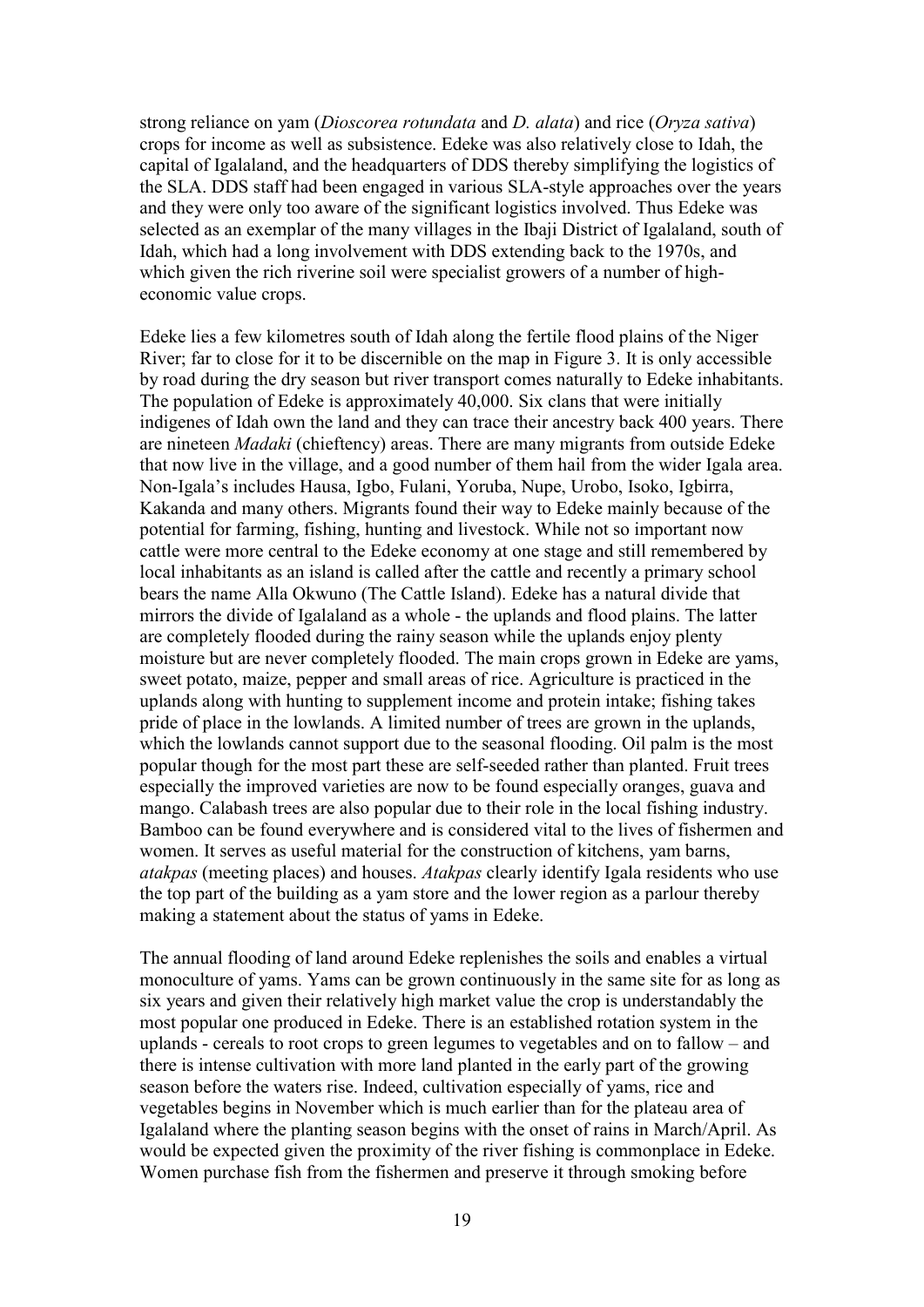selling. Most processed fish is sold in Idah market in special stalls. Women also assist with credit facilities for the fishing business. Women also lead in early cropping activities especially with rice, pepper and other vegetable production, while yam tends to be a male crop. Women are recognizing the advantages of rice over pepper. Pepper is now more susceptible to disease and yields are decreasing while rice production results in more income. Women who are already well acquainted with rice have engaged with it on a new footing and a new name given to the process namely *Ane tomi-ubi* which means transplanting of rice seedlings along the flood plains. The money earned from rice is provided as credit to male yam growers. Currently the interest rate is in the region of 100%. In theory this might appear good for the women but in practice can be problematic as the male borrowers have difficulty in repaying.

The second criterion applied by DDS was a desire to include a village from the plateau region of Igalaland, inland from the two main rivers (Niger and Benue) but one which had less involvement with DDS but could represent an area for potential growth in membership. Ekwuloko fitted this requirement, and like Edeke was relatively easy to access from Idah. Ekwuloko is close to the Igbo border and therefore hosts farmers, traders and others in search of land and opportunities scarce in their own state (Enugu State). As a result the population of the village is a mix of Igala and Igbo, with Igbos in the majority. Almost all would speak Igbo but there is also a dialect of Igala. English is their second or even third language.

Ekwuloko is in Avrugo district of Igalamela/Odolu Local Government Area. It is the name of a *gago* area (a traditional administrative unit) created by the British Colonial Administration in 1918. Today due to the creation of more Local Government Council Areas in the state, more *gago* areas were created at Local Government Council level. As a result the former large Ekwuloko *gago* area was split into 12 *gago* areas. Idah and Igalamela/Odolu local government councils made this new division between 1996 and 2002. In 1977, Ekwuloko became part of the Avrugo Local Government Council ward, but in 1996 when the Igalamela/Odolu council/ward was created Avrugo council/ward was split into two namely Avrugo and Ekwuloko wards. As a result, what we know as Ekwuloko today did not have a name before 1918.With the introduction of the office of *gago* villages in the same area with a similar history were grouped together and given the same name. The name Ekwuloko was chosen for many reasons. It was the most dominant of the villages, with the largest population and centrally located. It was the focal point for all land routes in the region as roads from Avrugo, Ameke, Obinagu, Agbatebe, Odolu, Okpotokwu and Ukpabioko villages all converge there. It continues to be a dominant village. It has a primary school established in 1976 and a community secondary school established in 2002. What makes it interesting for this study is that it has the largest food market in the Odolu area, and has become the political and social center for the region and thus of potential interest to DDS in its desire to expand its provision of credit.

Before 1918 the whole area now known as Ekwuloko *gago* was a series of farm settlements run by Igbo farmers from Nimbo that now forms part of the Uzo-Uwani local government in Nsukka, Enugu state. They named these settlements after their home villages in Igboland. Igalas were the second group to migrate into this region; Igbo settlements attracted Igala hunters, farmers and traders. All settled peacefully and intermarriage was common between the two groups. At the time that both these migrations were taking place from Nimbo and Idah the Attah of Igala (the King of the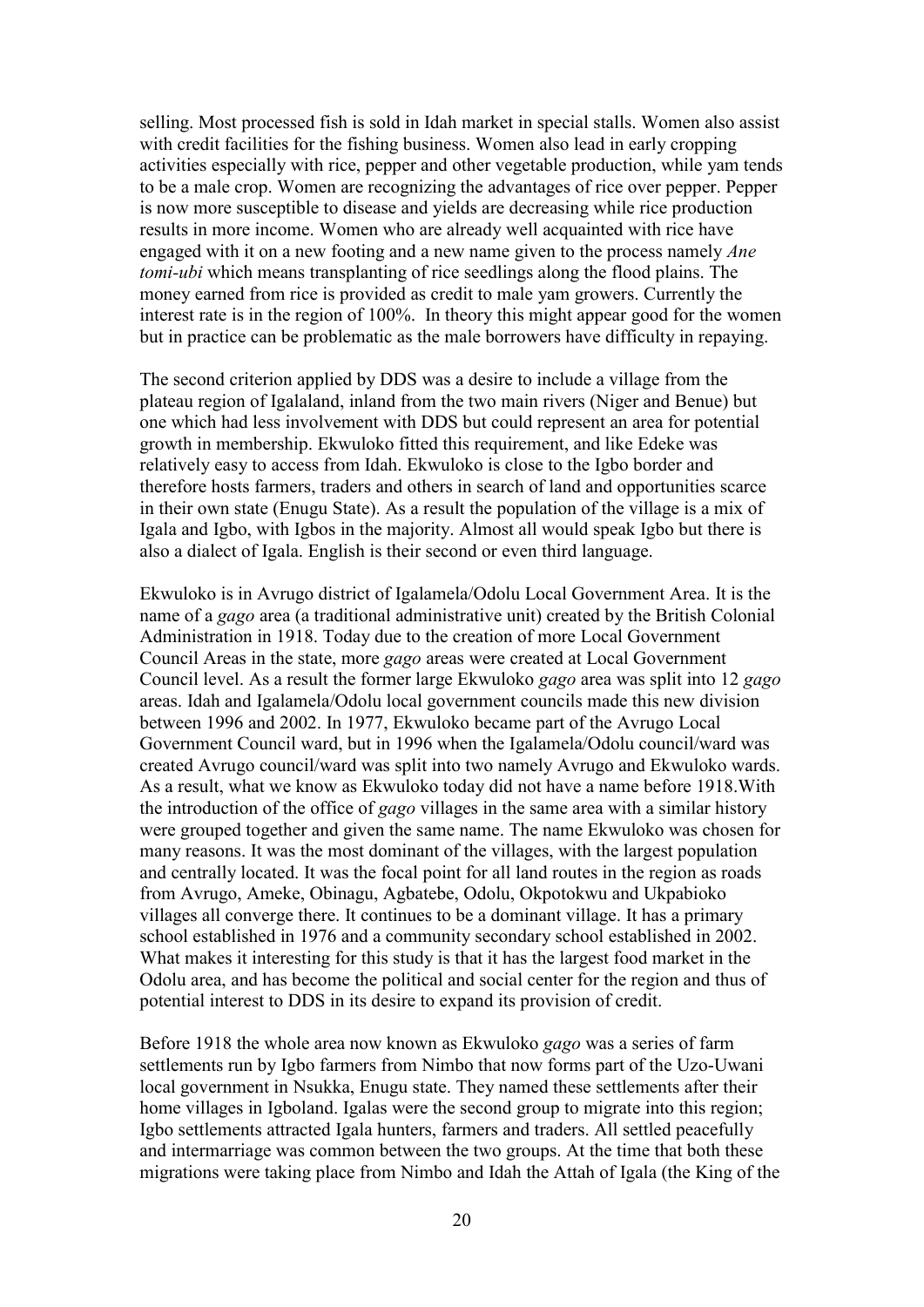Igala) and the Achadu controlled the whole of the Nsukka area; the Igala kingdom having spread as far as Nsukka. The chiefs of Nimbo, living in Ukpabi, were installed by the Attah at Idah where they obtained their beads of office (their status as chiefs). The Attah controlled all the land and production as people moved freely around the Igala-Igbo border. However this situation changed when the colonial powers fixed artificial boundaries between Nsukka and Igala divisions, and this resulted in the Igbos gradually withdrawing from Ekwuloko and Igalas taking over administration of the area. Igbo names were changed slightly so as to have an Igala meaning and the Igalas became politically dominant. This was understandable as the Igalas had connections to the Royal clans at Idah. Indeed, today Ekwuloko is one of the villages in Igalaland occupied by a royal clan of Idah - the Ochai Atta clan - with connections to Angwa in Idah, and Igbos cannot own land in the village.

Ekwuloko"s first *gago,* Oruma Ameh, became the Attah"s councillor for court and chieftaincy affairs. During his reign (c1926) Ekwuloko became prosperous and one of the most powerful chiefs in Odolu district. Ekwuloko was well connected in the past and its Royal links and powerful chief served it well. During the Nigerian civil war (1968-1970) Igbos left the village (Igalaland was Federal territory) but began to return to Ekwuloko once the war had ended. Igbos constitute almost 70% of the present population of Ekwuloko. Indeed, the current district head of Avrugo attributes the success of the market in Ekwuloko to the return of the Igbos. Without them the market would not stand as they provide the bulk of the yam, cassava and cocoyam. In more recent times Ekwuloko has benefited from other major interventions in Igalaland. Of great importance has been the roads built by the Anyigba Agricultural Development Project (AADP), a World Bank sponsored Integrated Rural Development project, in 1977. The idea was to open up roads to the nearby forest reserve and this literally put Ekwuloko on the map. Although roads are still poor the construction of the road through Ekwuloko joined it to Avrugo and Odolu and northwards to Akpanya and on to Alloma and Anyigba.

## **4. The Practice of SLA**

DDS was well aware from previous experience that SLAs are demanding in terms of resources and this was the main factor in its decision to focus upon only two villages described in the previous section. However, even with this limitation the populations of Ekwuloko and Edeke are substantial, comprising hundreds of households (herein referred to as HH). It was simply not possible to include all of them and a decision was made to focus on just four HH in each village. The size of an optimal "sample" in SLA is a moot point. The demands of the process put pressure to use smaller sample sizes for best quality while the competing demand for "representation" demands larger samples. Thus the decision to focus on four HH was inevitably a compromise and one that could be readily criticised.

Village meetings were convened in Ekwuloko and Edeke to help select the four HHs and to explain what DDS was trying to achieve with its reorganisation of the microcredit scheme. A key issue, and one that is always something of a conundrum for DDS, relates to the hierarchical nature of Igala society. This demands that the "seniors" lead while others follow. In Ekwuloko this meant the programme had to include the village chief (gago) and of course the most senior Igbo given the historical context of that place. As the SLA in Ekwuloko could only include four participating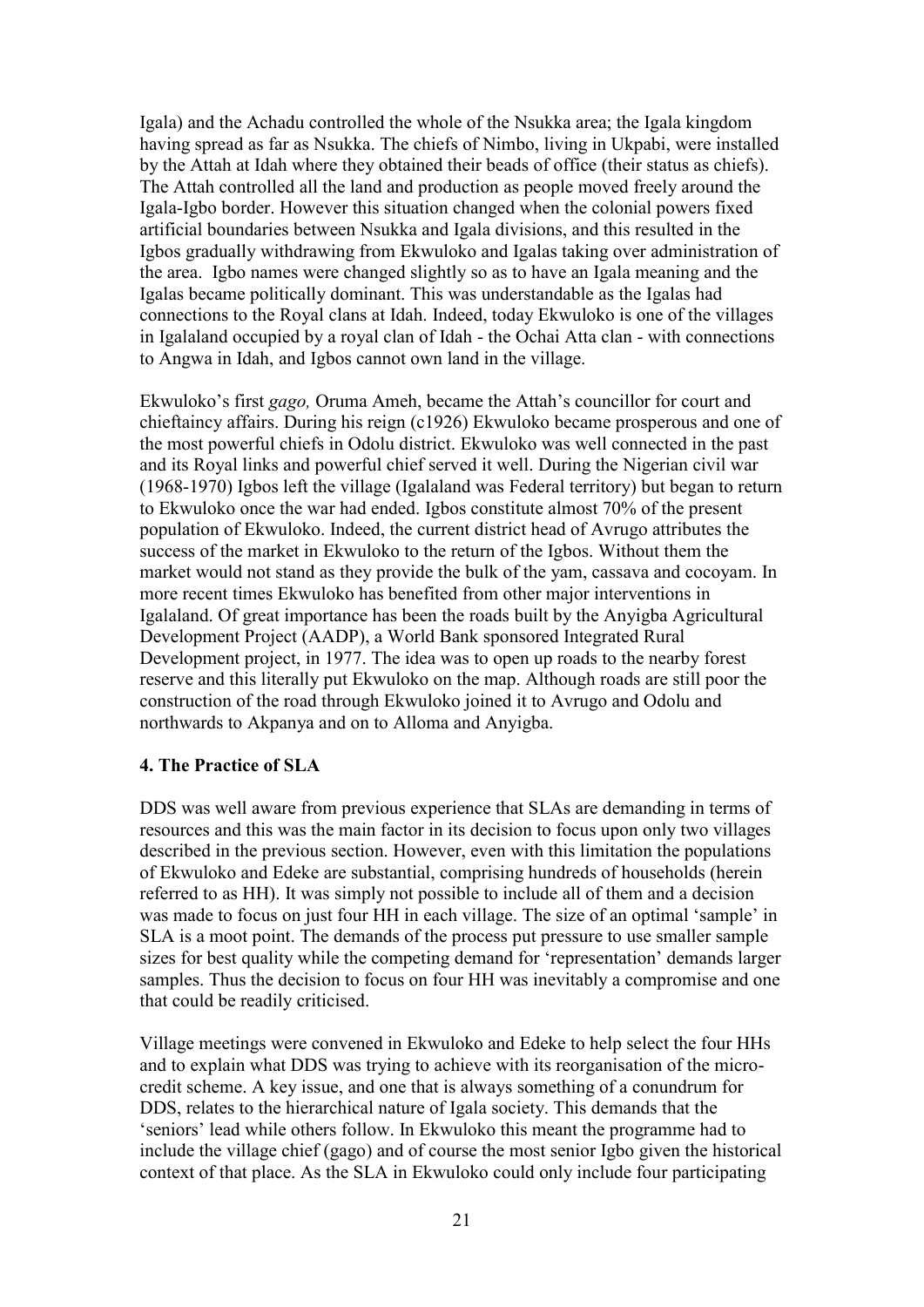HHs this immediately limited choices for the remaining two. Out of deference to the ethnic composition of the village population another Igala and Igbo HH were selected in cooperation with the villagers. Relative unfamiliarity with DDS in a direct sense proved to be something of a problem in Ekwuloko.

However, none of the selection problems present in Ekwuloko occurred in Edeke, largely because the village had a much longer and deeper interaction with DDS and the people were far more familiar with how DDS works and the nature of its credit scheme. The four HH were selected as being long-standing members of the DDS credit scheme and were also regarded as being "opinion leaders" in the community.

The SLA in Ekwuloko and Edeke was based on similar work already undertaken by DDS in other villages in Igalaland since the 1970s and would of course concentrate on HHs as the social unit. Thus SLA was a familiar concept to DDS and its staff had much experience, albeit in other Igala villages. Although it was clear that there were some tangible differences between Edeke, Ekwuloko and the other villages in which DDS had worked the same working definition of household, albeit with some modification, was adopted:

*A HH is a clearly distinguishable social unit under the management of a household head (HHH). The HH shares a community of life in that they are answerable to the same HHH and share a common source of food.*

In the past the HHH was usually male but this has changed and continues to change reflecting conditions in Nigeria especially the trend of male migration to urban centres. Female HHH are far more common than they were. Although a HH may typically comprise blood relatives, many other relatives live elsewhere in Igalaland or Nigeria. HHs can be "volatile" in the sense that size can vary substantially during the year and between years, and include friends as well as relatives. A HH typically occupies a collection of buildings for habitation and storage referred to in Nigeria as a "compound".

Having established the HHs in Ekwuloko and Edeke and agreed upon the definition to be applied the steps involved in the SLA were broadly as follows:

- Mapping of cultivation and fallow farm plots of selected farmers.
- HH human capital (household composition, education and skills)
- HH natural capital (land and farming)
- HH income and expenditure
- HH assets.
- Tree crop production.
- Village mapping and census

To some extent the process was guided by knowledge which DDS already had of the two villages. The existing land use by the HHs, their physical assets, income/expenditure, human and social capital were included in order to appreciate what livelihood options were open to the HHs. A further important dimension to this study was to obtain a grasp of social networks and how they could aid the distribution of information about livelihood options and credit.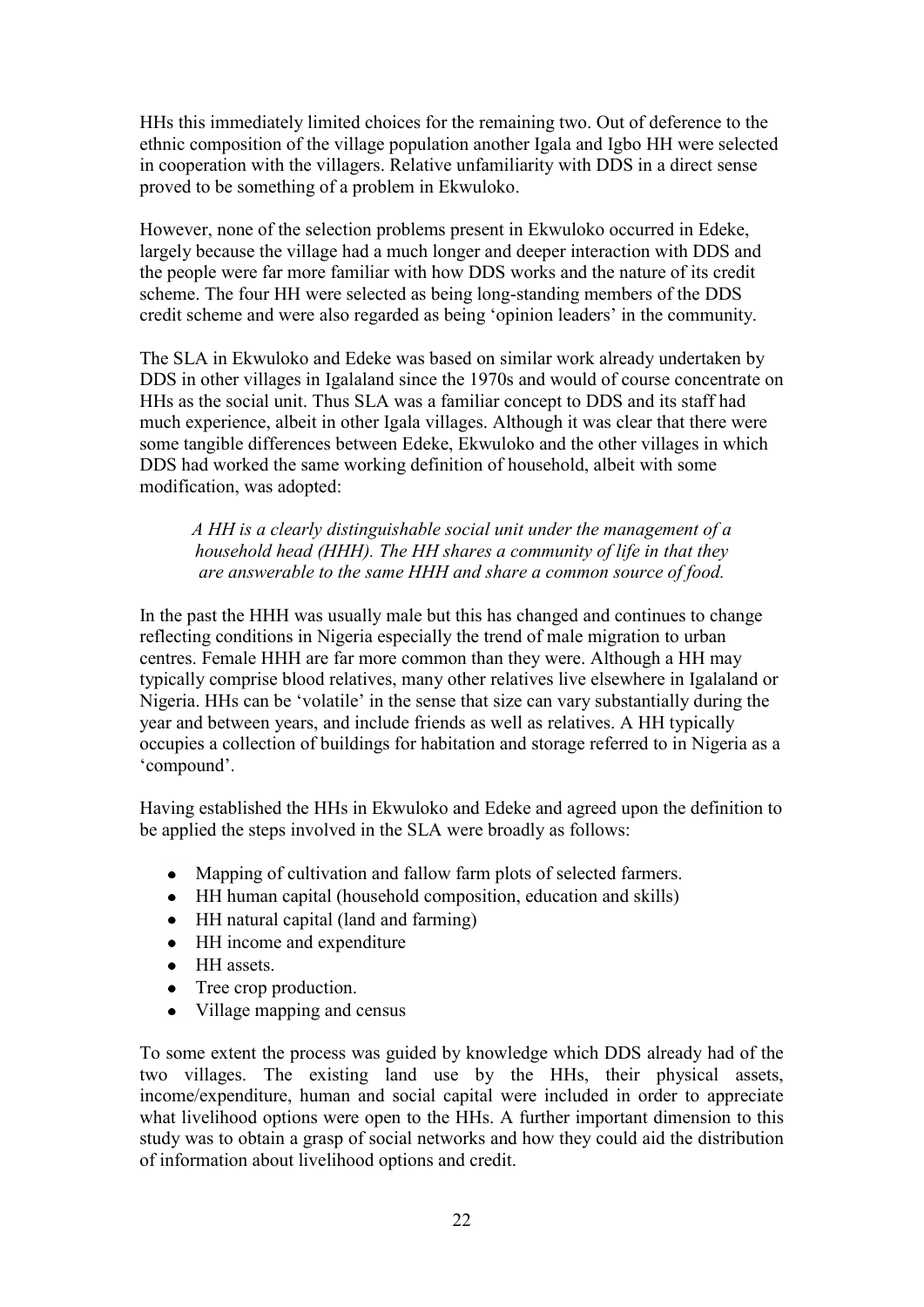The SLA began in early 2004 (Ekwuloko) and early 2005 (Edeke) and progressed up to early 2005 and 2006 respectively. Thus each SLA lasted for approximately a year. While much of the data were qualitative there was also a considerable amount of quantitative data that can only be briefly summarised in this paper. As DDS has experienced on many occasions, there was eventually a high level of cooperation from all the villagers, not just the eight HHs. This required putting energy into the establishment of trust and carrying out activities immediately of benefit to the other village dwellers. Once villagers had seen DDS was not looking for data that put ownership of their land in jeopardy and that it was not reporting to some government institution for tax purposes then data collection became easier.

The methods employed in the SLA included:

- Interviews based on semi-structured questionnaires
- Informal discussions (individual and group)
- Field mapping
- Observation and participation in activities

These are well-established methods familiar to DDS staff and presented no difficulty in themselves other than the sheer quantity of information that needed to be collected. As a check the results were routinely checked with Igala key informants living outside the village. One particularly useful informant was the District Head of Ekwuloko currently residing in Idah. DDS has found the use of key informants to be very useful, especially as they can help with the interpretation of findings.

The main findings from the SLA are presented here in terms of the steps in the process set out in Figure 2.

## **5. Human capital: the households**



Livelihood outcomes More income, increased well-being, reduced vulnerability, improved food security, more sustainable use of natural resource base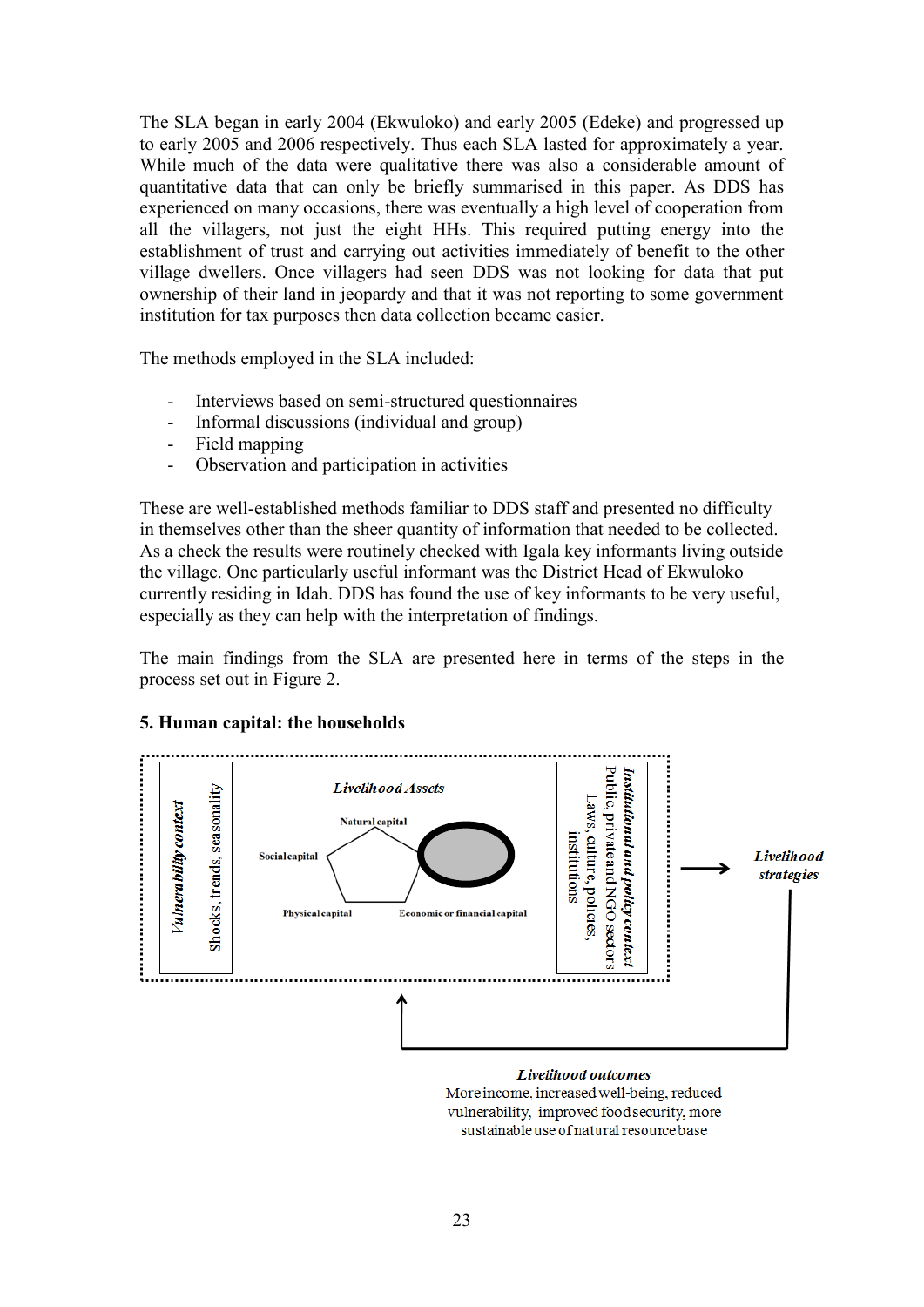Human capital provides labour for the various enterprises (income generation, subsistence farming, water collection etc.) engaged in by a HH. While human capital is partly related to HH size much also depends upon level of education, experience, age and gender profiles, occupations and so on. Many activities are 'gendered' in Igalaland (i.e. predominantly carried out by either men or women) and children often help with some.

Table 1 is a snapshot of the composition of the selected HH in Ekwuloko and Edeke as it was at the time of the SLA. The household codes (M1 to M4 for Ekwuloko and E1 to E4 for Edeke) have been used to preserve anonymity. As can be seen from Table 1 the four chosen HHs in both Ekwuloko and Edeke differ in size, particularly in the number of male adults. The term 'adult' as commonly defined in Nigeria is anyone aged 15 and above while a "child" is anyone aged under 15. One of the Edeke HH (E3) was the smallest of all eight of the HH surveyed in both Edeke and Ekwuloko. E3 comprised 6 people and only 3 of these were adults (one of 89 years in age). HH size, especially the number of adults, is an important determinant of labour availability for income generation, but is not the only source as labour can be hired. Fortunately the HH compositions in Ekwuloko and Edeke were stable throughout the period of the study although it should be noted that there are complications. M3 in particular is a "bi-locational" household as this HH has a base in Ekwuloko and Nsukka. Thus some HH members are divided between these two, but for the sake of simplicity they are all recorded here as members of the Ekwuloko HH.

|                 | Ekwuloko |    |    | Edeke |             |    |    |    |
|-----------------|----------|----|----|-------|-------------|----|----|----|
|                 | M1       | M2 | M3 | M4    | E1          | E2 | E3 | E4 |
| Adult male      |          |    |    |       |             |    |    |    |
| Adult female    |          | 3  |    |       | $\mathbf 3$ |    |    |    |
| Male children   |          |    |    |       |             |    |    |    |
| Female children |          |    |    |       |             |    |    |    |
| Total           | q        | 10 |    | 14    |             |    |    |    |

.

Table 1. Composition of the four HH selected in Ekwuloko and Edeke for the SLA

One point that immediately became apparent from the composition of the HHs is the differing levels of education amongst members. Such variation in levels of education is not unusual for Igalaland, and has been summarised in Table 2 (figures refer to the highest level of education achieved by a HH member). Education is important as it can help with off-farm sources of income. More educated members have a better opportunity to earn a wage or salary. HH M2 has a particularly high level of education, with four members educated to tertiary level. The HH Head has a high level of education for his generation and obviously believes in the same for his children. Despite HH M4 having no formal education all his children of school going age are currently in school though he admits they began school later than children normally do. In this way they had helped him with household chores. He does not expect his own children to follow in his footsteps in farming given their level of education. However they might return to it when they retire. According to HH M1 farming was for those who had no formal education but his children too have had more formal education than he ever had. HH E4 also has a particularly high level of education relative to the other three HH in Edeke – with almost 8 of the HH members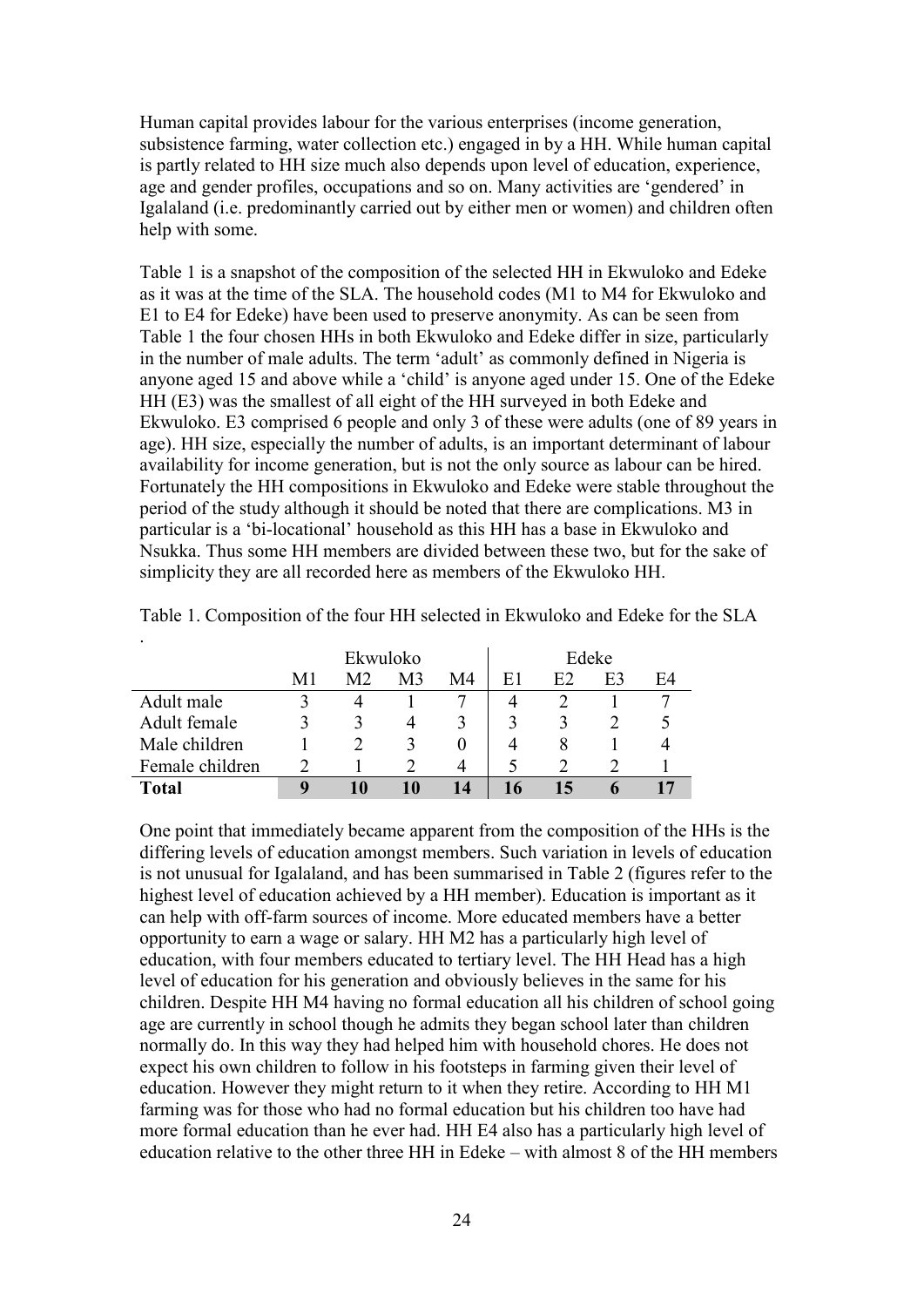having had at least secondary education. In common with much of Igalaland there has been an increase in level of education in both villages over the last 20 years.

|  |  |  |  |  |  |  |  | Table 2. Summary of the levels of education of the HH in Ekwuloko and Edeke. |
|--|--|--|--|--|--|--|--|------------------------------------------------------------------------------|
|--|--|--|--|--|--|--|--|------------------------------------------------------------------------------|

|                | (a) EKWUI0KO      |         |           |          |              |  |  |  |  |
|----------------|-------------------|---------|-----------|----------|--------------|--|--|--|--|
|                | No. of HH members |         |           |          |              |  |  |  |  |
|                | None              | Primary | Secondary | Tertiary | <b>Total</b> |  |  |  |  |
| M1             |                   |         |           |          |              |  |  |  |  |
| M <sub>2</sub> |                   |         |           |          | 10           |  |  |  |  |
| M <sub>3</sub> |                   |         |           |          | 10           |  |  |  |  |
| M4             |                   |         |           |          | 14           |  |  |  |  |
| <b>Total</b>   |                   | 16      | n         |          |              |  |  |  |  |

(b) Edeke

 $(a)$  Elwynlabo

|                | No. of HH members |         |           |          |              |  |  |  |
|----------------|-------------------|---------|-----------|----------|--------------|--|--|--|
|                | None              | Primary | Secondary | Tertiary | <b>Total</b> |  |  |  |
| E1             |                   |         |           |          | 16           |  |  |  |
| E2             |                   |         |           |          | 15           |  |  |  |
| E <sub>3</sub> |                   |         |           |          |              |  |  |  |
| E4             |                   |         |           |          |              |  |  |  |
| <b>Total</b>   | $\Delta$          | 23      |           |          |              |  |  |  |

This section will end with a brief summary of each HH and its head, and in particular how they appeared to the DDS staff involved in the SLA.

## *Household M1 (***headed by the village chief***)*

Even if the selection of the Igala chief or *gago* of Ekwuloko was inevitable it was to a certain extent serendipitous. He is educated, keen on all intervention suitable to his needs, a full time farmer, and also generous in donating land to those who need it for agriculture (although they do pay rent). The main crop cultivated by him was yam. He has encouraged others interested in agriculture to do likewise and his desire to train local young men in skills that would provide extra income to supplement on and off farm activities seemed genuine. His interest in trees was well compensated by the income from them; green legume cover crops also appealed to him.

M1 has skills that help in the unification of the community, a positive attribute wherever it is found but especially in a local leader. However, in this study, using the key indicators of social capital to measure wealth, a perhaps surprising fact emerges in that the local chief is probably the poorest of the four Ekwuloko HHs that were chosen.

## *Household M2 (***headed by a senior Igb***o)*

The second HHH selected is an Igbo, a part time farmer and full time civil servant. He is an informal local leader well versed in both cultures who because of his profession as a school inspector spends some time travelling in the locality and to Idah. Of all four he is perhaps best acquainted with DDS activities. In common with the three others he runs an almost model farm and seems to be a natural at good agricultural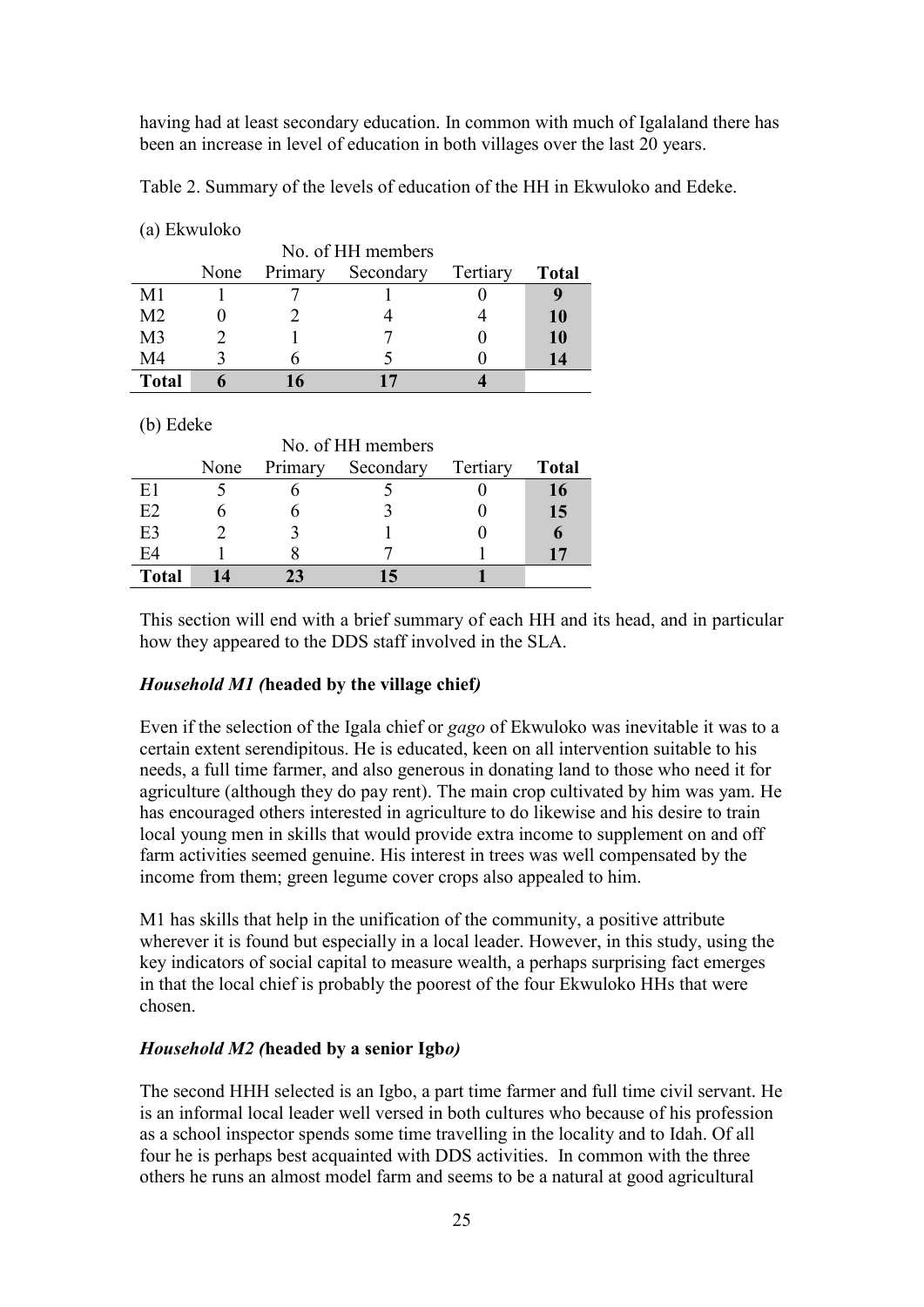practices. Of all four HHs he was the most highly educated (to third level). He regretted not being able to avail of DDS projects in the past because of lack of finance. He was referring specifically to economic trees.

## *Household M3 (***Igbo community leade***r)*

The third person chosen was the first to register as a DDS credit scheme member. He is both a politician and a community leader which is not too unusual in Nigeria. His interest, ability and skills in agriculture are obvious but he is an entrepreneur in the broader sense of having both on and off-farm enterprises within Ekwuloko and in his native village close to Nsukka. He is an Igbo, an immigrant and rents land. He is proud of being totally assimilated into all socio-cultural and political activities in the village. His two wives are educated and in paid employment, and one takes charge of their affairs in Nsukka where some of the children are in school. It is obvious he lacks capital since some of his resources, for example a palm nut cracker, cannot be utilized, as he needs money to commission it.

## *Household M 4 (***farmer and business man***)*

The fourth HHH selected in Ekwuloko has no formal education but again using the indicators employed in this work he is likely to be the wealthiest of the four. He is a driver by profession and this has brought him to all parts of the country – north, south, east and west – and well beyond the borders of Nigeria. Like many of his Igala counterparts who also travelled to other African countries he came back with skills, equipment and materials that he in turn adapted to local conditions. Although as he puts it he "*did not savvy book – he savvy the things inside the book*" (meaning that he has little education but knows much) he is a born entrepreneur. An Igala with an Igbo first name and two Igbo wives who are much junior to him he is hopeful his sons will eventually succeed him in farming. He admits to having enjoyed the "*better life"*  (referred to in local parlance as *"playing guy")* for many years before returning to Ekwuloko. As a multi skilled worker and widely travelled he seems fit to adapt to all situations with the highest of standards. Judging by what has been studied and observed so far he farms extensively with a high standard of husbandry. His method of organising his farm labour force is unusual and innovative for Igalaland in that he has families staying with him ("*friends*") who provide labour. This accounts for the relatively large number (7) of adult males in his HH. Everybody appears to be happy with the arrangement.

He is ready for any intervention that will be to his advantage as he has the capacity to investigate all angles of a situation. Everyone in the community will watch him carefully.

## *Household E1(***farmer and vigilante***)*

HHH E1 in Edeke is a person who combines farming, fishing and hunting in this order. He is the only one of the four Edeke HHH selected for the SLA who is not from Edeke but from the nearby local government area of Ibaji. He also heads the vigilante groups, which earns him income from the local council. As the vigilante chairman, prominent people from outside Edeke donate money to him because of his ability to mobilise village groups to protect Edeke from crime and maintain peace.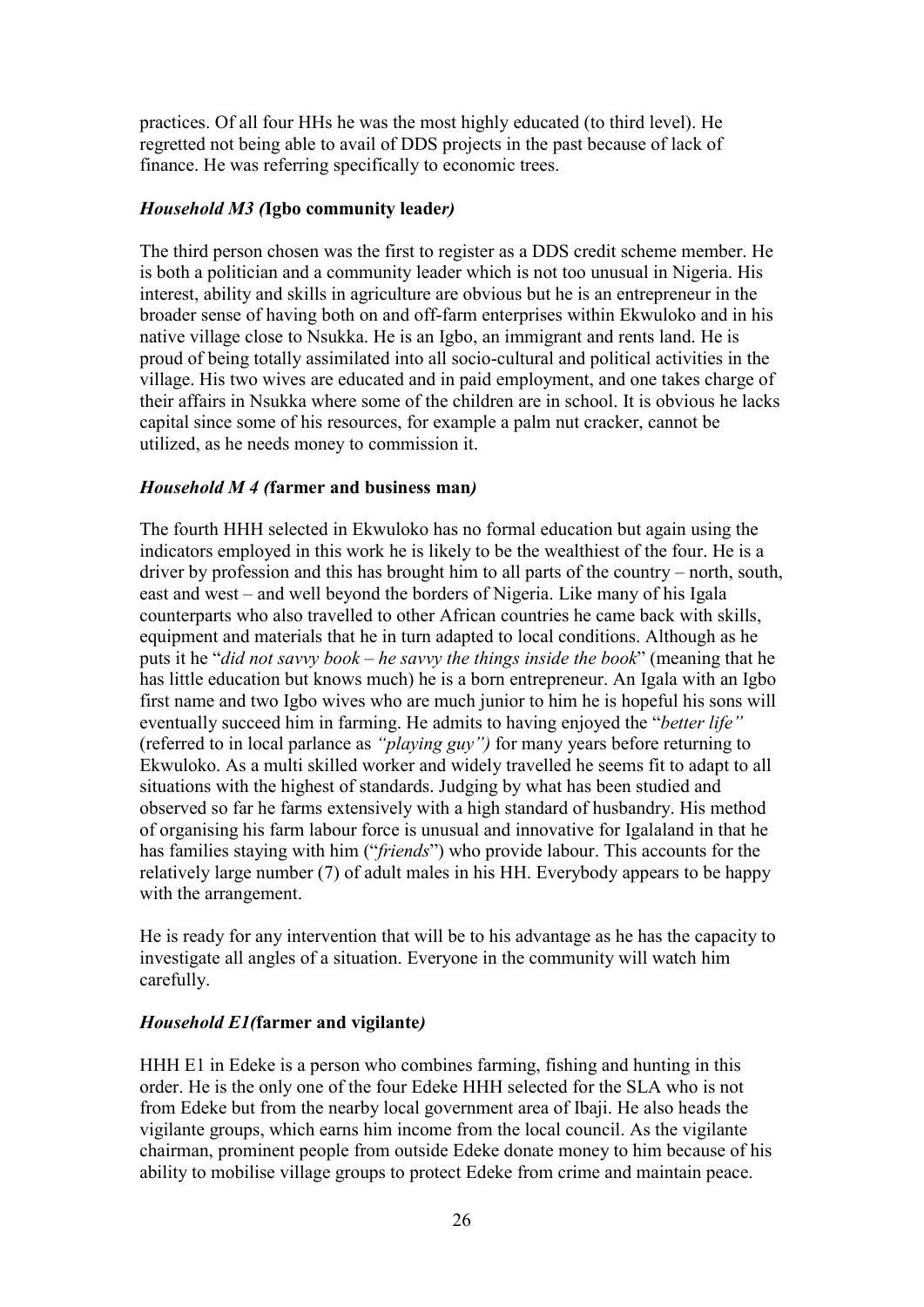Politicians also offer cash assistance for peace keeping during their political tours. He assists the *Madaki* in settling local cases, which no doubt earns him some "tokens". As a landowner in areas outside Edeke, he takes part in sharing farmland and arranging rent. The wives are into farming, trading and other income generating businesses. Many of his children are in schools and still readily available for farm labour. Fishing is vital to his income generating business for the children extra to their parents" support. The wives purchase part of the fish harvested by both children and husband, which also means an addition to household income. Sales from farm produce cover all household requirements but the money made from sales do not cover costs of planting materials for the forthcoming planting season. Farmers begin each planting season with a debt namely the cost of planting materials for the forthcoming rainy season. Local debt is a crippling factor as farmers live in a state of perpetual indebtedness. Moneylenders are not the sharks many think they are. Rather they often lose considerable capital and are regularly the victims of bad debt.

The family are entirely Muslim with wives and children belonging to the one Muslim denomination in their village of Ojigagala-Edeke and Idah. As a Muslim he has three wives, six sons and four daughters. He also has a son in law and daughter in law all of whom live happily together. He spends the evening line fishing having the reputation of having a good daily catch. He dashes part of this to his friends who have not the opportunity to fish. There is no reciprocity here as beneficiaries are mainly widows and older women.

## *Household E2 (***Madaki of Edeke***)*

An Igala from an Idah clan this household head was born in Edeke. As he has three wives his children are many. His education lasted to primary five after which he had to assume family responsibilities. He married while in primary school, as e was older when he commenced primary education. His first wife, who is illiterate, is the same age as himself. His second wife is literate as are all his children. His third wife is literate. They too like household number one embrace the Islamic faith as have the family for generations. He is first a farmer, fisherman and herbalist. The three wives farm extensively and the second wife engages in the fish industry.

The household head is also the Madaki of the village with responsibility for a number of clans. (More accurate information to be found in the census).None of his children are old enough to be employed so there are many expenses still to be met in this HH. He belongs to a number of social groups in the village and this membership enables him to benefit from group labour, credit facilities in cash and kind. His second wife also assists him with food ingredients as she trades in a number of different locations thereby securing bargains that help the household economy.

# *Household E3 (***farmer and fisherman***)*

The household head here is the youngest and the more educated of the four respondents. His ancestry can be traced to an Idah clan hat migrated to Edeke almost four hundred years ago. On completing his secondary education in Idah he obtained a white-collar job in Kaduna. He remained in Kaduna for five years after which time he returned home as by this time his father had died and his mother was old. His only option was farming for which he had to borrow money to get started. His choice was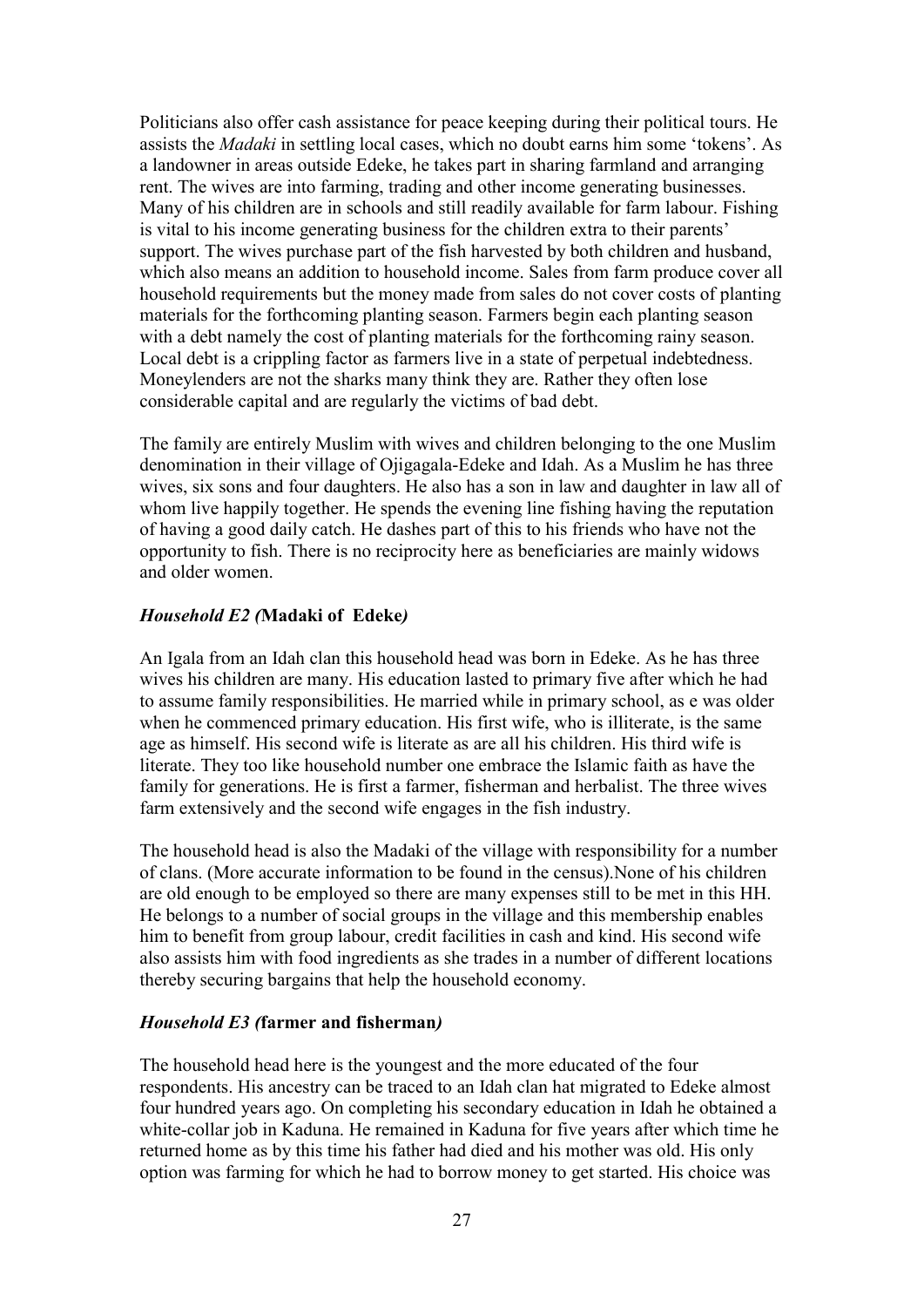yam production. Since this time he has engaged in tree crop production taking a lead role in initiating tree crop maintenance in the locality.

He prides himself in being a skilled fisherman also. To take care of his responsibilities effectively he engages in hired labour for which he gets paid. He also gets help from the *Ayilo* group (rotational labour organisation) of which he is a member. He participates in ten other social groups that benefit him mainly in agriculture. He registered as a member of the ruling party in Nigeria, namely the People"s Democratic Party (PDP).

His only wife is literate and not from Edeke or Idah. A friend who married from the same village as his wife introduced him to her. His children of school going age attend the local primary school. The youngest is only a year old. He takes care of his aged mother who is now blind.

He has been secretary to the DDS credit scheme programme (the main vehicle for the micro-credit scheme) in Edeke since 1998 and applauded for the work done there.

## *Household E4 (***Madaki in Edeke***)*

This household head is the most senior of the four respondents. He too has *Madaki* status in his village and has held the post since 1992.His jurisdiction extends to seven clans. He attended adult education classes fifteen years ago and obtained a certificate following his three years course in Edeke. He belongs to many social groups and assumes lead roles within some of these. Currently he chairs the *Achekaje* yam producer"s association, Idah branch. Responsibilities here embrace such matters as market research; ensuring yams are sold where prices are best. This particular association ensures no particular group has monopoly over yam purchase from local yam producers. They also regulate supply to local markets so that there is never a glut that would cause prices to fall. They also settle cases related to loan defaulters especially in relation to yam. Because of his long-term proficiency in yam production he has earned a special Igala title that means he has produced a certain number of seed yam varieties that completely fill a barn. This title is known as *Egwele (Onwa)*, a highly coveted title in Igalaland, and the meeting of seed yam producers is called *Ujeju Onwa*. Only farmers who have reached a certain level of proficiency are admitted to the *Ujeju Onwa* meetings the *Egwel*e attends. He has long been a member of the *Ayilo* group from where he has enjoyed labour benefits on many occasions.

He prides himself in farming but has other strings to his career connected with agriculture. Foremost among these is his profound knowledge of herbal treatments which makes him the custodian of many secrets and much indigenous knowledge. The younger members of his family, both female and male now engage with him in the herbal business and becoming privy to many of his secrets. His renown as a herbalist has resulted in him being engaged as a consultant nation wide. His father who was an expert in his time passed on the gift to him. He claims he has inherited extra power in hunting and fishing also and is keen that his family inherit this legacy.

A skilled hunter and fisherman he supplements his farm income from these activities. As he had five wives at one point he has many children all of whom have been to primary and secondary school as well as some who have been to tertiary level. A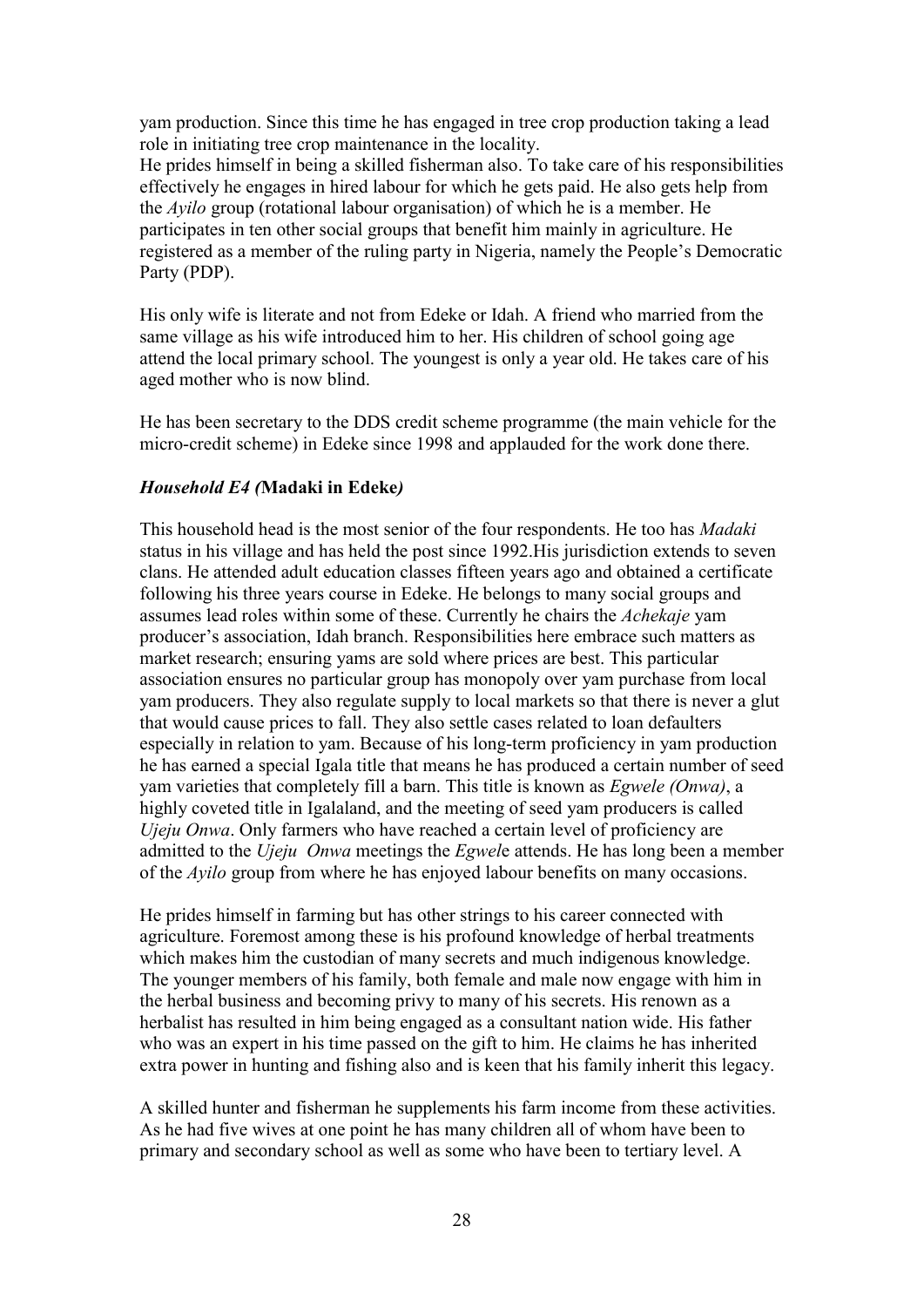number of his children are now in gainful employment but each of them, especially the men, have an attachment to agriculture, herbal treatments, fishing and hunting.



#### **6. Natural capital: land and farming**

More income, increased well-being, reduced vulnerability, improved food security, more sustainable use of natural resource base

Given that all Igala households are engaged with agriculture then land is obviously an important natural resource in both Ekwuloko and Edeke. Indeed any analysis of livelihood in Igalaland has to begin with this, so it is of no surprise that agriculture and land were important foci of the SLAs implemented by DDS. Based upon a field mapping exercise the total land area which the HH have access to is given in Table 3. Also provided are the number of plots and the average plot size (and standard deviation). The latter are important as they give clues regarding the extent of fragmentation. In Ekwuloko the two Igala HHs (M1 and M4) have the largest land area and most number of plots and they own their land. The two Igbo HHs (M2 and M3) have smaller areas of land and fewer plots, although this is more noticeable for M3, and they rent land. This pattern is not surprising given that Ekwuloko is an Igala village and the Igbo HH are, in effect, immigrants and thus unable to own land. What is perhaps surprising is that the area farmed by M2 is quite close in size to M1 who actually owns his land. M4 is substantially ahead of the other three farmers in terms of land ownership. Average plot sizes for M1 and M2 are similar (as indeed is the standard deviation; SD). The average plot size for M3 is small, less than 500  $m^2$ , while for M4 it is 1.5 ha. The selection of these four farmers certainly introduced the desired diversity at least in terms of land ownership, and there is a link with ethnicity.

In contrast to the Ekwuloko HH in Edeke all four HH, all of them Igala, rented land rather than owned it. This is linked to the pattern of land ownership in that place and the fact that most of the HH have migrant origins. Also, while the number of plots per farmer (18 to 39) for Edeke were similar to Ekwuloko the total land area (cultivated and fallow) resulting in the average plots size being much higher in Edeke than in Ekwuloko. The only Ekwuloko farmer comparable to the Edeke respondents in this regard was M4.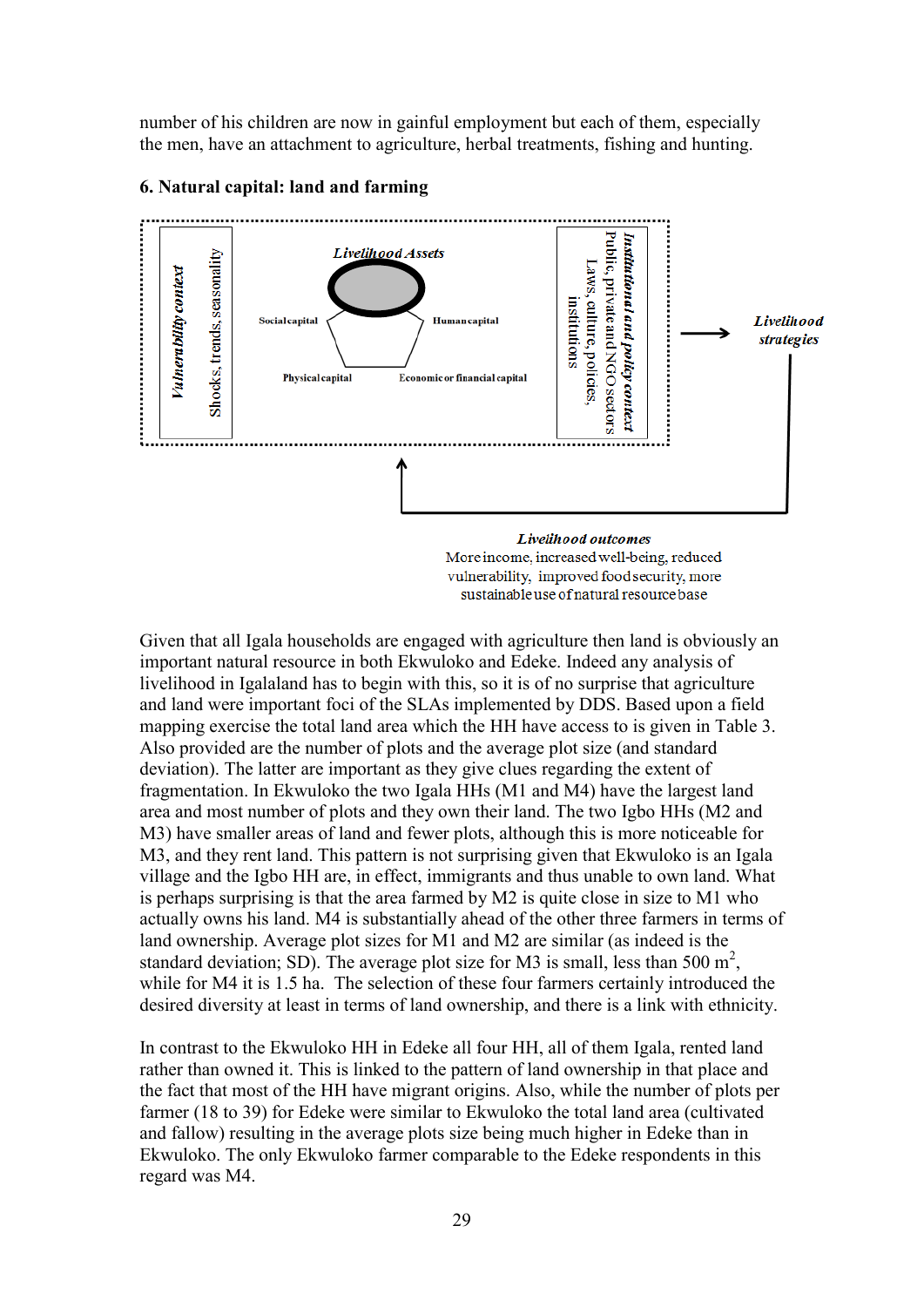Table 3. Land ownership amongst the HH in Ekwuloko and Edeke

|                |              | Land area         |              | Average plot size | SD of plot |
|----------------|--------------|-------------------|--------------|-------------------|------------|
|                | Rented/owned | (m <sup>2</sup> ) | No. of plots | $(m^2)$           | size       |
| M1             | Owned        | 101,325           |              | 3,269             | 8,385      |
| M <sub>2</sub> | Rented       | 90,066            | 25           | 3,603             | 5,121      |
| M <sub>3</sub> | Rented       | 5,040             | 16           | 315               | 444        |
| M4             | Owned        | 274,821           | 42           | 6,543             | 15,524     |

(a) Ekwuloko (2003/04)

(b) Edeke (2004/05)

|                |              | Land area |              | Average plot size | SD of plot |
|----------------|--------------|-----------|--------------|-------------------|------------|
|                | Rented/owned | $(m^2)$   | No. of plots | $(m^2)$           | size       |
| E1             | Rented       | 213.554   | 34           | 6,281             | 10,392     |
| E2             | Rented       | 229,950   | 22           | 10,452            | 8,042      |
| E <sub>3</sub> | Rented       | 150,149   | 18           | 8,342             | 13,454     |
| E4             | Rented       | 571.648   | 39           | 14,658            | 16,236     |

The spatial distribution of plots tends to be clustered. Plots may be spatially grouped but there can be some significant separation. Figure 4 provides an example for HH M4 in Ekwuloko, but the pattern is similar for the other HH in Ekwuloko and to a lesser extent Edeke. There is a cluster of plots adjacent to the compound but there are also significant holdings some kilometres away from this. Distributions such as this are common in Igalaland and indeed throughout West Africa. There are clearly logistical concerns in terms of having to travel to and from the plots but these can also be relatively inaccessible to motor vehicles and this can hinder transportation of farm produce after harvest. In Figure 4 for example, the cluster of plots some kilometres from the compound has to be reached by crossing a river.

Thus in terms of this asset there are marked differences between the two villages and within them, most noticeably for Ekwuloko. The next question is for what do the farmers use the land?

Farmers in Igalaland are almost entirely arable; there is little, if any, pastoralism except for the nomadic Fulani. The farmers in Ekwuloko and Edeke are no different in this regard, but cultivation patterns were different between the two villages (Table 4) as well as varying within each village. In Ekwuloko, the two Igala HHs (M1 and M4) have a relatively large proportion of their land under fallow at any one time. For M4 this proportion is approximately 80% while for M1 it is nearer 90%. These proportions are in fact relatively high compared with other areas of Igalaland, and suggest that land shortage has yet to bite as it has done elsewhere. Indeed the relatively low pressure on land helps explain why Igbos come to farm there and why they are welcomed. For the two Igbo HH in Ekwuloko the proportion of land under fallow tends to be much less, and for M3 it is less than 10%. No discernible pattern in the area under fallow can be see for any of the Ekwuloko HH across the two years – 2003 and 2004 – or between the two seasons in each year (early and late). For the four Edeke respondents the intensity of cultivation was higher than the two Igala farmers in the Ekwuloko sample, although there were differences between the early and late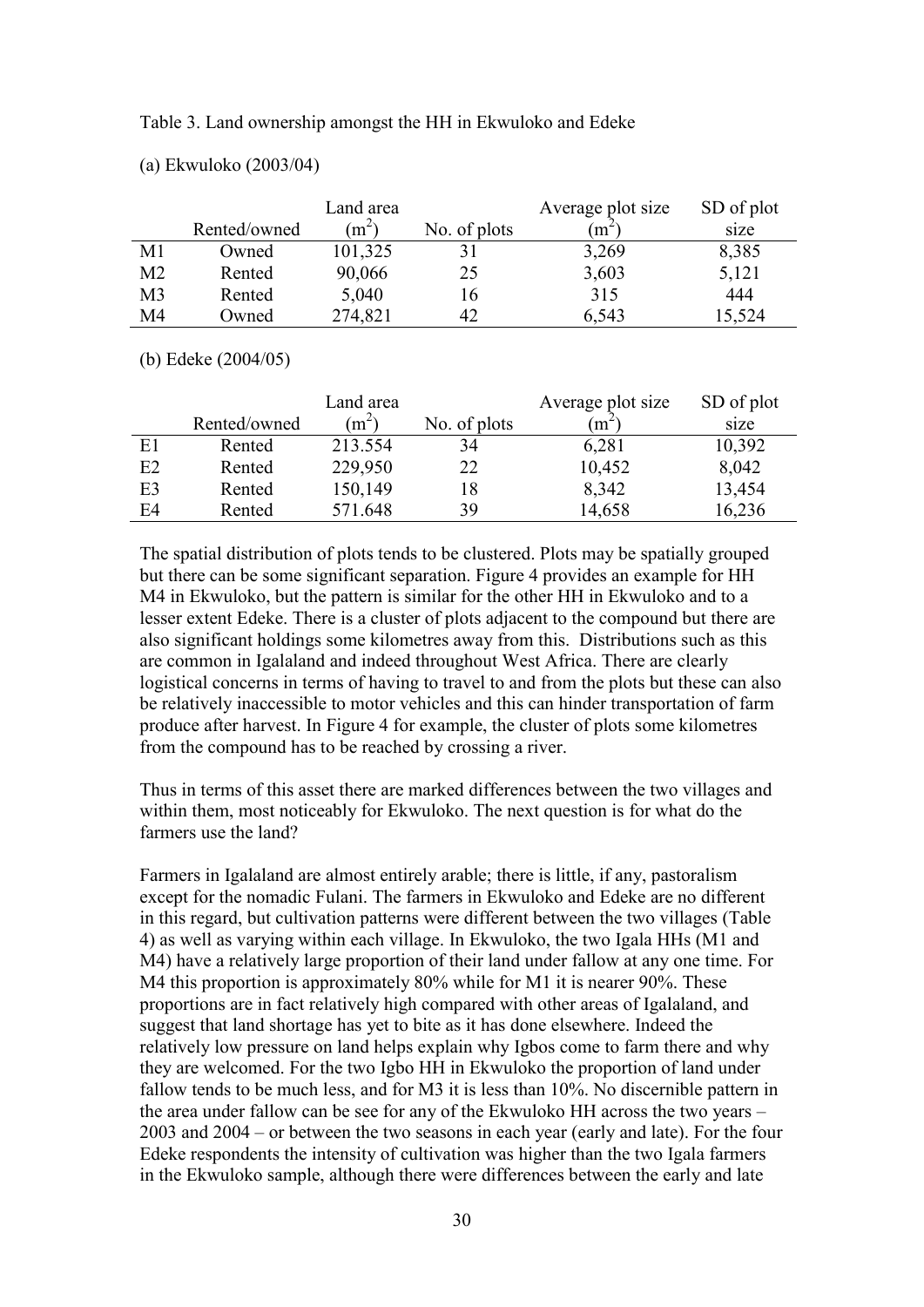seasons. Land in Edeke is more intensely cultivated in the early season compared to the late season, a fact readily explained by a tendency of the land to flood during the latter part of the rainy season. Thus farmers have to get their crops planted and harvested early.



Figure 4. Plot distribution for HH M4

The crops which are grown by the HH in the two villages are shown in Table 5. The pattern is quite different between the two villages but relatively consistent between the HH within each village. The diversity of crops grown by the four Ekwuloko respondents is significantly higher than for those of the Edeke respondents, and the difference is attributed largely to the production of grain legumes (cowpea, groundnut and pigeon pea) and some vegetables (melon and okra) in Ekwuloko and their notable absence in Edeke. The heavy soils of Edeke are totally unsuited to legumes and many vegetables. There are variations in the other crop categories as well but these tend to be a result of a substitution effect: cocoyam in Ekwuloko for sweet potato in Edeke and the same for guinea corn and rice. Leguminous crops 'fix' atmospheric nitrogen and thus their presence usually suggests that farmers are using them to help manage soil fertility. However, while the absence of grain legumes in Edeke may seem to be a negative factor in sustainability terms it should be remembered that Edeke does benefit from an annual flood with replenishes plant nutrients and helps control soilborn pests and diseases. Thus not only are leguminous crops not suitable for the land at Edeke they are also not as necessary.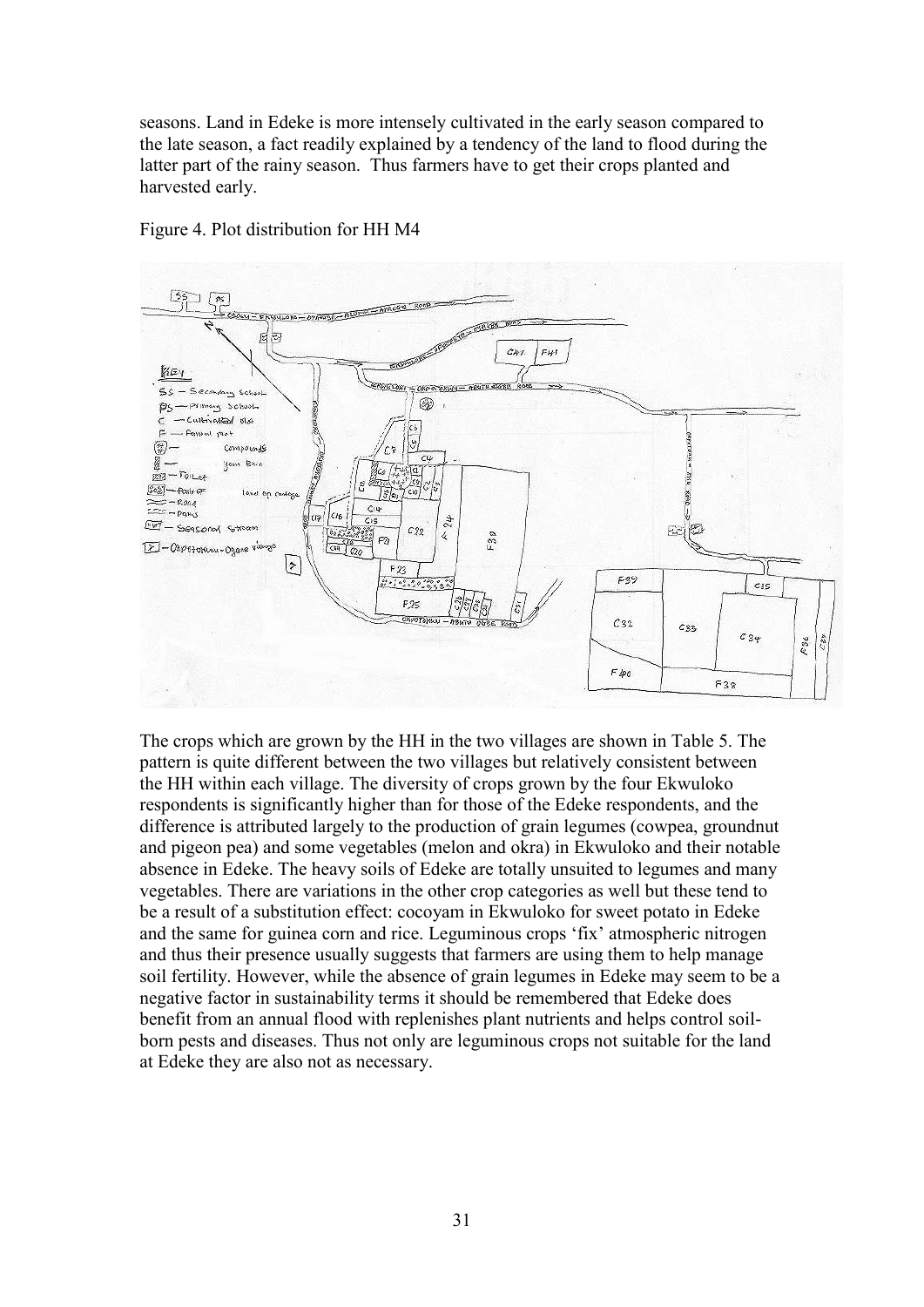Table 4. Proportions of land under cultivation and fallow for the HH in Ekwuloko and Edeke.

Figures for 2 years (2003 and 2004) are provided and for the early and late seasons within each year.

|                |                   | 2003  |      | 2004  |      |         |
|----------------|-------------------|-------|------|-------|------|---------|
|                |                   | Early | Late | Early | Late | Average |
| M1             | Fallow            | 91    | 89   | 88    | 90   | 90      |
|                | Cultivated        | 9     | 11   | 12    | 10   | 11      |
| M <sub>2</sub> | Fallow            | 72    | 72   | 56    | 51   | 63      |
|                | Cultivated        | 28    | 28   | 44    | 49   | 37      |
| M <sub>3</sub> | Fallow            | 7     | 7    | 6     | 3    | 6       |
|                | Cultivated        | 93    | 93   | 94    | 97   | 94      |
| M4             | Fallow            | 86    | 86   | 79    | 80   | 83      |
|                | Cultivated        | 14    | 14   | 21    | 20   | 17      |
| Average        | <b>Fallow</b>     | 64    | 64   | 57    | 56   |         |
|                | <b>Cultivated</b> | 36    | 36   | 43    | 44   |         |

(a) Ekwuloko (2003/04)

(b) Edeke (2004/05)

|         |                   | 2004  |      | 2005  |      |         |
|---------|-------------------|-------|------|-------|------|---------|
|         |                   | Early | Late | Early | Late | Average |
| E1      | Fallow            | 51    | 71   | 44    | 57   | 56      |
|         | Cultivated        | 49    | 29   | 56    | 43   | 44      |
| E2      | Fallow            | 63    | 63   | 41    | 53   | 55      |
|         | Cultivated        | 37    | 37   | 59    | 47   | 45      |
| E3      | Fallow            | 3     | 69   | 20    | 79   | 43      |
|         | Cultivated        | 97    | 31   | 80    | 21   | 57      |
| E4      | Fallow            | 69    | 83   | 68    | 83   | 76      |
|         | Cultivated        | 31    | 17   | 32    | 17   | 24      |
| Average | <b>Fallow</b>     | 47    | 72   | 43    | 68   |         |
|         | <b>Cultivated</b> | 53    | 28   | 57    | 32   |         |

In common with many places in Igalaland and indeed West Africa cropping in Ekwuloko and Edeke tends to be dominated by intercropping; growing of more than one crop on the same piece of land at the same time. Intercropping is popular in the local context largely because it provides an element of insurance if one or more of the components fails. All of the effort expended in clearing and land preparation are not wasted. But at the same time intercropping is an intensification of resource use; more crops on the same piece of land does result in more intensive use of resources such as light, water and soil nutrients. Thus the extent of intercropping can be an indicator of many factors such as pressure on land, volatile markets, relative shortage of labour or simply the crops grown as some will not do well under intercropping.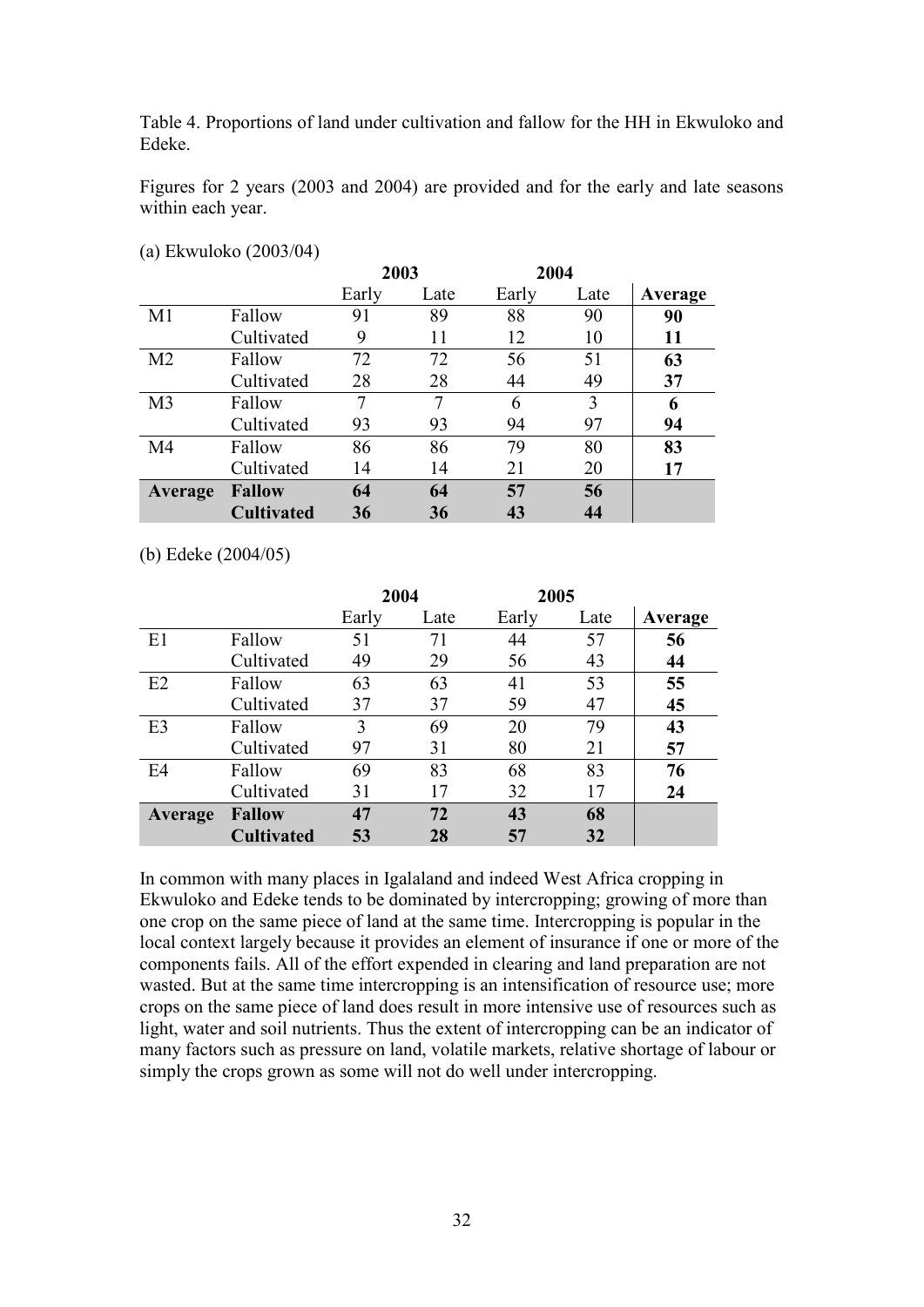|                              |               |                | Ekwuloko       |            |    |            | Edeke          |                |
|------------------------------|---------------|----------------|----------------|------------|----|------------|----------------|----------------|
|                              | M1            | M <sub>2</sub> | M <sub>3</sub> | M4         | E1 | E2         | E <sub>3</sub> | E <sub>4</sub> |
| White yam                    |               | ٦              | ٦              |            | N  | N          | ٦              |                |
| Water yam                    |               |                |                |            | V  | $\sqrt{ }$ | V              |                |
| Cocoyam                      | V             |                |                |            |    |            |                |                |
| Cassava                      | V             | N              | V              | $\sqrt{ }$ | V  | V          | V              |                |
| Sweet potato                 |               |                |                |            | V  | $\sqrt{ }$ | $\mathcal{N}$  |                |
| Maize                        | V             | ٦              | $\sqrt{}$      | $\sqrt{}$  | V  | N          | $\sqrt{ }$     |                |
| Guinea corn                  |               |                |                | N          |    |            |                |                |
| Rice                         |               |                |                |            |    |            |                |                |
|                              |               |                |                |            |    |            |                |                |
| Cowpea                       | V             | V              |                |            |    |            |                |                |
| Groundnut                    | ٦             |                |                |            |    |            |                |                |
| Pigeon pea                   |               |                |                |            |    |            |                |                |
|                              |               |                |                |            |    |            |                |                |
| Melon                        | V             |                | V              |            |    |            |                |                |
| Okra                         | $\mathcal{N}$ | ٦              |                |            |    |            |                |                |
| Pepper                       |               |                |                | V          |    |            |                |                |
| Garden egg                   |               |                |                |            |    |            |                |                |
| <b>Total number of crops</b> | 10            | 10             | 7              | 12         | 8  | 7          | $\overline{7}$ | 6              |

Table 5. Diversity of crops grown in Ekwuloko and Edeke

The proportion of cropped area under intercropping systems is shown in Table 6. During 2003 and 2004 in Ekwuloko much of the cultivated area of the four farmers was intercropped, although there were exceptions as some cassava, cocoyam and vegetable plots were sole cropped (only one crop on the same piece of land at the same time). Vegetables sole cropped are pepper and amaranthus (spinach or green leaf). There is no particular pattern observable among the four farmers in Edeke in terms of the proportion of land intercropped, except for the preponderance of intercropping in the late season relative to the early season. This can be explained by the presence of the white yam/water yam intercrop over the two seasons and the fact that there are fewer plots of cereals and vegetables in the late season because of flooding. The annual flooding in Edeke enables a monoculture of yams and the crop can be grown continuously in the same site for as long as six years. This would not be possible in Ekwuloko. There is intense cultivation in Edeke with more land planted in the early season than in the late season. Early season cultivation especially of yams, rice and vegetables begins in November. The annual short term crops are planted in the early season often with a tendency towards sole cropping. As the yam and water yam carry over to the second planting season there is proportionately more intercrop in the ground than in the first season.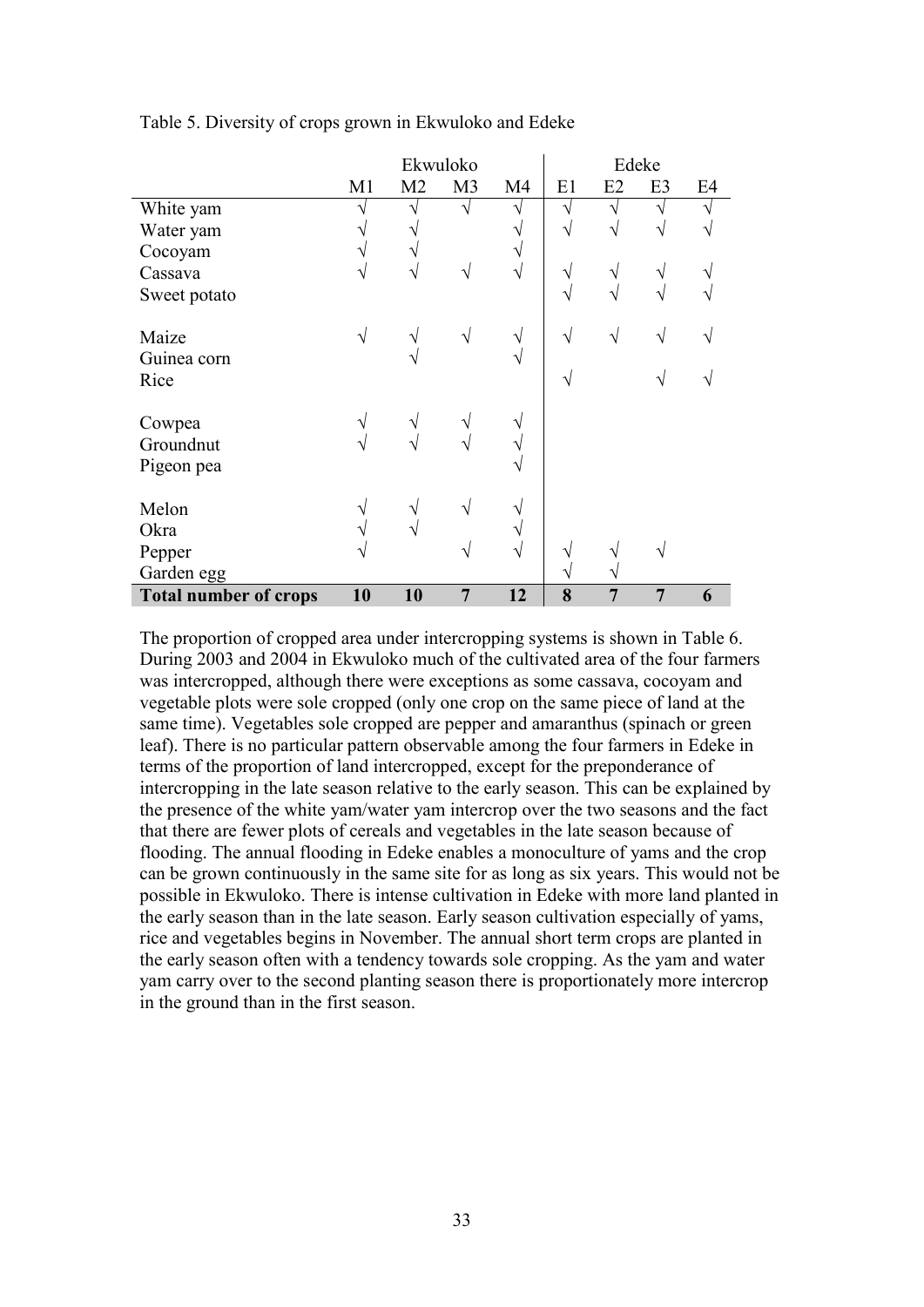|  |  | Table 6. Proportion of cropped land under intercropping-based systems. |
|--|--|------------------------------------------------------------------------|
|  |  |                                                                        |
|  |  |                                                                        |

| (a) Ekwuloko |  |
|--------------|--|
|--------------|--|

|    | 2003  |      | 2004  |      |  |
|----|-------|------|-------|------|--|
|    | Early | Late | Early | Late |  |
| M1 | 22    | 32   | 54    |      |  |
| M2 | 83    | 3    | 69    | 53   |  |
| M3 | 100   | 0    | 100   | 17   |  |
| M4 | 98    | 82   | 71    | 44   |  |

(b) Edeke

|    | 2004  |      | 2005  |      |  |
|----|-------|------|-------|------|--|
|    | Early | Late | Early | Late |  |
| E1 | 55    | 70   | 76    | 51   |  |
| E2 | 66    | 53   | 51    | 53   |  |
| E3 | 35    | 58   | 25    | O    |  |
| F4 | 79    | 88   | 57    | 90   |  |

As intercropping is common in Igalaland it is understandable that the land allocated to individual crops will not add up to  $100\%$  (a plot size of 2000 m<sup>2</sup> grown to maize and cassava will be recorded as that area for both crops – not half each). While such proportions are crude measures they can however be instructive. Indeed a comparison between Ekwuloko and Edeke as shown in Table 7 provides some interesting insights. The percentage of cultivated land will, of course, fluctuate as the area under cultivation fluctuates, but it is a reasonable indicator of the importance placed on a crop by a farmer. Cropping systems in both villages are predominantly root cropbased which is reflected in the relatively high percentages for yam, cassava, sweet potato and cocoyam, but this is more so for Edeke than Ekwuloko. Maize is also important in Ekwuloko as indeed are the legumes.

Cassava-based systems marginally dominate over yams in Ekwuloko while in Edeke systems yams dominate (white yam, *D. rotundata*, and water yam, *D alata*). For all four Ekwuloko HHs white yam occupies a significant proportion of the cultivated area of land, although the variation is from 13 to 60% (typically higher in the late season as most cropping is concentrated in the early season). For the farmers in Edeke this percentage is much higher, with on average some 60% (early season) and 90% (late season) of the cultivated land being planted to white yam. Yam is clearly important to these farmers although bit is not the only crop they covet. In Edeke the figures for cassava are much lower than in Ekwuloko. These differences can be easily explained. Cassava requires much less labour than many other crops and is useful as a last crop in a rotation before returning land to fallow (cassava can do well on poor land). The production costs of cassava are also low compared with those of yam. However, cassava products regularly fetch a low price in local markets and are low in nutritional value, comprising little protein but high in carbohydrate. Cassava is relatively new in Igalaland and hitherto yam was considered the staple. With declining soil conditions, the disappearance of many varieties of white yams as well as their high production and maintenance costs cassava grew in popularity in Igala. Its biggest problem is the fluctuating market price. In Edeke where the land is good due to annual renewal from flooding, the farmers have less motivation to resort to cassava. For them yam has better nutritional value and brings a far higher market price.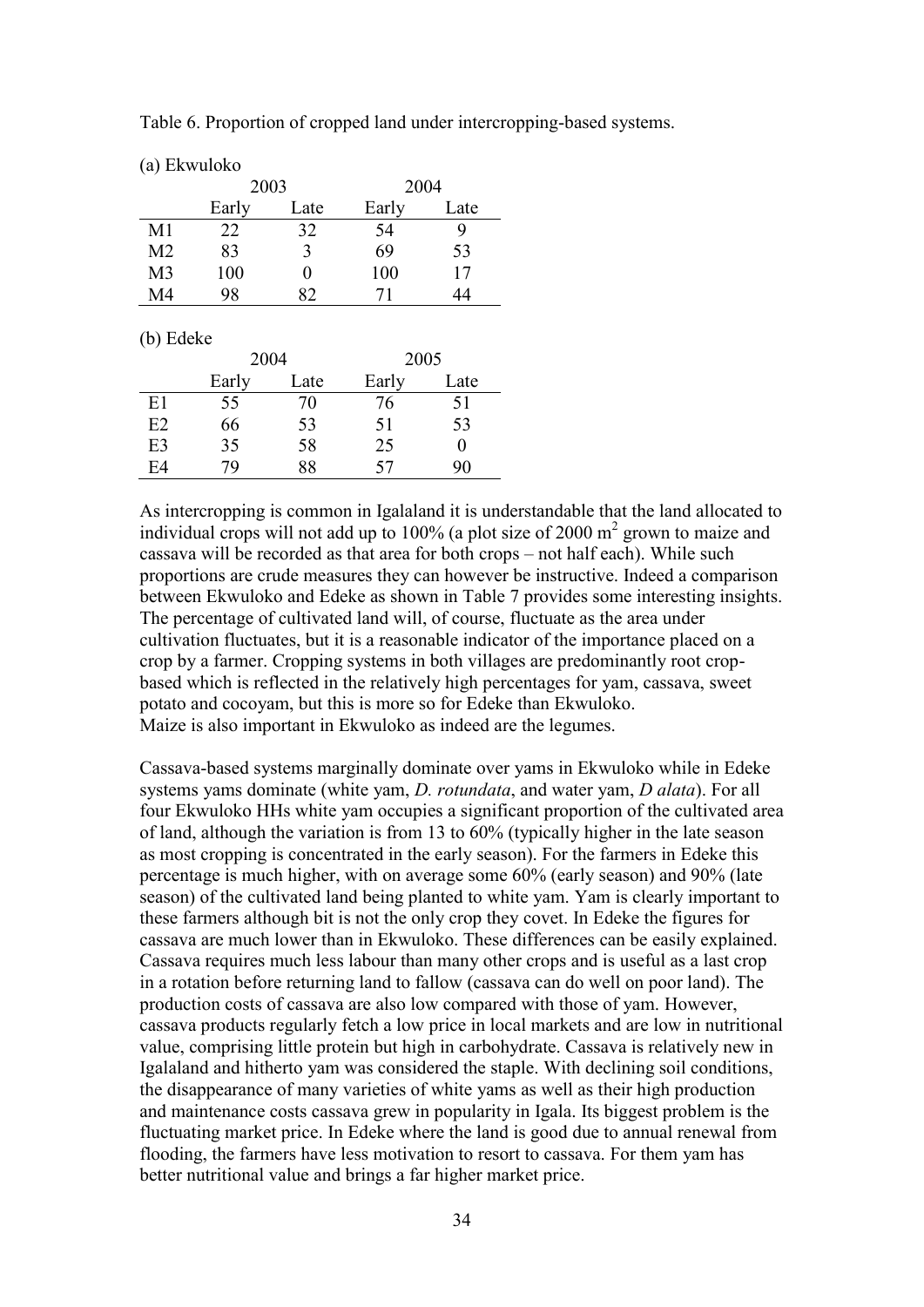Table 7. Average percentage of cultivation area for a number of different crops in Ekwuloko and Edeke.

|             |             | 2003  |      | 2004  |      |
|-------------|-------------|-------|------|-------|------|
| Category    | Crop        | Early | Late | Early | Late |
| Root and    | White yam   | 29    | 29   | 40    | 40   |
| tuber crops | Water yam   | 0     | 0    | 15    | 14   |
|             | Cocoyam     | 17    | 17   | 11    | 11   |
|             | Cassava     | 49    | 59   | 35    | 43   |
| Cereals     | Maize       | 73    | 3    | 64    | 4    |
|             | Guinea Corn | 2     | 2    | 3     | 3    |
| Legumes     | Cowpea      | 41    | 8    | 11    | 8    |
|             | Groundnut   | 28    | 5    | 6     | 0    |
|             | Pigeon pea  | 17    | 17   | 10    | 11   |
| Vegetables  | Okra        | 24    | 3    | 21    | 0    |
|             | Melon       | 23    | 0    | 40    | 0    |
|             | Pepper      | 15    | 12   | 13    |      |

#### (a) Ekwuloko HH combined

#### (b) Edeke HH combined

|             |              | 2004  |      | 2005  |      |
|-------------|--------------|-------|------|-------|------|
| Category    | Crop         | Early | Late | Early | Late |
| Root and    | White yam    | 65    | 90   | 63    | 83   |
| tuber crops | Water yam    | 40    | 67   | 32    | 48   |
|             | Sweet potato | 4     |      | 8     | 0    |
|             | Cassava      | 8     | 9    | 11    | 13   |
| Cereals     | Maize        | 26    |      | 27    | 0    |
|             | Rice         | 13    |      |       | 2    |
| Vegetables  | Pepper       |       |      | 3     |      |
|             | Garden egg   |       |      |       |      |
|             |              |       |      |       |      |

Thus farmers in Ekwuloko do not only grow the crop with the highest economic value (such as yam) but also diversify their cropping to allow for their own consumption needs and to give them some options to handle poor soil fertility. This enables them to manage their resources such as land and to provide some insurance against crop environmental and/or market failure. Overall this pattern is a classic indicator of poorer soil fertility in Ekwuloko relative to Edeke, with farmers having to diversify and grow crops which can cope with poor soil (cassava) and enhance it (legumes). But it has to be stressed that the cropping pattern identified for the four Ekwuloko HH farms along with its underlying rationale as explained by the farmers is common throughout much of Igalaland. Soil fertility management is not their only concern. Igbos use legumes and vegetables extensively for household food ingredients. It should also be noted that substantial land ownership generally does not necessarily imply extensification of cropping (cultivation of large areas at low crop densities).Ironically, such extensive land ownership can go hand-in-hand with indicators of intensification (cultivation of small areas at higher crop densities – usually with additions of inputs) as farmers try to get the most out of plots closer to the village thereby avoiding long-distance travelling to their farms. Closeness of plots and farmland to the compounds has also become critical to ensuring the crop is not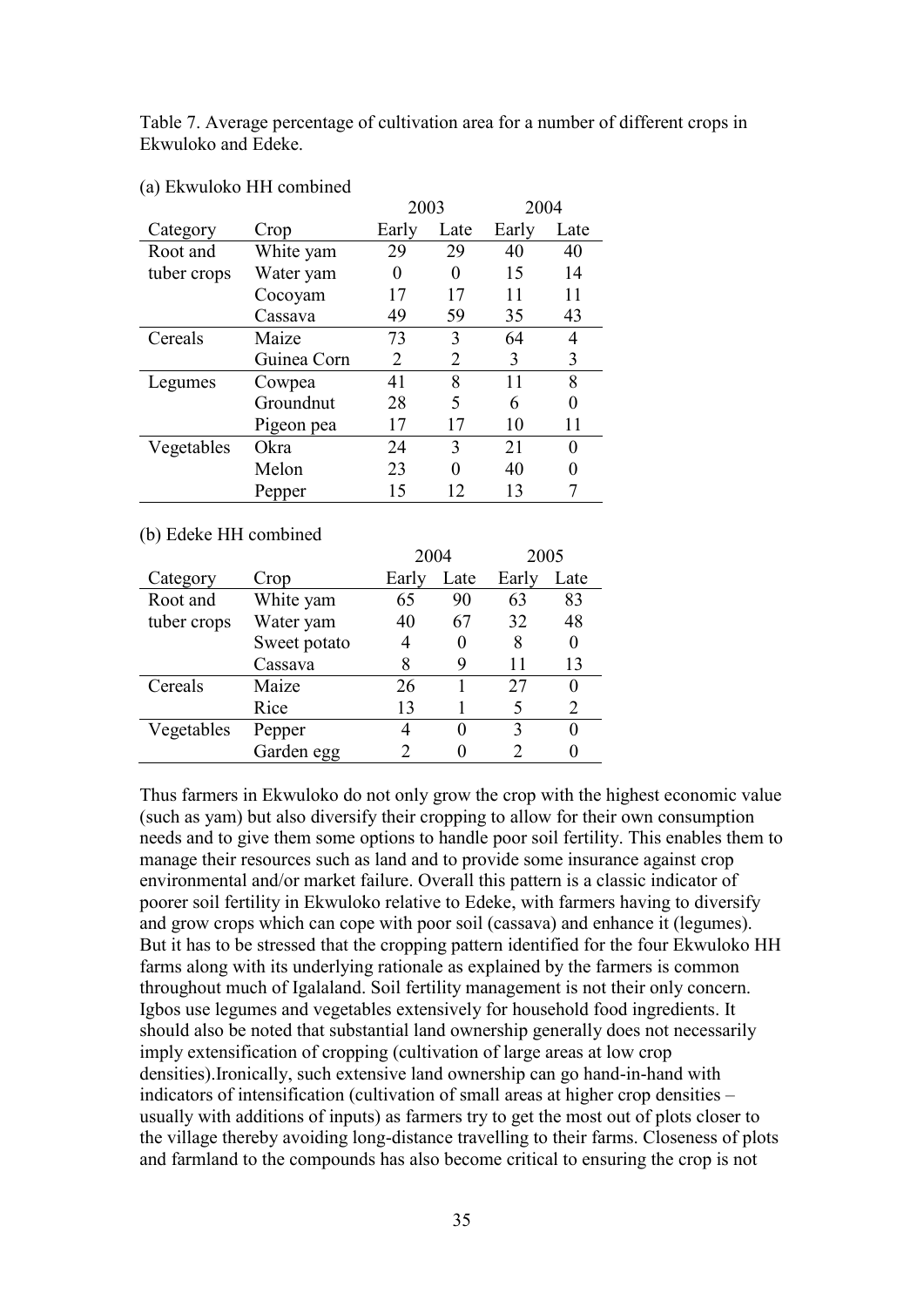stolen. Food security and human security are thus becoming more inextricably entwined.

A further question of interest is whether there is any difference in cropping pattern between the Igala and Igbo HH in Ekwuloko? There are similarities of course; the percentage areas for crops such as yam, cassava, pepper and cowpea are similar for the Igala and Igbo HH. But there are also differences; percentage areas of maize, groundnut and melon are higher for the two Igbo HHs, while areas of cocoyam and okra are much higher for the Igala HH. The difficulty, of course, is one of reading too much into these differences given that crop areas of only two HH from each of the ethnic groups were assessed. Differences will reflect HH dietary taste as well as culture and the type of land that the HH have access to. Cocoyam, for example, requires good quality land, and Igalas do generally have a major preference for okra in their diet perhaps more so than do Igbos.

Table 8. Average percentage of cultivation area for a number of different crops for the two Igala and two Igbo HH in Ekwuloko.

|             |             |       | 2003 |       | 2004 |
|-------------|-------------|-------|------|-------|------|
| Category    | Crop        | Early | Late | Early | Late |
| Root and    | White yam   | 36    | 36   | 27    | 30   |
| tuber crops | Water yam   | 0     | 0    | 11    | 12   |
|             | Cocoyam     | 32    | 32   | 20    | 21   |
|             | Cassava     | 43    | 61   | 45    | 41   |
| Cereals     | Maize       | 60    | 5    | 46    | 0    |
|             | Guinea Corn | 3     | 3    | 0     |      |
| Legumes     | Cowpea      | 41    | 14   | 9     |      |
|             | Groundnut   | 12    | 9    |       |      |
|             | Pigeon pea  | 34    | 34   | 21    | 21   |
| Vegetables  | Okra        | 42    | 5    | 34    |      |
|             | Melon       | 16    | 0    | 13    |      |
|             | Pepper      |       | 6    | 10    | 12   |

(a) Igala HH combined

(b) Igbo HH combined

|             |             |       | 2003     |       | 2004 |
|-------------|-------------|-------|----------|-------|------|
| Category    | Crop        | Early | Late     | Early | Late |
| Root and    | White yam   | 22    | 22       | 53    | 50   |
| tuber crops | Water yam   | 0     | $\Omega$ | 18    | 16   |
|             | Cocoyam     | 2     | 2        | 2     |      |
|             | Cassava     | 55    | 57       | 25    | 46   |
| Cereals     | Maize       | 86    |          | 82    | 8    |
|             | Guinea Corn | 0     |          | 6     | 5    |
| Legumes     | Cowpea      | 41    |          | 13    | 15   |
|             | Groundnut   | 44    | 0        |       |      |
|             | Pigeon pea  | 0     |          |       |      |
| Vegetables  | Okra        | 6     | $\Omega$ | 8     |      |
|             | Melon       | 30    | 0        | 67    |      |
|             | Pepper      | 19    | 18       | 15    |      |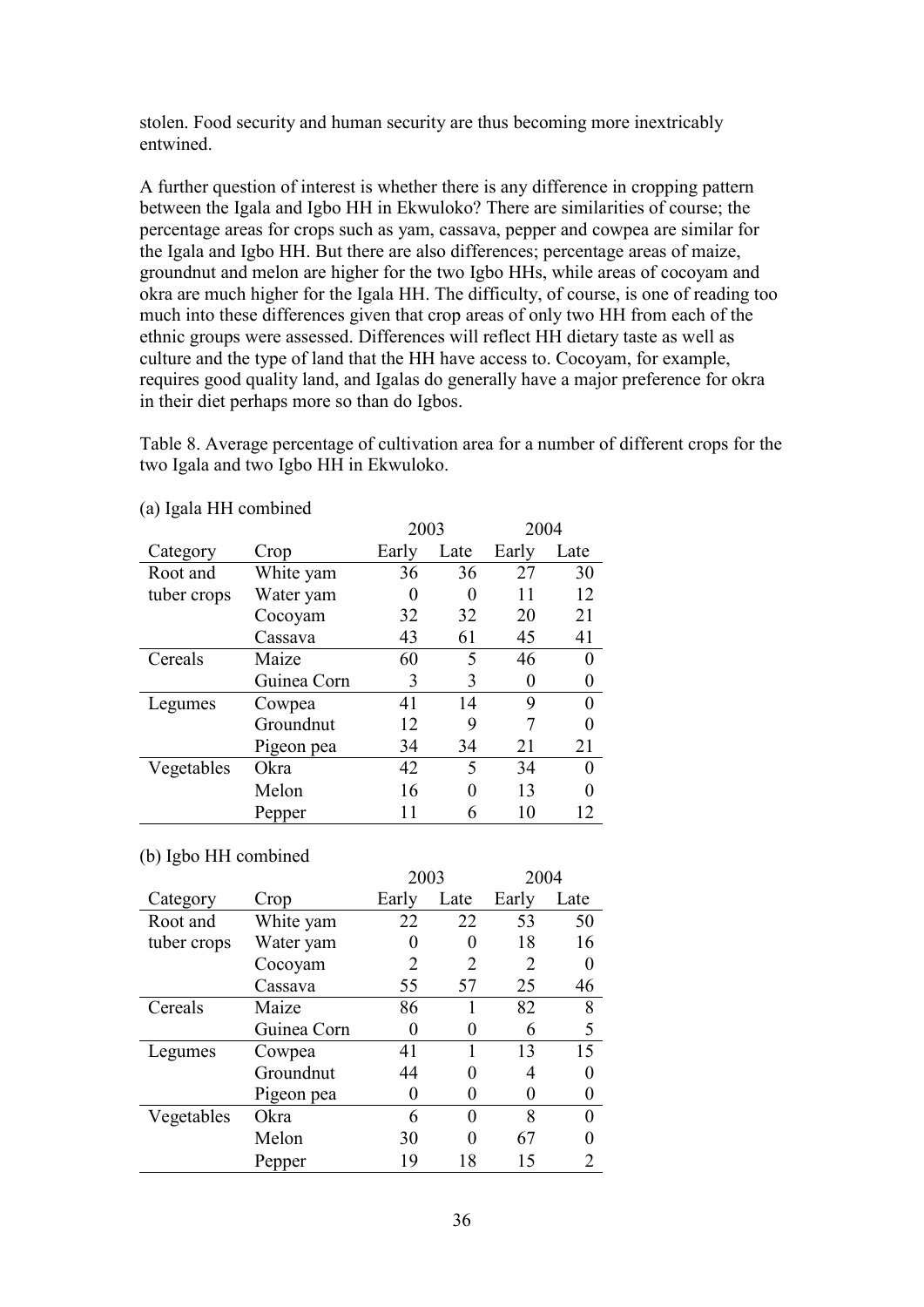#### **7. Natural capital: Trees**



vulnerability, improved food security, more sustainable use of natural resource base

Trees are an important natural asset in Igalaland for a number of reasons. Amongst other benefits they can be an important source of income, particularly for women, help maintain biodiversity by providing a range of habitats, provide shade and help protect the soil. Some of these advantages are directly linked to livelihood whereas others, such as maintenance of biodiversity, are indirect. Indeed the main cash crop of Igala is arguably the oil palm (*Elaeis guineensis)* rather than a field crop*.* Oil palm has its centre of domestication in the Niger/Benue flood plains, and once slavery had been abolished it was the presence of oil palm in Nigeria that was a major reason for the continued interest of British companies. Oil palms provide the raw material and byproducts for a range of local industries suitable for women, and like yam it is a significant cash crop in the local economy. Much of the produce is also consumed locally. Indeed a much sought after delicacy is boiled yam eaten with a palm oil sauce.

Traditionally, tree crops can be a contentious resource as they relate to land ownership – ownership of trees can imply ownership of the land upon which they grow. Economic trees are a long-term investment and most tree crops can take years to reach full maturity (even the fast-maturing oil palm varieties can take up to 5 years). However, once established they require little maintenance, produce can be lucrative and in most cases they have a high nutritional value. Women in particular are interested as they do the marketing of the tree crop produce; they like to use some of them for example oranges and palm oil to improve nutrition at household level. These resources provide back-up income for school fees and other essential household needs (medical and clothing) where income from arable crops has proved incomplete.

Other studies of tree crops in Igalaland facilitated by DDS show that fathers were planting tree crops especially oranges, bush mango and oil palms for their daughters and sisters. Women have access to such trees long after their fathers had passed away even though women in the society are not able to own land. However access to the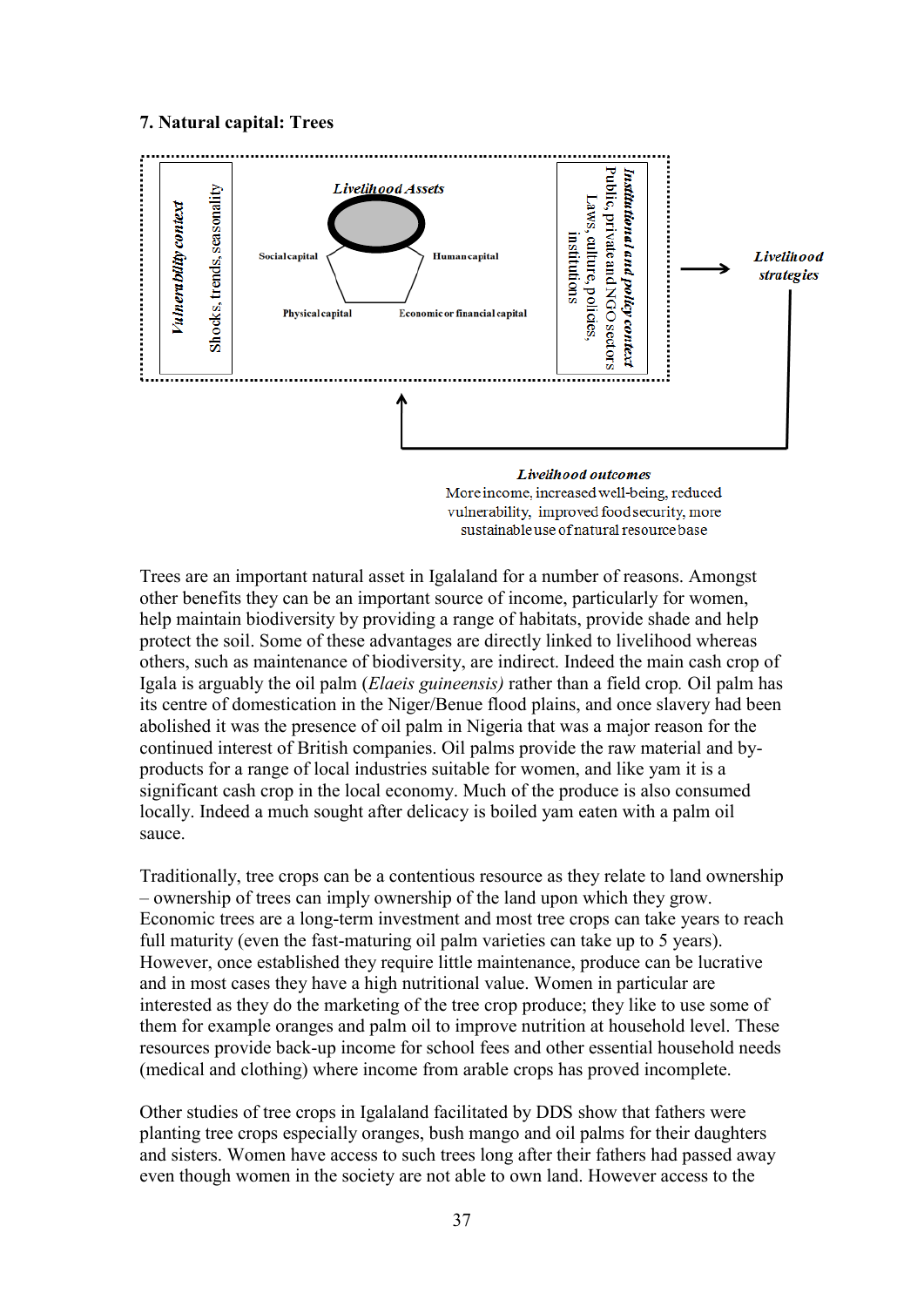produce of such trees extended only to the lifetime of that woman. In trying to make provision for their daughters and sisters men saw that trees were a reliable source of income and their initiatives have given rise to cultural transformations within many villages.

A summary of tree crop ownership and revenues for the HH in 2004 (Ekwuloko) and 2005 (Edeke) are provided as Table 9. These figures refer to the fruit trees (orange, guava etc.) and also oil palm, the two types of locust bean and trees such as gmelina and teak which are a source of timber. There are a number of interesting points that emerge from this table. Firstly, the Ekwuloko HH had far more trees than Edeke HH. In Edeke the average ownership of tree crop stands was 60 while in Ekwuloko it was 1,065. The difference was largely accounted for by oil palm; the Ekwuloko farmers often had many stands while the Edeke farmers had none. The regular flooding of riverine soils does not provide a conducive environment for oil palm. However, it can be difficult for farmers to estimate the exact number of stands of some species (locust beans) as they regenerate themselves. Hence figures here for Ekwuloko in particular could well be underestimated. The good news in terms of sustainable livelihoods is that all the trees mentioned in Ekwuloko and Edeke are low cost to produce as well as fast growing and thus provide a viable alternative source of food and revenue for the HH.

|                | Number of stands | Revenue $(04)$ | Other trees also economically        |
|----------------|------------------|----------------|--------------------------------------|
|                | (04)             |                | important in the local context       |
| M1             | 1,148            | 55,000         |                                      |
| M <sub>2</sub> | 79               | 39.700         | oil palm, locust bean, gmelina, teak |
| M <sub>3</sub> | 1,099            | None           |                                      |
| M4             | 1,935            | 18,500         |                                      |
|                | Number of stands | Revenue $(05)$ |                                      |
|                | (05)             |                |                                      |
| E1             | 24               | None           |                                      |
| E2             | 37               | 35,200         | bamboo                               |
| E <sub>3</sub> | 49               | 24,000         |                                      |
| E4             | 130              | 17,500         |                                      |

Trees contributing to revenue in both villages include orange, guava, mango, cashew,

Table 9. Tree crop ownership and revenue for Ekwuloko and Edeke.

banana and pawpaw.

As expected in Ekwuloko, the two Igala HHs (M1 and M4) have the largest holding of tree crops compared to the two Igbo HHs (M2 and M3). This links immediately to land ownership referred to earlier. People who rent land are often loath to plant tree crops, as these would automatically become the property of the landlord. Yet surprisingly all four farmers referred to themselves as 'owners' of the tree crops. This is unusual, and that is the reason why people distinguish between the "owner" of trees and "controller". A controller is someone who has access to and control over the produce and gets the full benefit of planting the trees for him/herself, although they may not necessarily own the trees. Hence a husband would "own" the trees and the wife would 'control' them. In Ekwuloko the Igbos have planted trees for themselves and control their management and produce but if they leave, ownership of these trees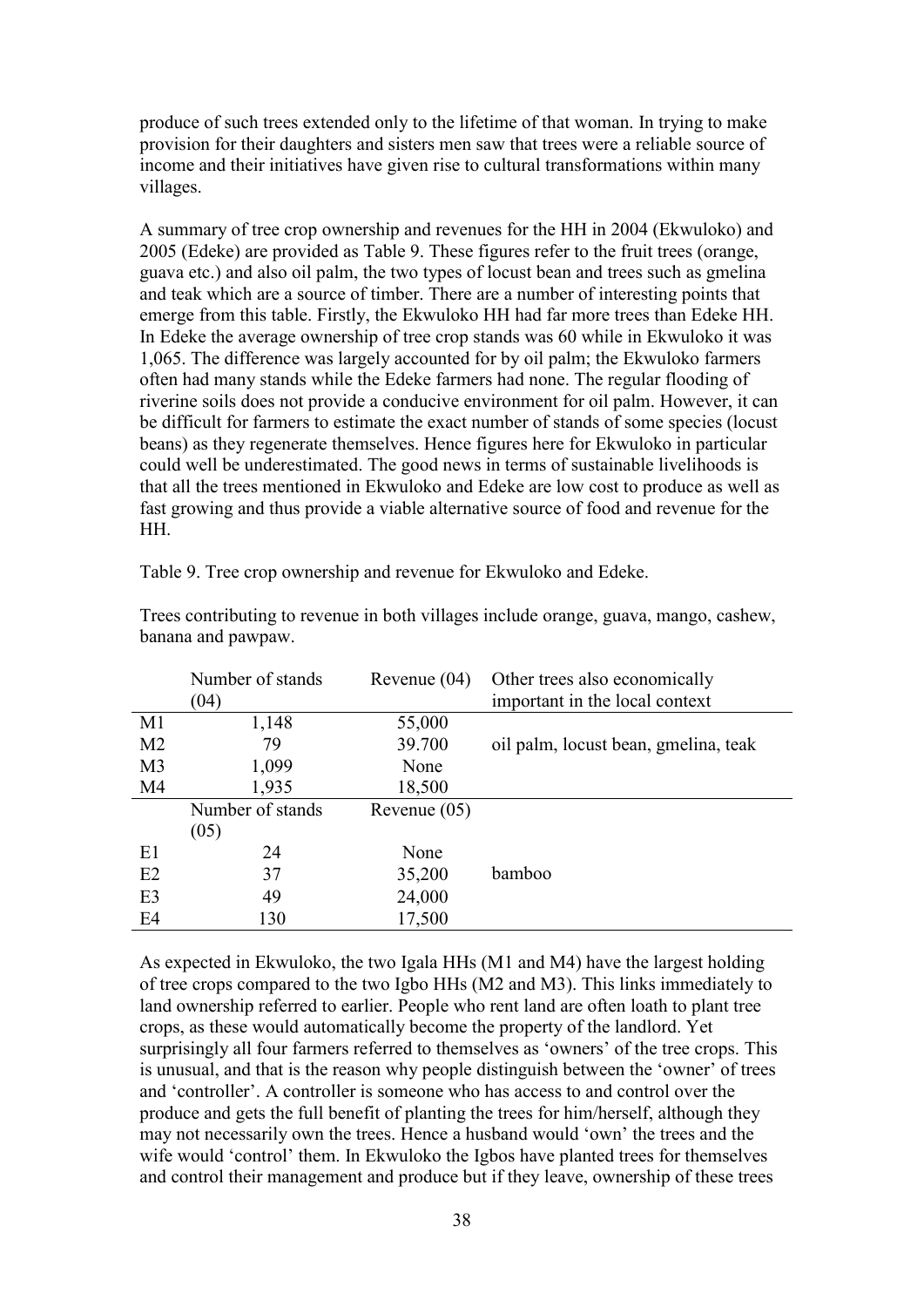reverts to the landowner. No relative can come back to claim them later. In Edeke tree crop ownership was more uniform across the four households.

While much of the produce from tree crops was consumed by the HH it has to be noted that income from trees was significant for some of the households (up to N55,000 in the year). Another surprise is the local nature of the markets. Ekwuloko respondents reported selling their produce through their local market and this was unexpected given that the market didn"t look that big (markets in Igalaland – like much of Nigeria – operate on a four day cycle). It was anticipated that more of the produce would be sold in the larger markets of Odolu or perhaps even Idah and Nsukka. However, upon further questioning it was clear that Ekwuloko market is deceptively large. Indeed, it is the only major market for some distance and Igala and Igbo traders travel there to purchase agricultural produce and manufactured goods such as pestles and mortars. The Edeke HH had the advantage of proximity to Idah and that market, one of the largest in Igalaland, unsurprisingly featured heavily in their responses.

The complete absence of kola nut from the tree crop culture was a further surprise, especially in Ekwuloko. The Edeke soil is not conducive to kola nut but the environment in Ekwuloko certainly is. Kola nut is an important tree crop from a traditional perspective, given as a sign of welcome at traditional feasts and meetings. For a village where it might have been abundant its absence was a mystery. When questioned the farmers referred to a lack of know how in planting such trees. Given the Igbo presence in Ekwuloko it was also surprising to discover the low numbers of banana/plantain stands. Bananas and plantain are important as they can form part of the staple diet, and local growing conditions seemed suitable. The main reason proffered for not producing it was that land was rented. Other oddities include the absence of bush mango and low numbers of locust beans in Ekwuloko. Even the most soil-depleted places in other areas where DDS has studied have more of these tree crops than does Ekwuloko. A rather aggressive bush clearance must have taken place at some time. There is a mere semblance of teak and gmelina and fuel wood will surely be a problem for the future as the population grows. For a more balanced future economy, fast growing fuel trees need to be encouraged as they are a source of income and contribute to the overall well being of the economy and the environment. The household head of HH M4 has already indicated he is taking up this challenge.

While there may be gaps in local knowledge of tree crop planting and maintenance the composition of the community may not be conducive to tree planting. Fixity of tenure does not exist for a significant proportion of the Ekwuloko population - the Igbos. The results show HHH M1 as benefiting well from his tree crops. The Igbo household (HH M2) grew fruits with a view to improving diet and subsequently sold the balance. HHH M3 (Igbo) was not as committed to such matters as he had less land and the family bi-locate between houses in Ekwuloko and Nsukka.

Tree crops grown in Edeke are related to the economy of hunting and fishing and particularly the latter. A limited number of trees are grown in the uplands, which the lowlands cannot support, and it should be noted that all four HH in the SLA rented their land. Oil palm is the most popular in the more elevated parts of Edeke though for the most part these are self-seeded. Fruit trees especially the improved varieties are now to be found especially oranges, guava and mango. Cashew is also found but for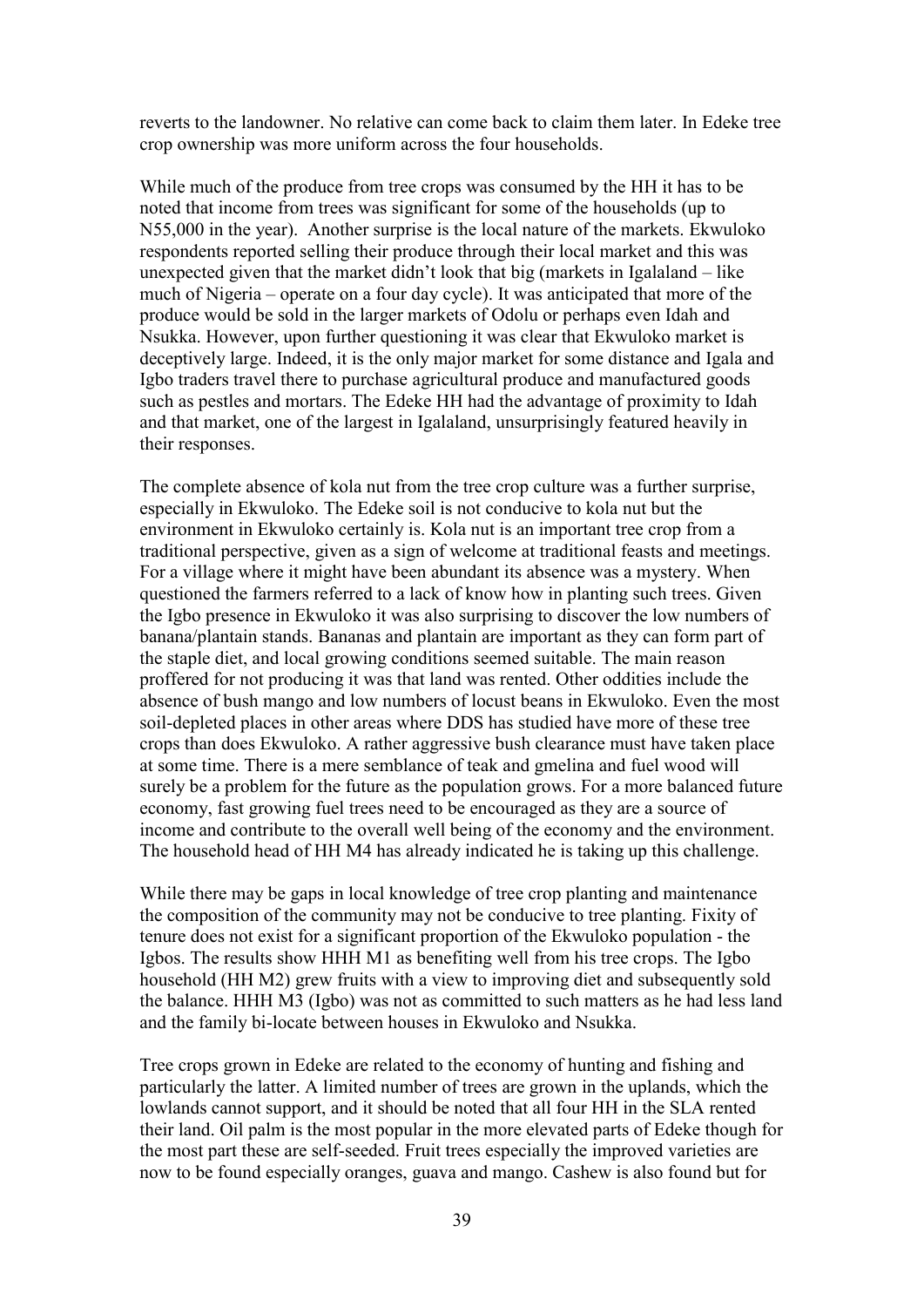the most part this grows vegetatively, a sure sign of highly quality land. Cooking banana and new improved plantain varieties are also in evidence with demand for planting material exceeding supply. Good varieties of pawpaw was to be found in almost every compound a fruit that is particularly useful in traditional medicines now making their return in Edeke. Such crops are also being promoted as part of a nutritional programme. Edeke has long since benefited from programmes promoting tree crop maintenance and even if the number of trees growing there is limited good quality fruit obtains in households.

Calabash trees are also popular due to their role in the local fishing industry. Bamboo can be found everywhere and is considered vital to the lives of fishermen and women. It serves as useful material for kitchens and yam barn, *atakpas* and houses. *Atakpas* clearly identify Igala residents who use the top part of this building as a yam store and the lower region as a parlour thereby making a statement of the status of yams in Edeke.



#### **8. Social capital: Networks**

More income, increased well-being, reduced vulnerability, improved food security, more sustainable use of natural resource base

Social networks are an important aspect of Igala and Igbo society. They can take many forms, ranging from faith-based groups, youth groups, labour rotational groups, and savings/credit groups to entertainment clubs. They are therefore important instruments, worthy of consideration, in the spread of agricultural technology. A significant social unit in Igalaland is the clan (an extended family unit). The resident clans tend to have a clear spatial pattern in the layout of HH buildings and meeting places. Usually there is a central meeting place for each clan called the *atakpa* (can be loosely translated as 'parlour' or 'meeting place' in English). However, in this respect, Ekwuloko is unusual when compared with other village studies conducted by DDS. The Ekwuloko community trace their ancestries back to clans in Idah of which they are still part, and indeed Ekwuloko has its clan network linked to the Royal Clans. Both ethnic groupings have their own clan meetings and as need arises all meet with the *gago* (chief) for the resolution of problems or decision making. Indeed the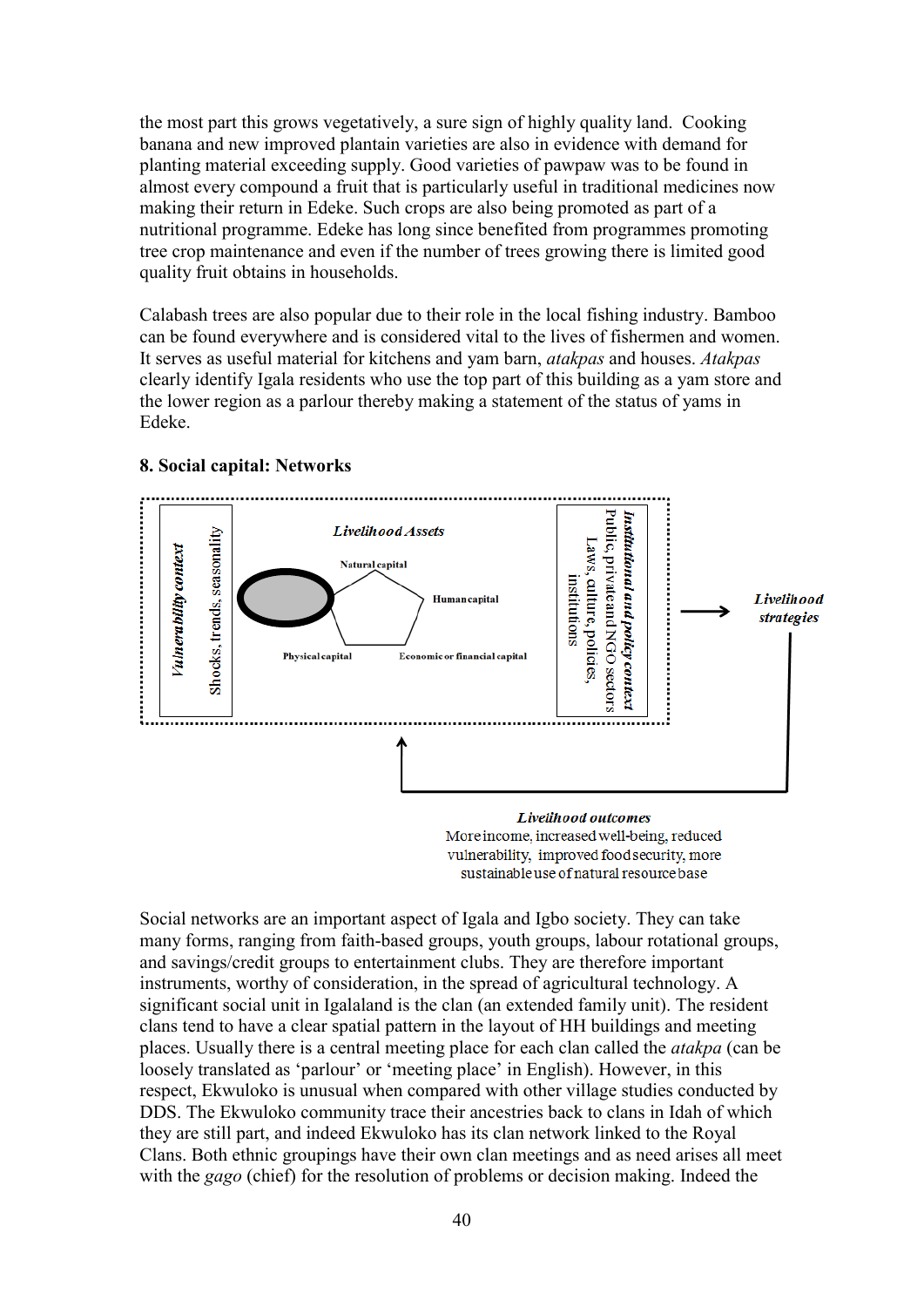large diversity of societal membership in Ekwuloko and Edeke is striking, and it is instructive to mention a few of them here and what they do.

The Catholic Women"s Organisation (CWO) is an active organisation of Catholic women with branches in every diocese and parish throughout the country. It links with its sister organisations in Europe and the USA and there are exchange visits between parishes in Idah diocese and parishes in Germany. In Ekwuloko the CWO has representatives from both of the ethnic groups. The main purpose of the CWO is to help its members be more Christian and Catholic through learning about and putting into practice the principles of the Christian and Catholic faith.

The Catholic Youth Organisation of Nigeria (CYON) is also to be found in every parish and diocese throughout the Federation of Nigeria. It too has international links but is usually most active in secondary schools and sometimes in tertiary institutions. Membership of such organisations are seen as a means of helping with character formation and instilling life coaching skills which will help youth help themselves and others for the rest of their lives. They become aware in theory at least that on going formation is essential if one is to live Christian life to the full.

Besides the CWO and CYON there are six other active Catholic organisations within the Ekwuloko community. These are the Knights of St. John, the Knights of St. James, the Legion of Mary, St Anthony De Padua Society, St. Augustine Society and St. Teresa"s Society. The Knights of St. James and the Legion of Mary are part of the Catholic International network. The others are to be found in practically every parish and diocese, although there are often more than just those found in Ekwuloko. The paucity of numbers of such societies would indicate that Catholics are fewer in number than the Protestants in the village. Society members help in Church maintenance and have different duties depending on what activities are happening. There is no Catholic Priest in the village (Ekwuloko comes under Akpanya Parish) but there is a resident catechist. One of MM2"s sons is a seminarian.

Many of the non-faith based organisations have branches in Idah and throughout Kogi State. *Ufedo kpai Udama* is an example of such an organisation. There are approximately seven women"s organisations within Ekwuloko, and these are for the most part groupings of women who have come from villages close by and who form a solidarity group for their own well-being. Such women"s groups are to be found in every town and village in the country as a whole.

Youth clubs and associations were mentioned by a number of respondents. Youth clubs assist the villagers in what is known locally as "credit labour". Any farmer in need of hired labour but short of capital can engage a youth group especially organised by members of both ethnic groups. The members are paid at harvest in cash and the price agreed upon at the time of hiring. This money is reserved for Christmas celebrations. These same groups provide communal labour for land clearance or harvesting free of monetary charges but are compensated by the community with food and drinks at Christmas. There are two such groups in Ekwuloko; one is named the Christian youth group the other Ekwuloko youth club. Age of membership is between 15 and 40 years of age. However there is a preponderance of members in the upper age limits, a common phenomenon throughout this region.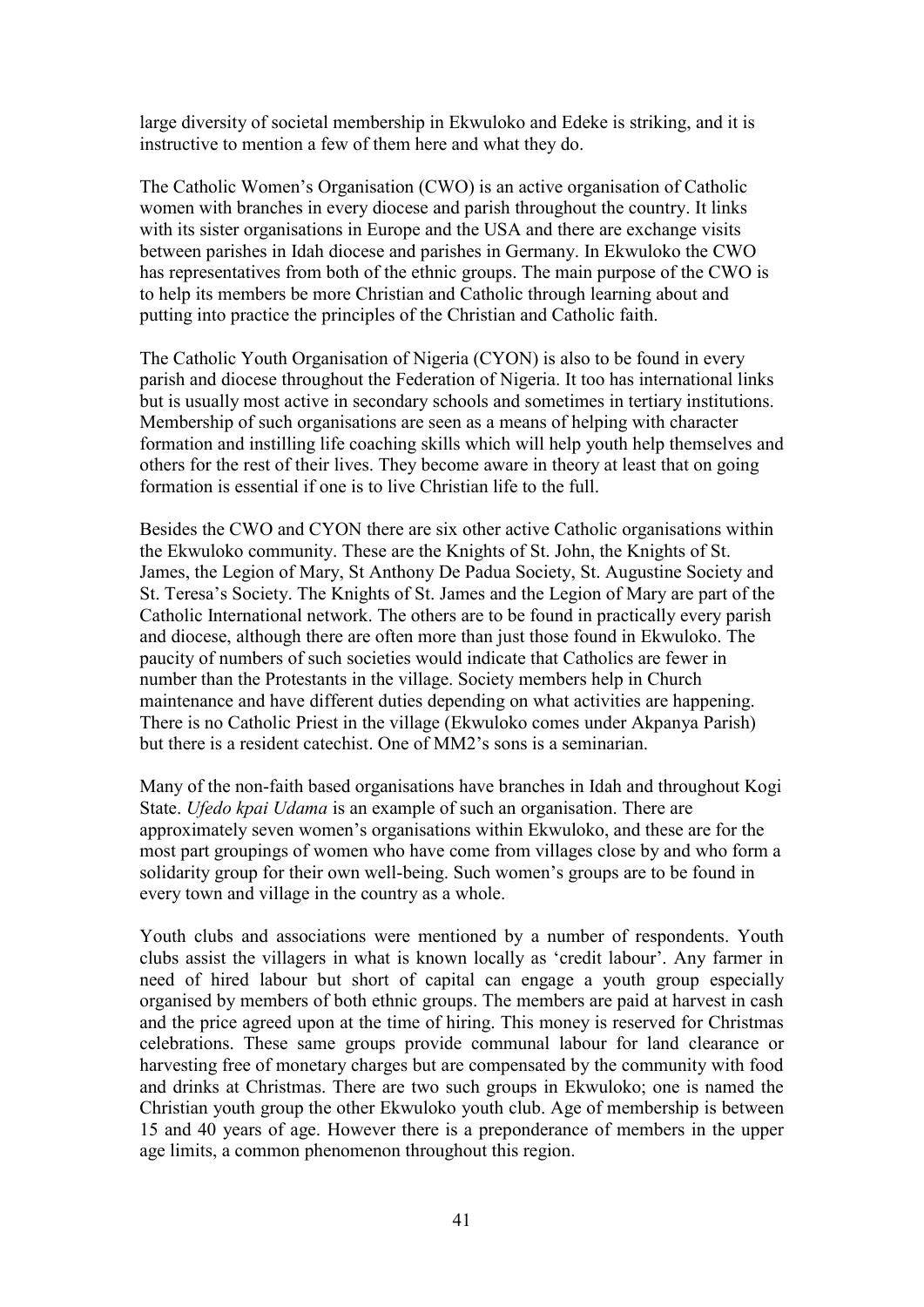The Protestant groups are extensions of national evangelical churches some with an international link. Members meet each Sunday for service and other activities such as Bible studies. They do not seem to engage with any specific social activities.

A summary of societal membership in Ekwuloko and Edeke is provided as Table 10 where groups have been pooled under some broad headings. The three headings chosen here are faith-based and secular (non-faith based) groups, local to the village and non-local (national for example) and agricultural and non-agricultural. The only HH in both villages with a relative paucity of membership in groups is that of M3, but the situation here may be because his wives and older children do not for the most part reside in the village. The other Igbo HH of M2 appears to be much more embedded in the local, although still with a predominance of membership in non-local groups. Table 10 also shows the findings of a Chi-square statistical test designed to look for significant differences between the villages in terms of the pattern of societal membership.

Table 10. Summary of group membership in Ekwuloko and Edeke.

|                | Type of group                       |                 |                                    |           |                |                                                |
|----------------|-------------------------------------|-----------------|------------------------------------|-----------|----------------|------------------------------------------------|
|                | Faith-based                         | Non-faith based | Local                              | Non-local | Agric.         | Non-agric.                                     |
| M1             | 3                                   | 9               | 10                                 | 2         |                | 11                                             |
| M <sub>2</sub> | 9                                   | 6               | 4                                  | 11        |                | 14                                             |
| M <sub>3</sub> |                                     |                 |                                    |           |                | 2                                              |
| M <sub>4</sub> | 6                                   |                 | 6                                  |           |                | 12                                             |
| <b>Total</b>   | 19                                  | 23              | 21                                 | 21        | 3              | 39                                             |
|                |                                     |                 |                                    |           |                |                                                |
| E1             | 2                                   | 20              | 15                                 |           | 6              | 16                                             |
| E2             | $\overline{2}$                      | 23              | 17                                 | 8         | $\overline{2}$ | 23                                             |
| E <sub>3</sub> |                                     | 15              | 11                                 | 5         | 3              | 13                                             |
| E <sub>4</sub> |                                     | 41              | 16                                 | 25        | 8              | 33                                             |
| <b>Total</b>   | 5                                   | 99              | 59                                 | 45        | 19             | 85                                             |
|                | Chi-square = $35.6$ ***<br>$df = 1$ |                 | Chi-square $= 0.55$ ns<br>$df = 1$ |           |                | Chi-square $= 2.89$<br>$P = 0.089$<br>$df = 1$ |

Table shows membership in three different types of group: faith-based, local and agricultural.

"M" refers to Ekwuloko

'E' refers to Edeke

Chi-square test performed on the group totals (shaded cells).  $ns \quad P > 0.05$ \*\*\*  $P < 0.001$ 

There are some interesting differences between Ekwuloko and Edeke group membership highlighted in Table 10. This is particularly noticeable with regards to membership of faith-based groups where the difference was statically significant, and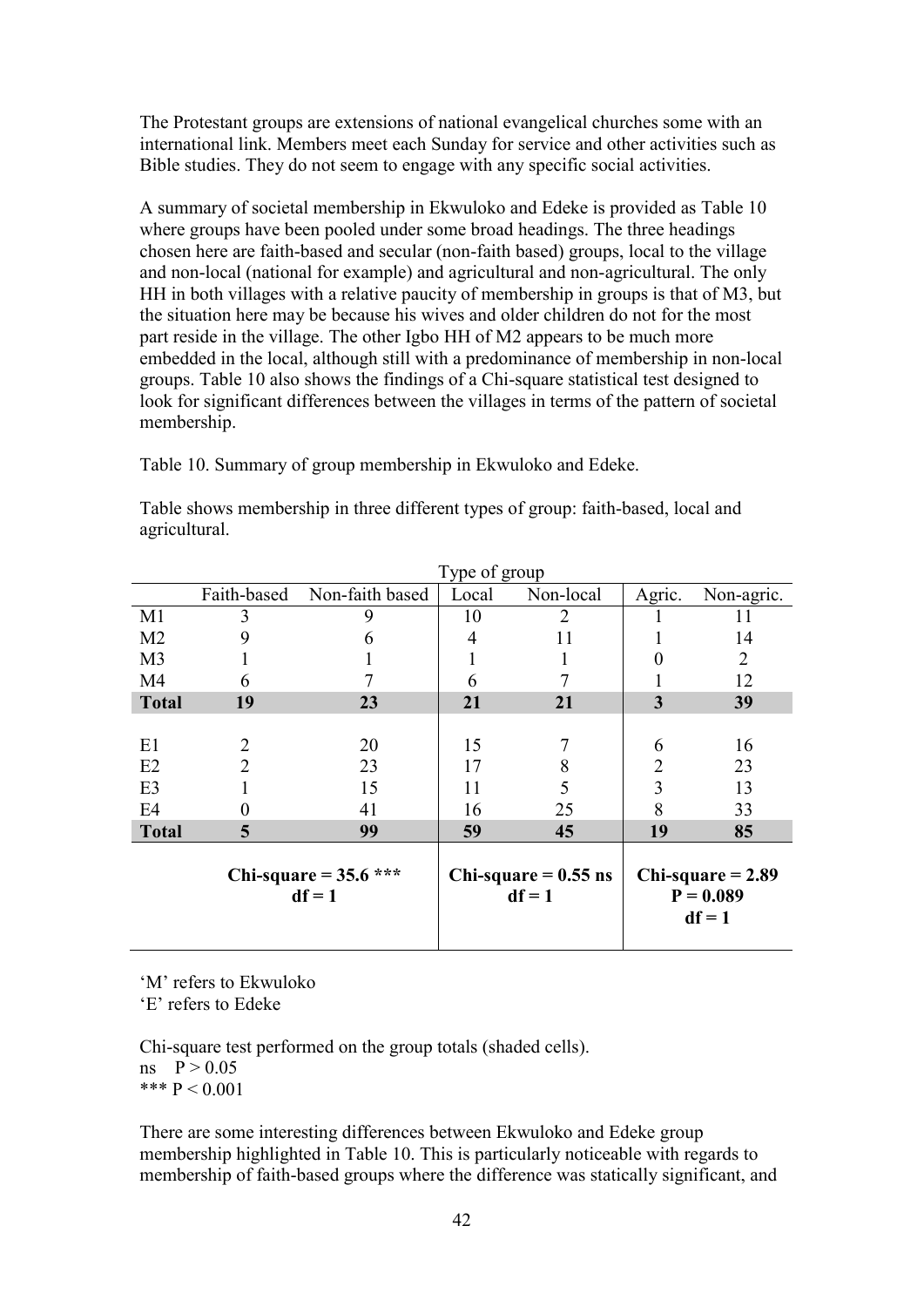to a lesser extent with the agricultural and non-agricultural categories. Membership of faith-based groups was far more predominant in Ekwuloko than in Edeke, possibly due to the fact that three of the Edeke HH were muslem while all of the Ekwuloko HH were Christian. Faith-based groups tend to be more numerous within Christian Churches than in Islam. There was also a slightly higher predominance of agricultural societies in Edeke than Ekwuloko, but this was not statistically significant at  $P < 0.05$ .

The two ethnic groups in Ekwuloko have their own meetings and in instances where decisions need to be made at a village level the gago summons the head of all groups. As shown in Table 11, for the two Igala HHs in Ekwuloko membership of local groups tends to predominate over non-local, while the opposite is true for the Igbo HH of M2. Indeed the Igbo HHs tend to have a predominance of membership of faithbased groups (although the difference is not statistically significant).

Table 11. Membership of faith vs non–faith based and local vs non-local groups amongst the four HH in Ekwuloko.

|              | Type of groups |                         |       |                               |  |
|--------------|----------------|-------------------------|-------|-------------------------------|--|
|              | Faith-based    | Non-faith based         | Local | Non-local                     |  |
| Igala HH     |                |                         | 16    |                               |  |
| Igbo HH      |                |                         |       |                               |  |
| <b>Total</b> | 19             | 23                      | 21    |                               |  |
|              |                | Chi-square=2.13 df=1 ns |       | Chi-square=4.84 df=1 $P<0.05$ |  |

Counts are the total number of groups to which the members of the two Igala (M1 and M4) and two Igbo (M2 and M3) HH belong.

Only two of the Ekwuloko HHs (M2 and M4) mentions membership of a farming association as important whereas all of the Edeke HH have members of farming associations. It could be argued that membership of social groups such as farmer"s associations may be an indicator of interest in farming and indicative of a willingness to try new ideas. This could be extended to a further argument that such farmers are also most likely to provide good management for their own farms. However, it has to be said that farmer"s associations are to be found everywhere in Nigeria and in practice seem to have little connection with improving agriculture but are often political.

Only one of the Ekwuloko HHs (M3) and two of the Edeke HHs (E3 and E4) describes any association with a political party (PDP, the ruling party in Nigeria at the time of writing) as important. It is not surprising that a "Drivers Union" is mentioned in the lists as HHH M4 spent many years as a driver, a situation that put him in touch with the means of activating his entrepreneurial skills.

Table 12 shows the mean number (and variation) of societies to which HH members belong. Interestingly the mean number of social groups to which members of the four Edeke HHs belonged varied between 3.13 and 6.06, and these figures are significantly  $(P < 0.01)$  higher than for Ekwuloko. In Ekwuloko the number of social groups to which an individual from any of the 4 HHs belonged varied between 0 and 5. A number of factors could determine this. Age is wrapped up with status in Igala and Igbo societies and thus the household head and his wife (wives) will have a status to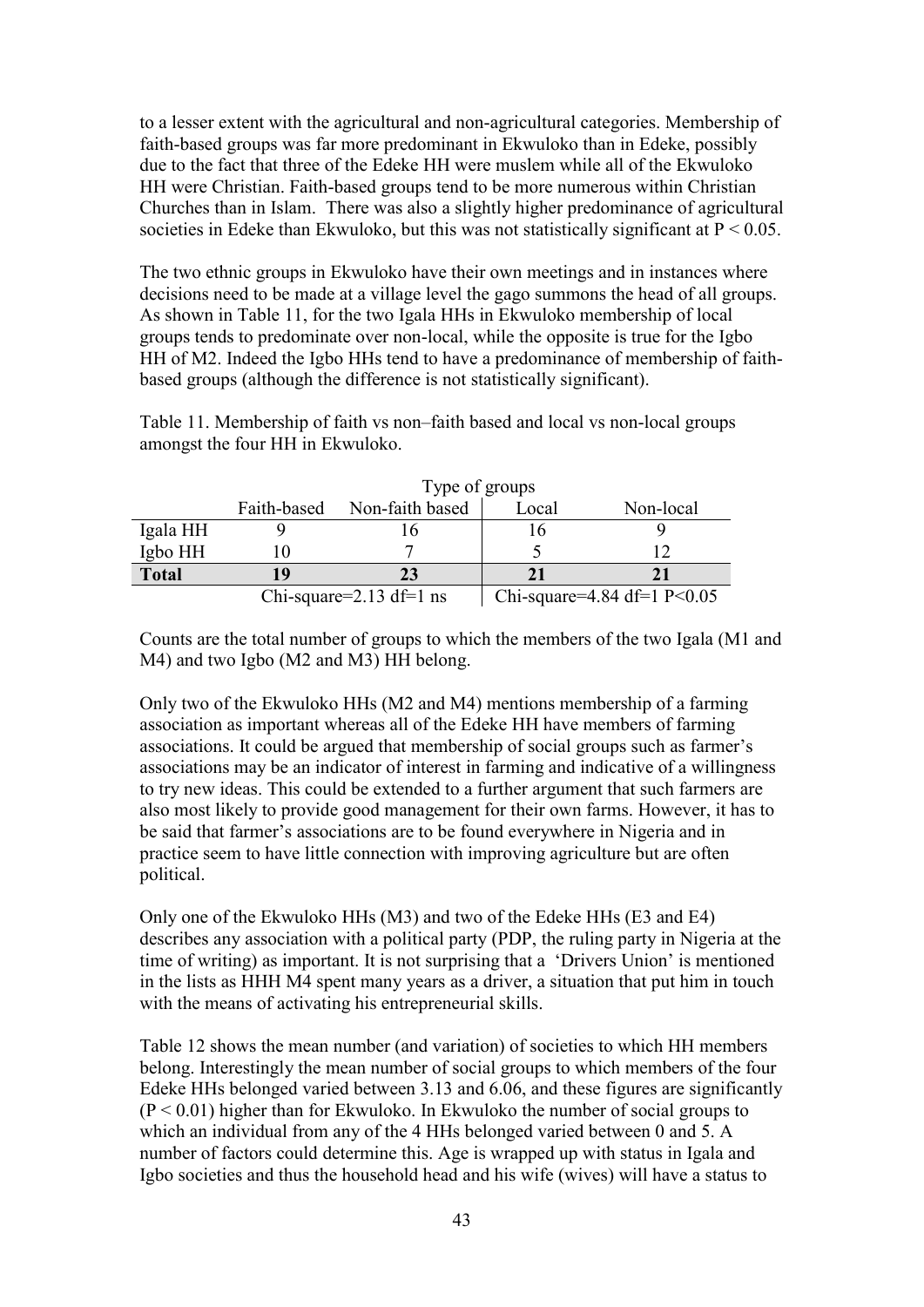maintain and membership of social groups may be one vehicle for doing this. Such status might be of less importance for sons and daughters and perhaps even less again for friends who are only temporarily residing in the village.

Generally the diversity of social networks in Ekwuloko and Edeke is encouraging and is no doubt an asset in terms of making livelihoods sustainable. They provide an immediate and efficient means of communication where there is informal discussion and problems and possibilities highlighted

Table 12. Mean, Standard deviation (SD) and median number of groups to which the HH members belong in Edeke and Ekwuloko.

|          |                |         |      | Group membership for each HH |                |
|----------|----------------|---------|------|------------------------------|----------------|
|          |                | HH size | Mean | <b>SD</b>                    | Median         |
| Ekwuloko | - M1           | 9       | 2.89 | 1.36                         | 3              |
|          | M <sub>2</sub> | 10      | 2.2  | 1.69                         |                |
|          | M <sub>3</sub> | 10      | 1.8  | 0.63                         | $\mathfrak{D}$ |
|          | M4             | 14      | 1.93 | 1.64                         | 1.5            |
| Edeke    | E1             | 16      | 4.38 | 4.13                         | 4              |
|          | E2             | 15      | 3.13 | 3.0                          | 3              |
|          | E <sub>3</sub> | 6       | 3.17 | 4.12                         | 1.5            |
|          | E4             |         | 6.06 | 3.68                         |                |

Kruskall-Wallis test of median group membership per HH for Ekwuloko (median = 2.0, N=43) and Edeke (median = 4.0, N=54): H = 8.32 (adjusted for ties)  $P < 0.01$ .

#### **9. Physical capital: assets for income generation**



Livelihood outcomes More income, increased well-being, reduced vulnerability, improved food security, more sustainable use of natural resource base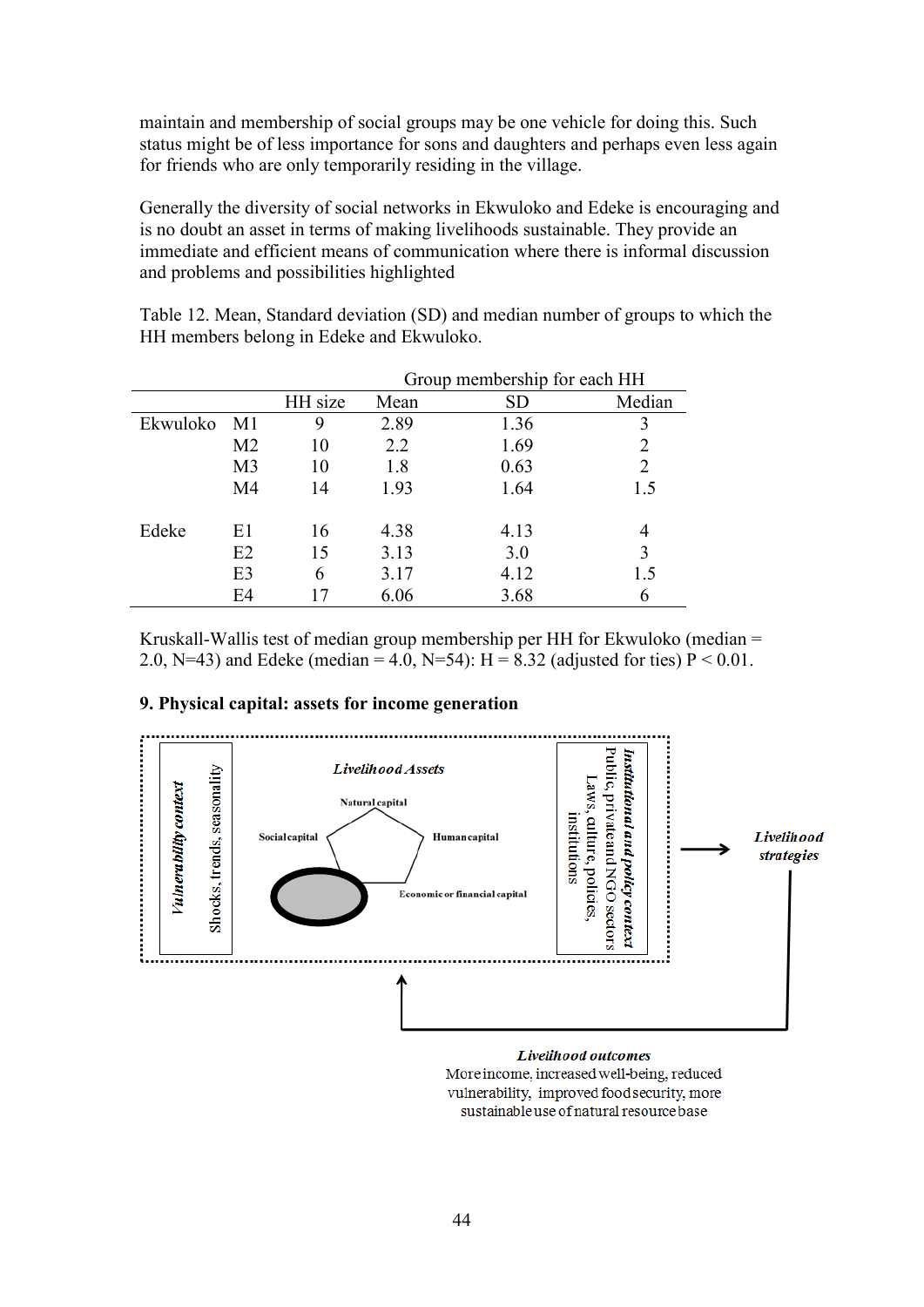Access to land for agriculture is obviously important within a largely agrarian society. Also important is what people can do with that land. The soil types and local environmental conditions are quite different between the two villages and thus it is not surprising to see differences in crops and cropping systems. However HH do have access to other ways of making an income besides agriculture. Salaried income has already been discussed but there are other options within the village. All the HH included in the SLA talked about income generation outside of agriculture as being important and were willing to provide examples such as trading and income from rental of land and machinery but judging how important these are can be more difficult as the information tends to be sensitive. As a result it is necessary to triangulate such information with observation and one specific method of addressing this within the context of an SLA is to catalogue physical assets (tools, vehicles, machinery, livestock, buildings etc.) available to the HH and assume that this is related to the options available. It will also provide a measure of wealth. A summary of the total value of the HH assets is provided as Table 13.

Table 13. Assets of the four Edeke HH compared with the four Ekwuloko HH

| <b>HH</b> | Total asset value (Naira, 2004) | HН | Total asset value (Naira, 2005) |
|-----------|---------------------------------|----|---------------------------------|
| M1        | 170,000                         | E1 | 963,000                         |
| M2        | 2,890,399                       | E2 | 1,015,300                       |
| M3        | 2,556,100                       | E3 | 1,121,700                       |
| M4        | 6,834,700                       | F4 | 1,437,800                       |

The most striking point to emerge from Table 13 is the low value of assets for M1 compared with the other HH in Ekwuloko and Edeke. With a total asset value of less than N200,000 this HH would appear to have only a fraction of the wealth of the other three HHs. It should be noted, however, than M1 has extensive areas of land which he rents. Currently he has 15 tenants who pay him Naira 1,500 rent each per annum. These tenants also do compulsory labour for him each year. Secondly, the value of the Edeke HH assets is far below those of the Ekwuloko HH with the one exception of HH M1. Much of this difference is due to HH M2, M3 and M4 owning many buildings within and outside Ekwuloko. By way of contrast the Edeke HH are more "fixed" in Edeke, with few (if any) assets outside the village. It is worthy of note that the variation between the four Edeke HH in terms of their asset value is much less than that of the Ekwuloko villages. The difference between E1 and E4 is some N800,000 while the difference between M1 and M4 is more than N6.5 million. Even between M4 and M2 (ranked  $1<sup>st</sup>$  and  $2<sup>nd</sup>$  respectively in asset value) the difference is N4 million, and M4 is by no means the richest HH in Ekwuloko.

The wealthiest HH of all the eight in the SLA is M4, whose combined assets are worth more than the total of the other three HHs in Ekwuloko put together and the same would be true of the four Edeke HH. One visit to his house is sufficient to confirm this. The HHH of M4 is an entrepreneur *par excellence.* He is as well a perfectionist as could be evidenced in his farming practices. He is very committed to this business so it is easy to see how he could accumulate wealth; he is painstaking and thorough in all he does and was not one to miss out on any opportunity. However, it should be noted that the high value of M4 assets is in part due to the HHH owning a house in Idah. He traces his ancestry to one of the clans in Idah so he makes the most of that opportunity by having a house there. Houses in Idah now have a high monetary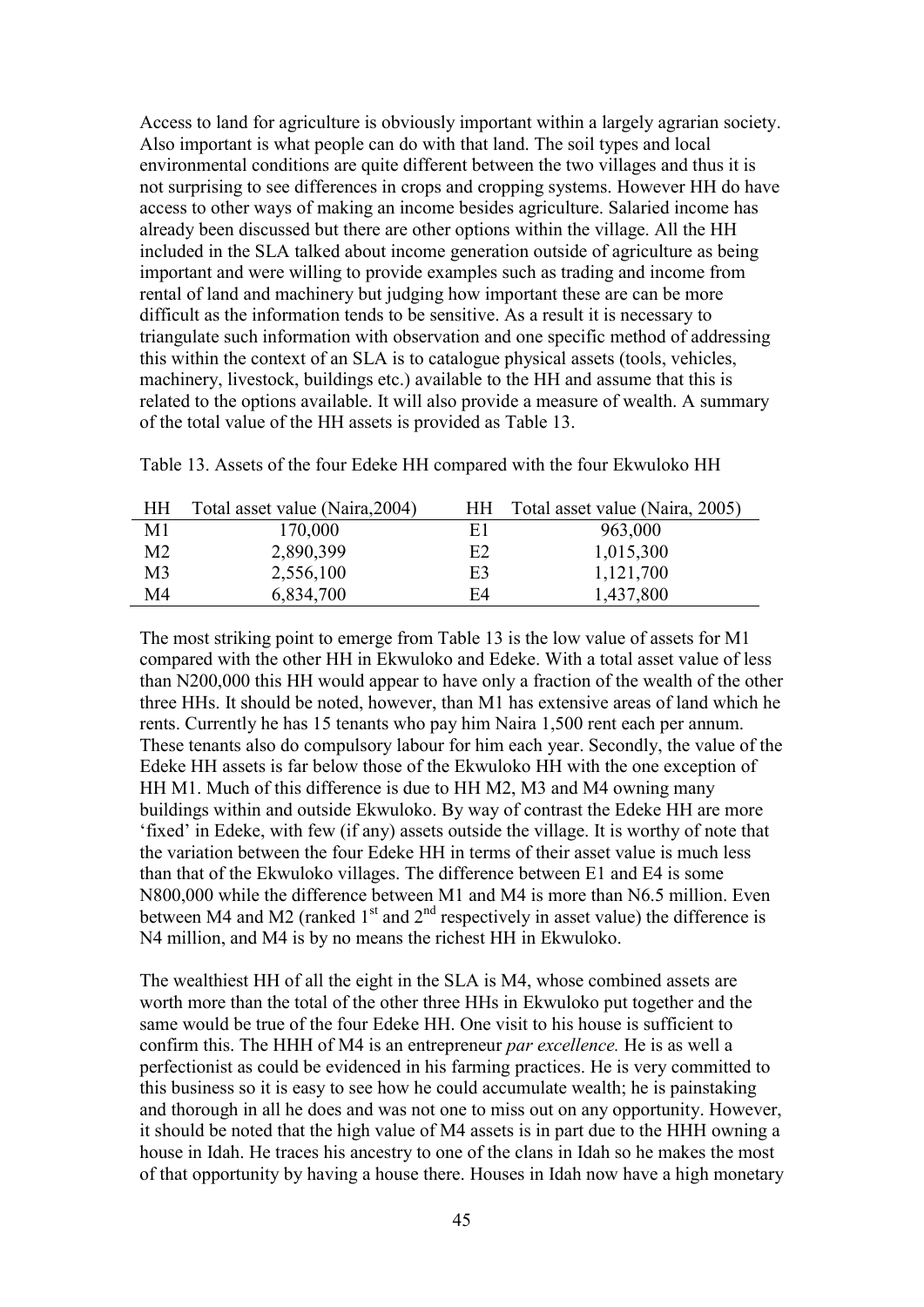value. The Idah house is valued at N3,000,000; therefore nearly half of M4"s assets are tied up in the Idah house. Nevertheless, even without this asset the valuation of M4's assets is more than any of the other three HHs. Much of the differences can be attributed to differing valuations of houses between Idah and Ekwuloko. The term "house" is a loose one and would typically cover a number of buildings not just one. While individuals would naturally tend to perhaps over-value their own buildings the DDS researchers confirmed valuations via a neutral source.

A second complication with asset valuation is linked to location. This point has already been noted for HH M4 with regard to the ownership of the house in Idah. The same is true to a lesser extent of the two Igbo households in Ekwuloko, but especially that of M3. The house valuation of nearly M2,000,000 covers two properties: one in Ekwuloko and one in Nsukka. Also, the valuation of N150, 000 for two grinding mills covers the value of one at Ekwuloko and one at Nsukka. This further highlights the "bi-locational" nature of three of the HHs included in the study. The only one with a sole presence in Ekwuloko is M1.

It can be instructive to take houses and buildings out of the equation and compare what could be referred to as 'productive' capital although this is not an easy distinction in the Igala context where many assets are flexible in the sense that they can be used to generate income – if only in kind. Also, of course, valuation of an asset may not be directly linked to its potential for income generation. Even so it can be instructive and here it has been taken in a narrow meaning of agricultural equipment, livestock/fishing, transport (necessary for marketing, paid employment etc) and processing. The valuation of "productive" assets under five categories is provided as Table 14. The greater comparative wealth of some of the four Ekwuloko HH (notably M2 and M4) compared to Edeke is again evident with the 'productive' assets. Indeed the productive assets of M4 are almost equivalent in value to the combined productive assets of all four Edeke HH. However, Edeke HH have more in the way of agricultural assets, and this reflects the larger land areas they farm and the dominance of agricultural products in HH income, a point that will be returned to later. In Ekwuloko the valuation of agricultural tools is much the same across the four HHs, with the high value of N152,100 for M4 being explained by the inclusion of one item - a motor saw. M4 clearly has much less livestock than the other 3 HHs probably further confirming the part-time nature of his farming activities. However, both M3 and M4 have a great deal of investment in transport, which confirms their greater mobility. These two HHs also have a strong investment in processing.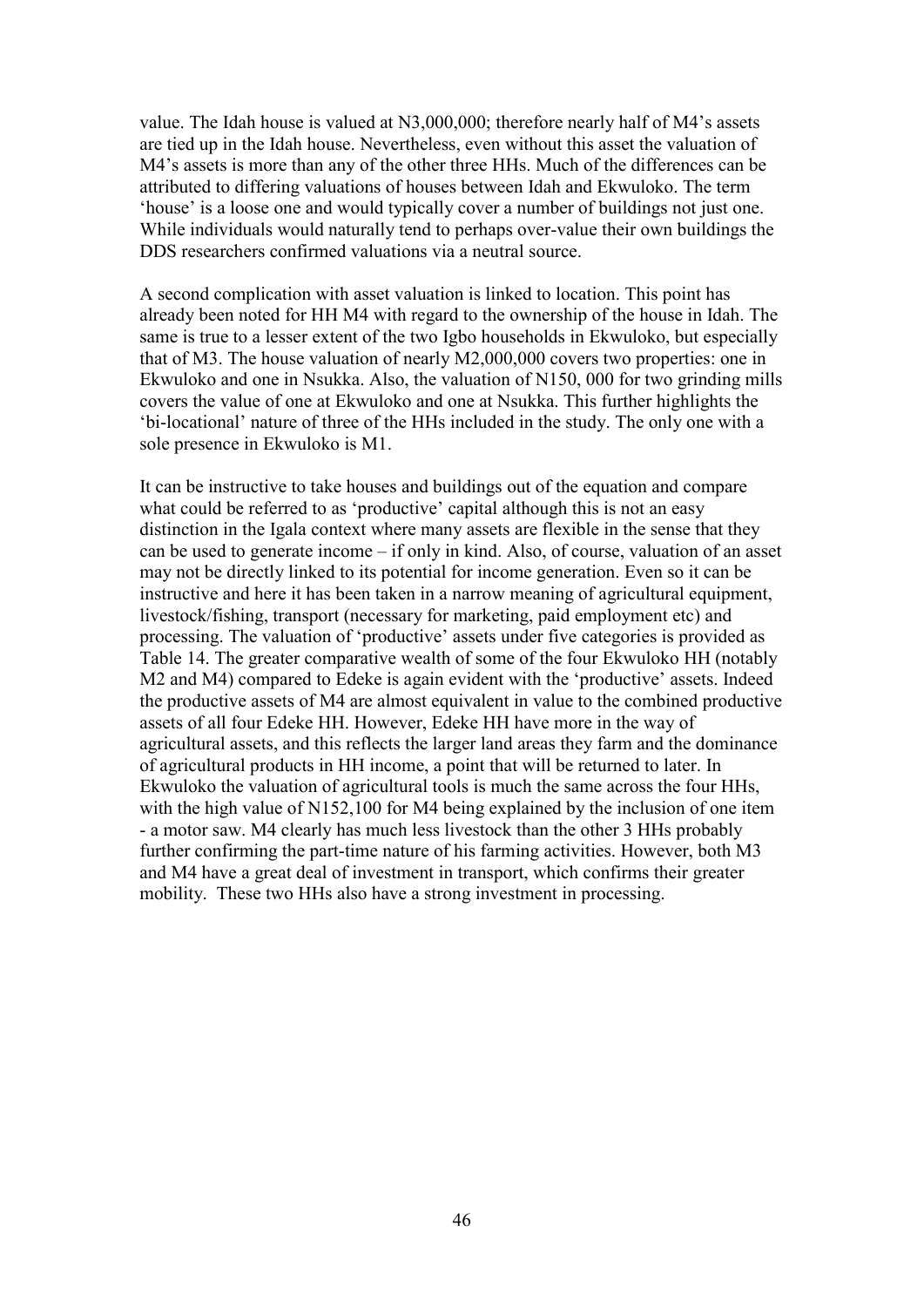Table 14. Valuation of 'productive' assets within the categories of agricultural tools (cutlass, hoe, saw), livestock (hens, goats, sheep), transport (bicycle, motor bike, wheel barrow, canoe), processing (oil palm trough, grinding mill) and fishing (nets, hooks, spears).

|                    |        |                | Household      |         |
|--------------------|--------|----------------|----------------|---------|
| Category           | M1     | M <sub>2</sub> | M <sub>3</sub> | M4      |
| Agricultural tools | 6,300  | 10,100         | 5,100          | 152,100 |
| Livestock          | 23,100 | 95,000         | 2,000          | 28,100  |
| Transport          | 5,000  | 73,000         | 145,000        | 217,700 |
| Processing         | 2,400  | 0              | 150,000        | 160,000 |
| <b>Total</b>       | 36,800 | 178,100        | 302,100        | 557,900 |

(a) Ekwuloko (Naira; 2004 value)

Note: the high value of agricultural assets for HH M4 can be explained by the ownership of one single tool - a power saw.

(b) Edeke (Naira; 2005 value)

|                    |        | Household |                |         |
|--------------------|--------|-----------|----------------|---------|
| Category           | E1     | E2        | E <sub>3</sub> | E4      |
| Agricultural tools | 37,000 | 27,800    | 8,400          | 14,000  |
| Livestock          | 10,000 | 66,800    | 4,000          | 9,000   |
| Transport          | 21,000 | 73,000    | 6,000          | 155,000 |
| Processing         | 4,000  | 40,000    | $\theta$       |         |
| Fishing            | 10,000 | 31,000    | 20,700         | 32,200  |
| <b>Total</b>       | 82,000 | 238,600   | 39,100         | 210,200 |

How does this pattern of asset ownership compare to the rest of the two villages? It was neither possible nor necessarily desirable to carry out the same detailed assessment as presented here for the whole village, but it was possible to use some indicators of wealth across HHs in Ekwuloko to allow a comparison with the four HHs. This was not logistically possible in Edeke. A summary of the wealth ranking exercise for Ekwuloko is presented as Table 15. The three indicators of wealth employed were:

- 1. Total number of buildings owned by the HH (dwellings, kitchen, toilet, goat houses, processing buildings etc.)
- 2. Car ownership
- 3. Ownership of motorcycles and grindings mills (combined)

These indicators are in order of importance. Both the choice of indicators and their relative ranking were as determined by people in Ekwuloko and not by the researchers.

Table 15 presents the ranking of the 111 HHs in Ekwuloko based upon the three indicators. The range from top to bottom, particularly with the first indicator (number of buildings occupied by the HH) is substantial. Here it ranges from 1 to 10 buildings. However, it should also be noted that many of the Igbo HHs in particular rent the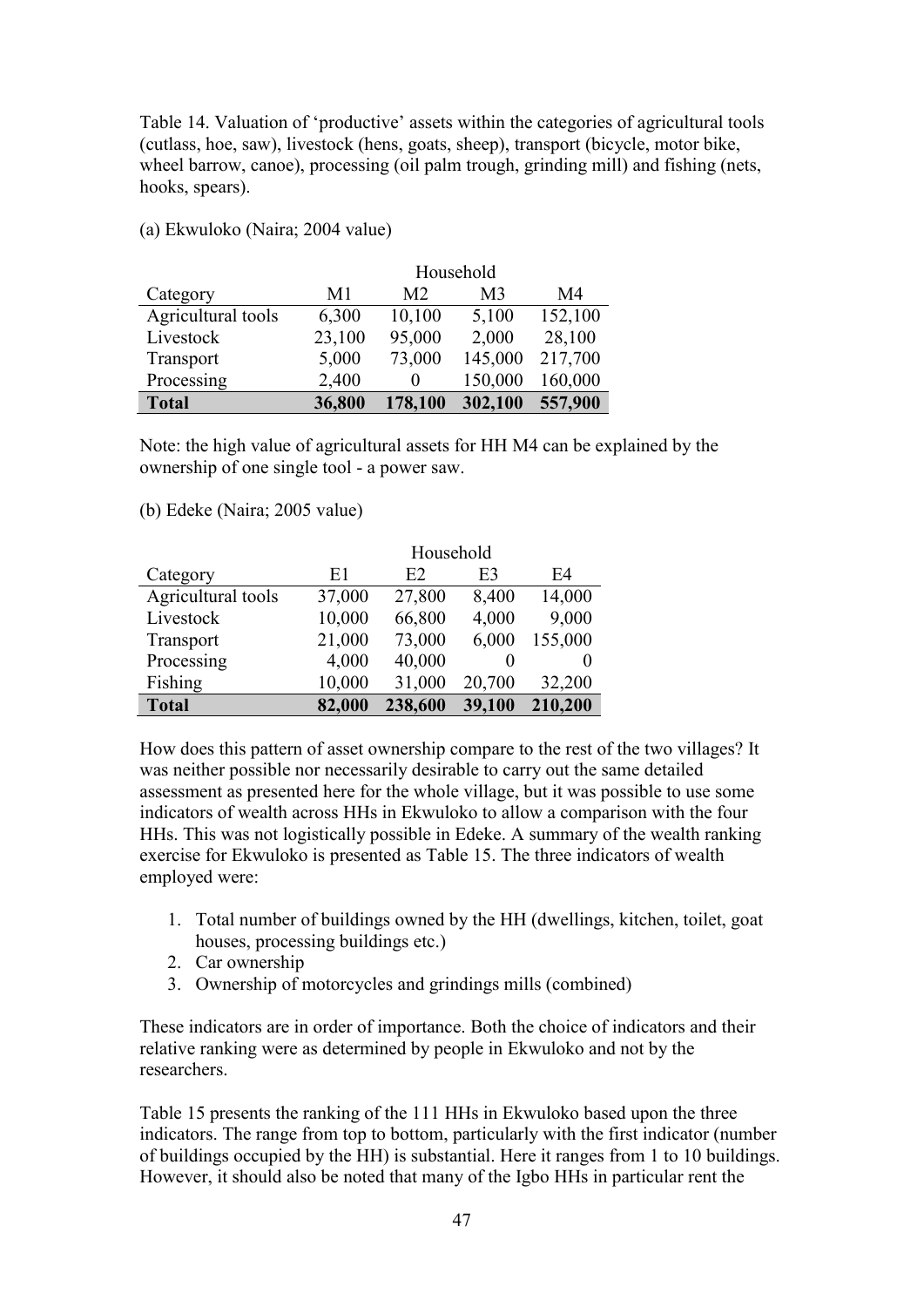buildings (albeit on a long term basis) rather than own them. Wealth ranking based on occupation of buildings either through ownership or rent can therefore be considered as somewhat crude. However, it would have been difficult and time-consuming to pursue ownership in greater detail. Following consultation with key informants it was apparent that the results would have presented a rather biased distribution of wealth in Ekwuloko that favoured Igala HHs and markedly underestimating the wealth of Igbo HHs.

However, the four HHs selected for the research do not span all wealth categories in Table 15. One HH (M2) appears in the wealthiest 20% while 2 others (M1 and M3) appear in the next category. M4 is not living in Ekwuloko and therefore does not appear in Table 44, but based on the same indicators M4 would also appear in the top 20%. Hence all four HHs are in the wealthiest 40% of the population. As already mentioned this was largely a reflection of the self-selection by the farmers in the village of four HHHs who would command respect and provide leadership. Therefore the fact that they are in the top part of Table 15 is not a surprise. Even so it has to be said that the selection is open to some criticism and points to an inherent problem in SLA; the compromises inherent in having to get good quality information in costeffective ways that are at the same time sensitive to local concerns. The figures in Table 15 can be summarised across Igala and Igbo HH and the results

are shown in Table 16. Out of all HHs in Ekwuloko, Igala HHs tend to be wealthier than the Igbo based on the three indicators. This is not surprising given that the Igalas own the land and thus have better potential to develop their assets and build up their wealth. However, some Igbo HHs are not so far behind. The  $3<sup>rd</sup>$  wealthiest HH in the village is an Igbo.

| Wealth         | Wealth indicators  |        |                             |    |  |
|----------------|--------------------|--------|-----------------------------|----|--|
| Rank           | 1. Total buildings | 2. Car | 3. Motorcycle/grinding mill |    |  |
|                | 10                 | 0      | 4                           |    |  |
| $\overline{c}$ | 10                 |        | $\overline{2}$              |    |  |
| 3              | 9                  | 4      | $\overline{4}$              |    |  |
| 4              | 9                  |        | 3                           |    |  |
| 5              | 8                  |        | 3                           |    |  |
| 6              | 8                  |        | $\overline{2}$              |    |  |
|                | 8                  |        | $\overline{2}$              |    |  |
| 8              |                    |        | 4                           |    |  |
| 9              | 6                  |        |                             |    |  |
| 10             | 6                  |        | 3                           |    |  |
| 11             | 6                  |        | 3                           |    |  |
| 12             | 6                  |        | $\overline{2}$              |    |  |
| 13             | 6                  |        |                             |    |  |
| 14             | 6                  |        |                             |    |  |
| 15             | 6                  |        |                             |    |  |
| 16             | 6                  |        |                             |    |  |
| 17             | 6                  |        |                             |    |  |
| 18             | 6                  |        |                             |    |  |
| 19             | 6                  |        | 0                           |    |  |
| 20             | 5                  |        | $\overline{2}$              | M2 |  |
| 21             | 5                  | 0      | 3                           |    |  |
| 22             | 5                  | 0      | 2                           |    |  |

Table 15. Summary of a HH wealth ranking exercise in Ekwuloko.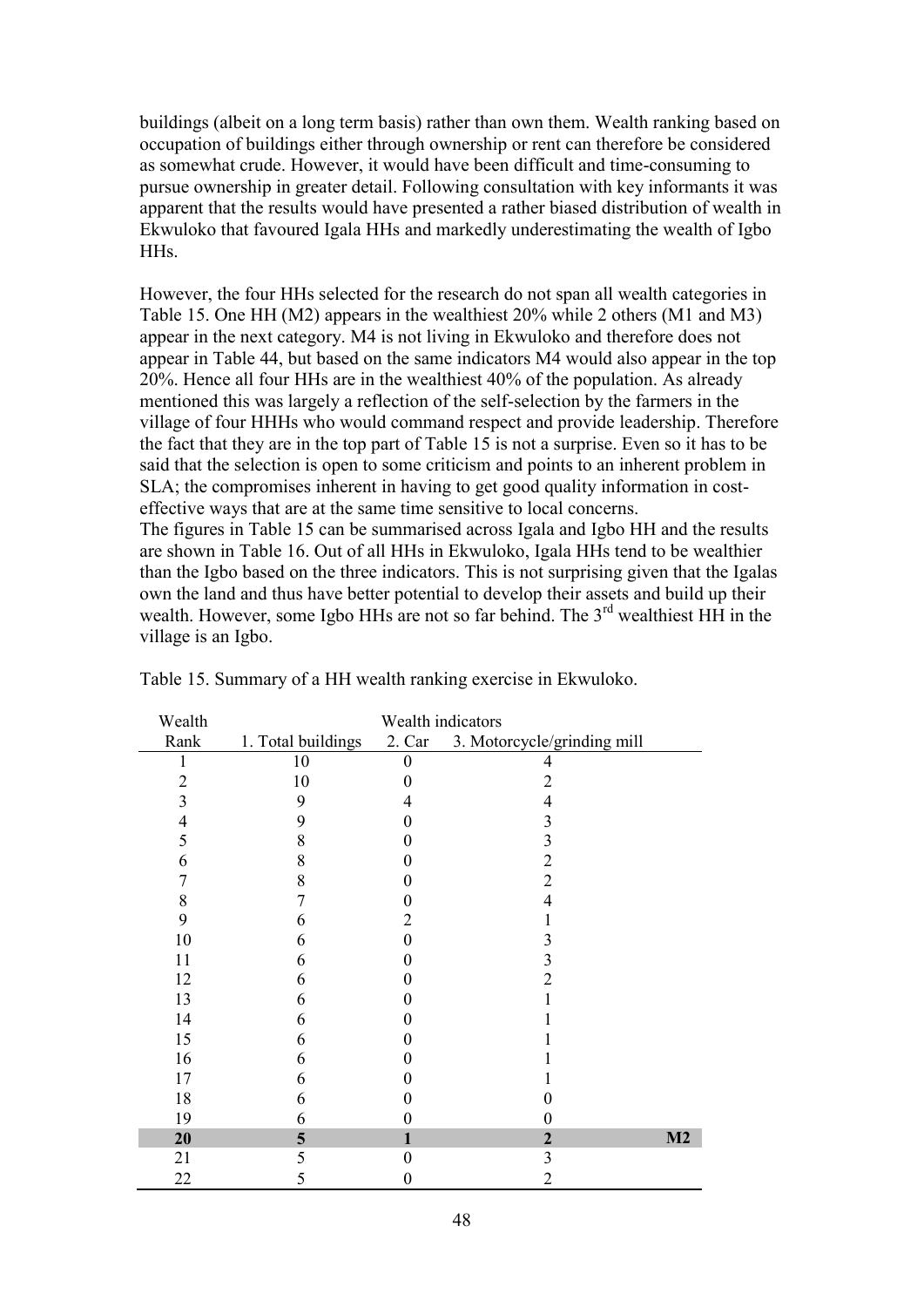| Wealth |                                                 | Wealth indicators |                             |               |
|--------|-------------------------------------------------|-------------------|-----------------------------|---------------|
| Rank   | 1. Total buildings                              | 2. Car            | 3. Motorcycle/grinding mill |               |
| 23     | 5                                               | $\boldsymbol{0}$  | $\overline{2}$              |               |
| 24     | 5                                               | $\boldsymbol{0}$  | $\mathbf 1$                 |               |
| 25     | 5                                               | $\boldsymbol{0}$  | $\boldsymbol{0}$            | M1            |
| 26     | 5                                               | $\boldsymbol{0}$  | $\boldsymbol{0}$            |               |
| 27     | 5                                               | $\boldsymbol{0}$  | $\boldsymbol{0}$            |               |
| 28     | 5                                               | $\boldsymbol{0}$  | $\boldsymbol{0}$            |               |
| 29     | 5                                               | $\boldsymbol{0}$  | $\boldsymbol{0}$            |               |
| 30     | 5                                               | $\boldsymbol{0}$  | $\boldsymbol{0}$            |               |
| 31     | 5                                               | $\boldsymbol{0}$  | $\boldsymbol{0}$            |               |
| 32     | $\overline{4}$                                  | 1                 | 6                           |               |
| 33     | $\overline{4}$                                  | 1                 | $\overline{c}$              |               |
| 34     | 4                                               | $\boldsymbol{0}$  | $\overline{\mathbf{3}}$     |               |
|        |                                                 |                   |                             |               |
| 35     | $\overline{4}$                                  | $\boldsymbol{0}$  | $\frac{2}{2}$               |               |
| 36     | $\overline{4}$                                  | $\boldsymbol{0}$  |                             |               |
| 37     | $\overline{\mathbf{4}}$                         | $\boldsymbol{0}$  | $\overline{2}$              | $\mathbf{M}3$ |
| 38     | $\overline{\mathcal{L}}$                        | $\boldsymbol{0}$  | $\,1$                       |               |
| 39     | $\overline{\mathcal{L}}$                        | $\boldsymbol{0}$  | $\mathbf{1}$                |               |
| 40     | $\overline{4}$                                  | $\boldsymbol{0}$  | 1                           |               |
| 41     | $\overline{4}$                                  | $\boldsymbol{0}$  | $\boldsymbol{0}$            |               |
| 42     | 4                                               | $\boldsymbol{0}$  | $\boldsymbol{0}$            |               |
| 43     | $\overline{4}$                                  | $\boldsymbol{0}$  | $\boldsymbol{0}$            |               |
| 44     | $\overline{\mathcal{L}}$                        | $\boldsymbol{0}$  | $\boldsymbol{0}$            |               |
| 45     | $\overline{4}$                                  | $\boldsymbol{0}$  | $\boldsymbol{0}$            |               |
| 46     | $\overline{4}$                                  | $\boldsymbol{0}$  | $\boldsymbol{0}$            |               |
| 47     | $\overline{4}$                                  | $\boldsymbol{0}$  | $\boldsymbol{0}$            |               |
| 48     | $\overline{4}$                                  | $\boldsymbol{0}$  | $\boldsymbol{0}$            |               |
| 49     | $\mathfrak{Z}$                                  | $\mathbf{1}$      | $\overline{c}$              |               |
| 50     | $\overline{\mathbf{3}}$                         | $\boldsymbol{0}$  | $\overline{\mathbf{3}}$     |               |
| 51     | $\overline{\mathbf{3}}$                         | $\boldsymbol{0}$  | $\mathbf{1}$                |               |
| 52     | $\overline{\mathbf{3}}$                         | $\boldsymbol{0}$  | 1                           |               |
| 53     | $\overline{\mathbf{3}}$                         | $\boldsymbol{0}$  | 1                           |               |
| 54     | $\overline{\mathbf{3}}$                         | $\boldsymbol{0}$  | $\mathbf{1}$                |               |
| 55     | $\overline{\mathbf{3}}$                         | $\boldsymbol{0}$  | $\mathbf{1}$                |               |
|        |                                                 |                   |                             |               |
| 56     |                                                 | $\boldsymbol{0}$  | $\boldsymbol{0}$            |               |
| 57     | $\begin{array}{c} 3 \\ 3 \\ 3 \end{array}$      | $\boldsymbol{0}$  | $\boldsymbol{0}$            |               |
| 58     |                                                 | $\boldsymbol{0}$  | $\boldsymbol{0}$            |               |
| 59     | $\begin{array}{c} 3 \\ 3 \\ 3 \\ 3 \end{array}$ | $\boldsymbol{0}$  | $\boldsymbol{0}$            |               |
| 60     |                                                 | $\boldsymbol{0}$  | $\boldsymbol{0}$            |               |
| 61     |                                                 | $\boldsymbol{0}$  | $\boldsymbol{0}$            |               |
| 62     |                                                 | $\boldsymbol{0}$  | $\boldsymbol{0}$            |               |
| 63     | $\begin{array}{c} 3 \\ 3 \\ 3 \end{array}$      | $\boldsymbol{0}$  | $\boldsymbol{0}$            |               |
| 64     |                                                 | $\boldsymbol{0}$  | $\boldsymbol{0}$            |               |
| 65     |                                                 | $\boldsymbol{0}$  | $\boldsymbol{0}$            |               |
| 66     | $\overline{\mathbf{3}}$                         | $\boldsymbol{0}$  | $\boldsymbol{0}$            |               |
| 67     | $\overline{\mathbf{3}}$                         | $\boldsymbol{0}$  | $\boldsymbol{0}$            |               |
| 68     |                                                 | $\boldsymbol{0}$  | $\boldsymbol{0}$            |               |
| 69     |                                                 | $\boldsymbol{0}$  | $\boldsymbol{0}$            |               |
| $70\,$ | $\begin{array}{c} 3 \\ 3 \\ 3 \\ 3 \end{array}$ | $\boldsymbol{0}$  | $\boldsymbol{0}$            |               |
| $71\,$ |                                                 | $\boldsymbol{0}$  | $\boldsymbol{0}$            |               |
| 72     | $\overline{\mathbf{3}}$                         | $\boldsymbol{0}$  | $\boldsymbol{0}$            |               |
| 73     | $\overline{\mathbf{3}}$                         | $\boldsymbol{0}$  | $\boldsymbol{0}$            |               |
| 74     | $\overline{3}$                                  | $\boldsymbol{0}$  | $\boldsymbol{0}$            |               |
|        |                                                 |                   |                             |               |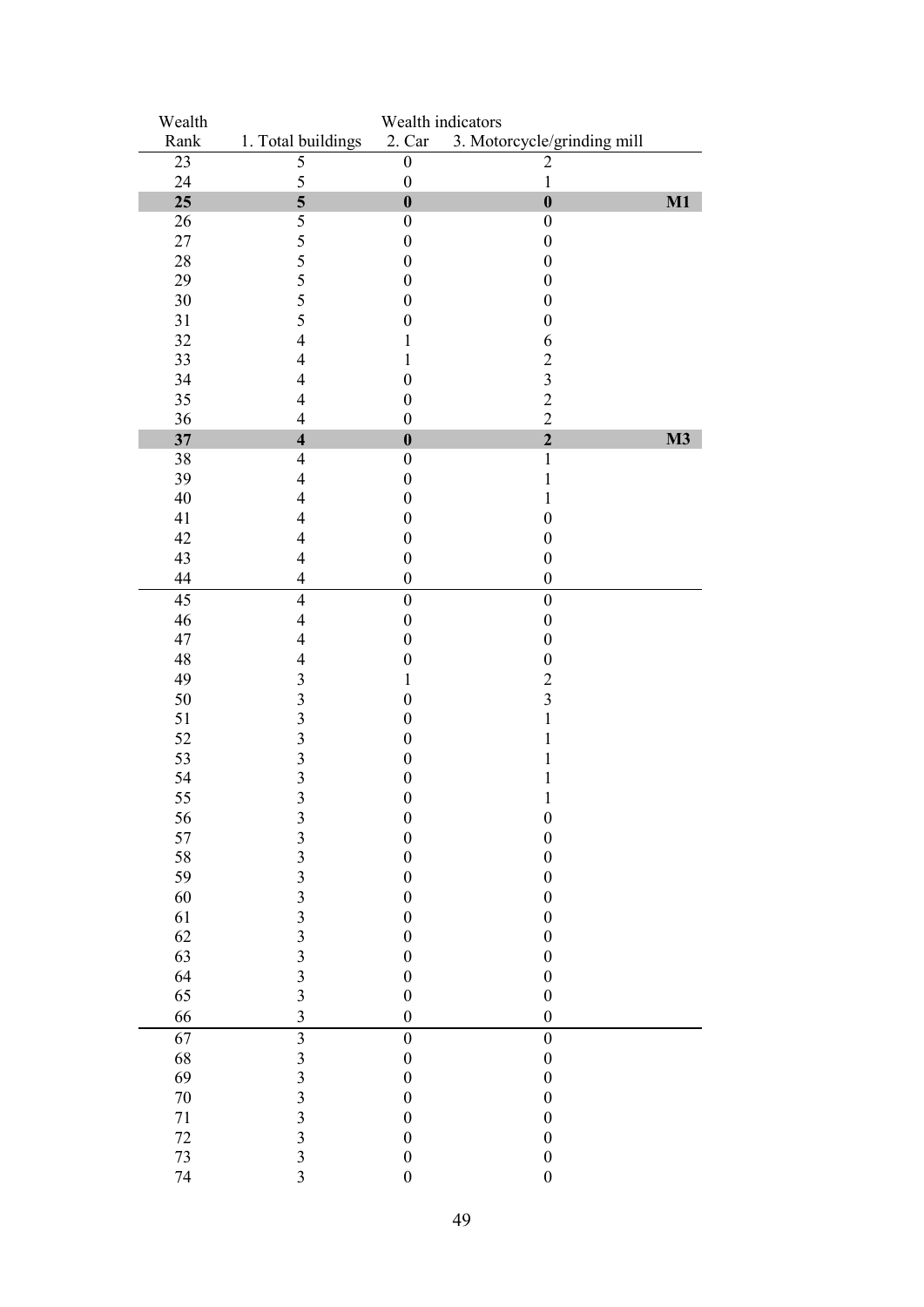| Wealth | Wealth indicators                                 |                  |                             |  |  |
|--------|---------------------------------------------------|------------------|-----------------------------|--|--|
| Rank   | 1. Total buildings                                | 2. Car           | 3. Motorcycle/grinding mill |  |  |
| 75     | $\overline{3}$                                    | $\overline{0}$   | 0                           |  |  |
| 76     | $\overline{\mathbf{3}}$                           | $\boldsymbol{0}$ | $\boldsymbol{0}$            |  |  |
| 77     | $\overline{3}$                                    | $\overline{0}$   | $\boldsymbol{0}$            |  |  |
| 78     | $\overline{3}$                                    | $\overline{0}$   | $\overline{0}$              |  |  |
| 79     | $\overline{3}$                                    | $\boldsymbol{0}$ | $\boldsymbol{0}$            |  |  |
| 80     | $\overline{c}$                                    | $\overline{c}$   | $\boldsymbol{0}$            |  |  |
| 81     | $\begin{array}{c}\n2 \\ 2 \\ 2 \\ 2\n\end{array}$ | $\overline{0}$   | $\mathbf 1$                 |  |  |
| 82     |                                                   | $\overline{0}$   | $\mathbf{1}$                |  |  |
| 83     |                                                   | $\boldsymbol{0}$ | $\mathbf{1}$                |  |  |
| 84     |                                                   | $\boldsymbol{0}$ | $\mathbf{1}$                |  |  |
| 85     |                                                   | $\overline{0}$   | $\overline{0}$              |  |  |
| 86     | $\overline{c}$                                    | $\overline{0}$   | $\boldsymbol{0}$            |  |  |
| 87     | $\overline{c}$                                    | $\overline{0}$   | $\boldsymbol{0}$            |  |  |
| 88     | $\overline{c}$                                    | $\overline{0}$   | $\overline{0}$              |  |  |
| 89     | $\overline{2}$                                    | $\overline{0}$   | $\boldsymbol{0}$            |  |  |
| 90     |                                                   | $\overline{0}$   | $\boldsymbol{0}$            |  |  |
| 91     | $\frac{2}{2}$                                     | $\boldsymbol{0}$ | $\boldsymbol{0}$            |  |  |
| 92     |                                                   | $\boldsymbol{0}$ | $\boldsymbol{0}$            |  |  |
| 93     | $2222$<br>$222$<br>$22$                           | $\boldsymbol{0}$ | $\boldsymbol{0}$            |  |  |
| 94     |                                                   | $\boldsymbol{0}$ | $\boldsymbol{0}$            |  |  |
| 95     |                                                   | $\boldsymbol{0}$ | $\boldsymbol{0}$            |  |  |
| 96     |                                                   | $\boldsymbol{0}$ | $\boldsymbol{0}$            |  |  |
| 97     |                                                   | $\boldsymbol{0}$ | $\boldsymbol{0}$            |  |  |
| 98     |                                                   | $\boldsymbol{0}$ | $\boldsymbol{0}$            |  |  |
| 99     | $\overline{c}$                                    | $\overline{0}$   | $\boldsymbol{0}$            |  |  |
| 100    | $\overline{c}$                                    | $\overline{0}$   | $\overline{0}$              |  |  |
| 101    | $\overline{2}$                                    | $\overline{0}$   | $\boldsymbol{0}$            |  |  |
| 102    | $\overline{2}$                                    | $\overline{0}$   | $\boldsymbol{0}$            |  |  |
| 103    | $\overline{2}$                                    | $\boldsymbol{0}$ | $\boldsymbol{0}$            |  |  |
| 104    | $\overline{c}$                                    | $\boldsymbol{0}$ | $\boldsymbol{0}$            |  |  |
| 105    | $\mathbf{1}$                                      | $\boldsymbol{0}$ | 3                           |  |  |
| 106    | $\mathbf{1}$                                      | $\boldsymbol{0}$ | $\mathbf{1}$                |  |  |
| 107    | $\mathbf{1}$                                      | $\boldsymbol{0}$ | $\boldsymbol{0}$            |  |  |
| 108    | $\mathbf{1}$                                      | $\boldsymbol{0}$ | $\boldsymbol{0}$            |  |  |
| 109    | $\mathbf{1}$                                      | $\boldsymbol{0}$ | $\boldsymbol{0}$            |  |  |
| 110    | $\mathbf{1}$                                      | $\overline{0}$   | $\boldsymbol{0}$            |  |  |
| 111    | $\mathbf{1}$                                      | $\mathbf{0}$     | $\overline{0}$              |  |  |

Table 16. Distribution of Igala and Igbo HHs (based on ethnicity of HHHs) amongst 5 wealth categories.

|                 | Ethnic group |            |              |  |  |
|-----------------|--------------|------------|--------------|--|--|
| Wealth category | Igala        | Igbo       | <b>Total</b> |  |  |
| 1 (wealthiest)  | 12(6.94)     | 10(15.06)  | 22           |  |  |
| 2               | 8(6.94)      | 14 (15.06) | 22           |  |  |
|                 | 8(6.94)      | 14 (15.06) | 22           |  |  |
|                 | 5(6.94)      | 17(15.06)  | 22           |  |  |
| 5 (poorest)     | 2(7.25)      | 21 (15.75) | 23           |  |  |
| <b>Total</b>    | 35           | 76         | 111          |  |  |

Expected counts in parentheses

Chi-square =  $12.22 \text{ df} = 4 \text{ P} < 0.05$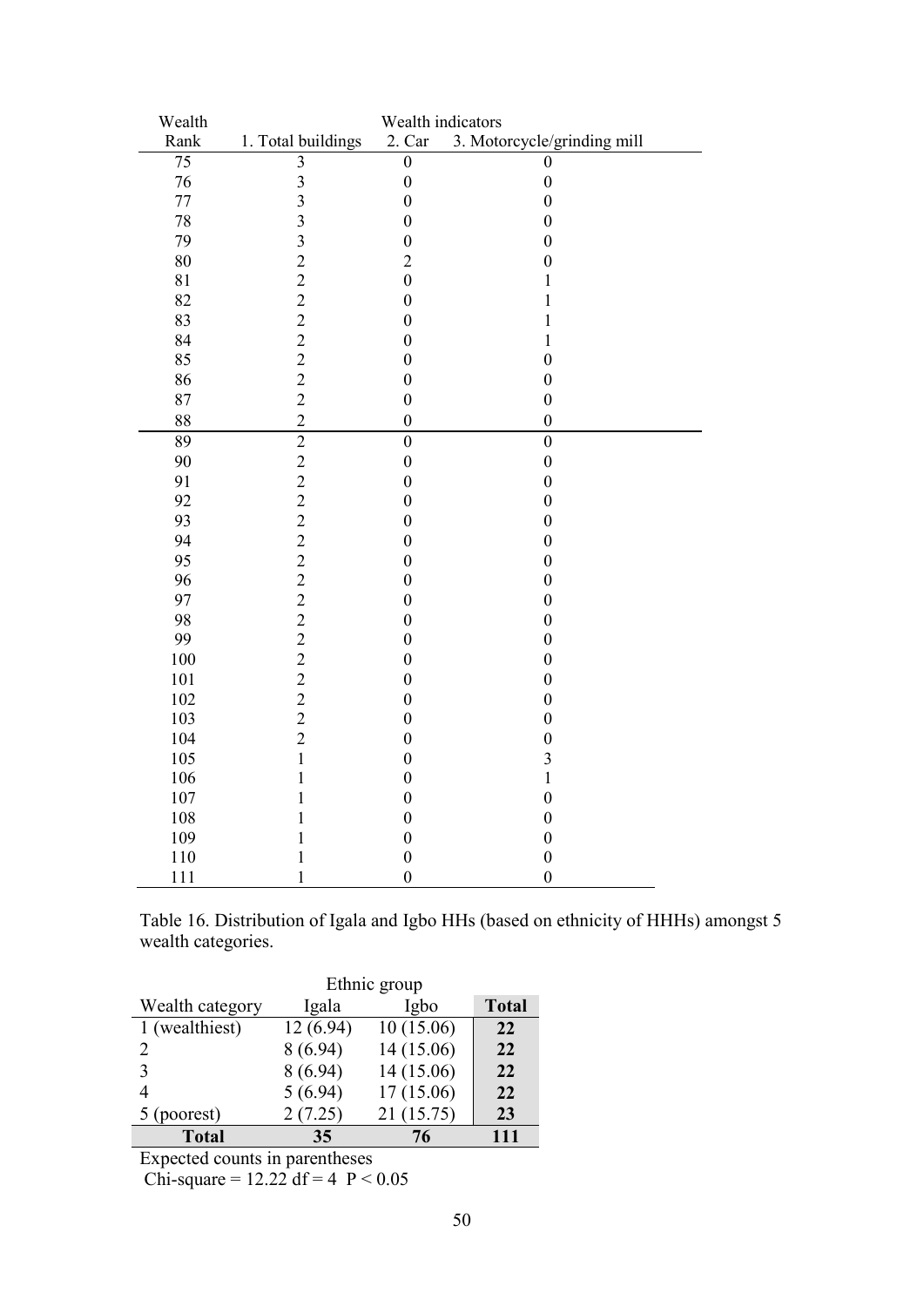Also of import is that there is no difference in distribution between male and female headed HHs for wealth indicators (Table 17). Females head some 14% of HHs in Ekwuloko, and as mentioned already the trend in Igalaland is towards having more female HHH as males migrate out looking for work. Although only two wealth categories are shown in Table 17 in order to facilitate the Chi-square analysis there is no apparent association between wealth category and gender. Female-headed HHs are as likely to be classified as wealthy or poor as are male headed HHs. The explanation for this equality is relatively straightforward. In Igala and Igbo culture a femaleheaded HH can arise when the husband is working away from the village, perhaps in paid employment elsewhere or when the husband dies. If the husband dies then assets, including land, are passed to the eldest son if he is old enough, who, strictly speaking is the new HHH. However, if the eldest son is too young to assume this responsibility, the family of the late husband is entitled to take all assets. Nowadays this law is being relaxed as education increases and as there is no guarantee that the deceased husband's family will take care of the widow and her family. The 'acting' HHH is then the eldest female, typically the wife. If the husband is living away he is still technically the HHH but the wife acts in that capacity. In either case it is unlikely that the wealth indicators will detect any difference.

Table 17. Distribution of male and female HH (based on gender of HHH) amongst two wealth categories.

|                 | Gender     |          |              |  |  |
|-----------------|------------|----------|--------------|--|--|
| Wealth category | Male       | Female   | <b>Total</b> |  |  |
| 1 (wealthiest)  | 40(38.05)  | 4(5.95)  | 44           |  |  |
| 2 (poorest)     | 56 (57.95) | 11(9.05) | 67           |  |  |
| <b>Total</b>    | 96         | 15       | 111          |  |  |

Expected counts in parentheses Chi-square =  $1..22$  df =  $1$  P =  $0.27$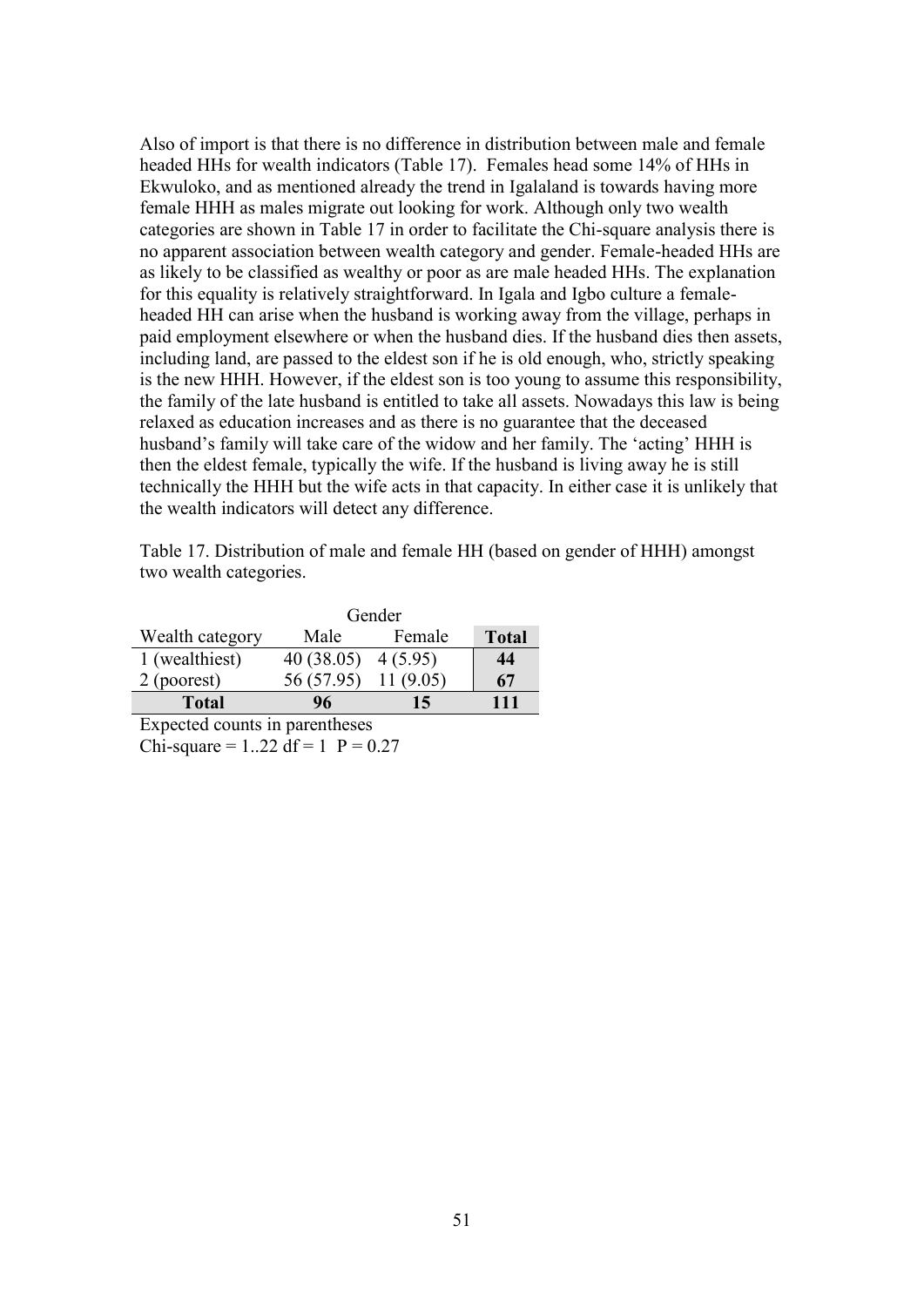#### **10. Financial capital: household budgets**



vulnerability, improved food security, more sustainable use of natural resource base

As well as an examination of assets as a means of assessing a ranking of wealth in the community the DDS researchers have in the past found it useful to explore income and expenditure by a HH. As difficult as the cataloguing of physical assets may be it is nothing compared with attempting to assess income and expenditure as HH members are understandably loathe to divulge details of all of their sources of income let alone the amounts. Generally they are more than willing to set out their multitude of expenditures stressing their "suffering"! The result is typically a much higher value for HH expenditure than for income as all details pertaining to health costs, school fees, food etc. can be remembered. Attempts to exaggerate costs is common but can be readily checked when compared with other areas by both DDS Igala and Igbo staff and key informants. If it is assumed that the HH has little savings, then expenditure can be a good proxy indicator of income (i.e. the HH account is more or less in balance). However, the value of HH income: expenditure analysis rests more with the information it provides as to the main sources of revenue sinks and their relative rank rather than the absolute amounts.

Table 18 is a summary of an income: expenditure budget for the four HHs in Ekwuloko and Edeke. The figures are presented as absolute amounts of income and expenditure as well as a percentage of the total. Also shown are the balances (income – expenditure). The budgets raise a number of points of interest. To begin with the results from Edeke are either negative or only marginally positive. This contrasts with the more favourable results for Ekwuloko (except for the special case of M2 where there was a relatively high expenditure on health care for that year). Of course these are only the declared amounts and it is likely that in both villages there was an underestimation of income and an over-estimation of expenditure. Thus the balances are likely to be higher than actually declared.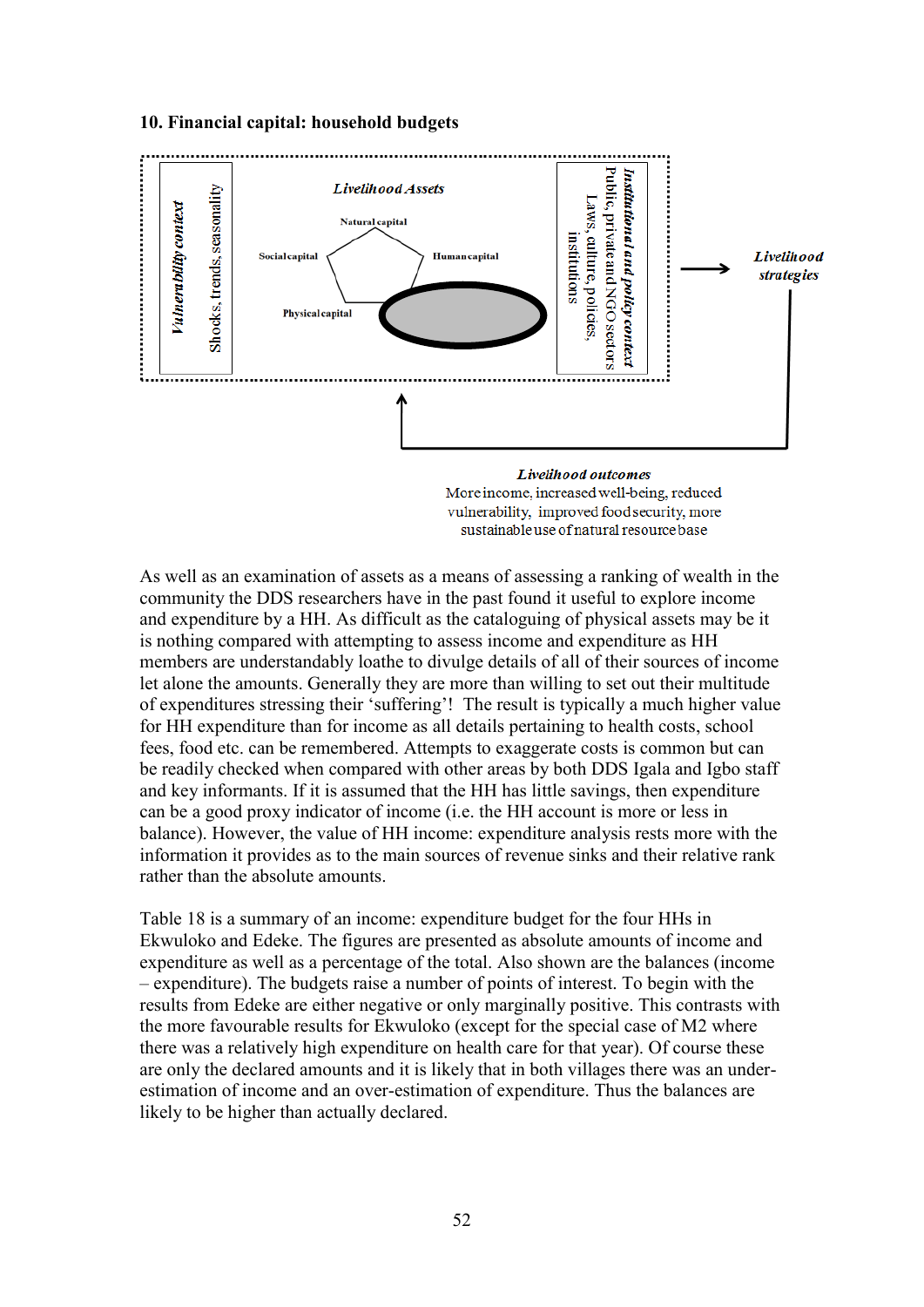|  |  | Table 18. HH budgets (income, expenditure and balance) for Edeke and Ekwuloko. |  |
|--|--|--------------------------------------------------------------------------------|--|
|  |  |                                                                                |  |

| $(a)$ Ekwuloko $(2004)$ |  |
|-------------------------|--|
|-------------------------|--|

|                                       | M1               | $\frac{0}{0}$        | M <sub>2</sub>     | $\%$                 | M <sub>3</sub>   | $\%$                               |                  | M <sub>4</sub><br>$\%$       |                  |
|---------------------------------------|------------------|----------------------|--------------------|----------------------|------------------|------------------------------------|------------------|------------------------------|------------------|
| Rent                                  | 74,700           | 27                   | 7,200              | $\mathbf{1}$         | $\mathbf{0}$     | $\boldsymbol{0}$                   |                  | 437,700<br>39                |                  |
| Crop sales                            | 91,300           | 33                   | 371,700            | 50                   | 89,150           | 33                                 |                  | 395,500<br>35                |                  |
| Livestock sales                       | 15,400           | 6                    | $\boldsymbol{0}$   | $\boldsymbol{0}$     | $\boldsymbol{0}$ | $\boldsymbol{0}$                   |                  | 200,000<br>18                |                  |
| Tree crop sales                       | 55,000           | 20                   | 39,700             | 5                    | $\boldsymbol{0}$ | $\boldsymbol{0}$                   |                  | 18,500<br>$\mathfrak{2}$     |                  |
| Paid employment                       | 41,500           | 15                   | 324,000            | 44                   | 180,000          | 67                                 |                  | 68,000<br>6                  |                  |
| Others                                | 1,500            | $\mathbf{1}$         | 0                  | $\boldsymbol{0}$     | 0                | $\boldsymbol{0}$                   |                  | 7,700<br>1                   |                  |
| <b>Total</b>                          | 279,400          |                      | 742,600            |                      | 269,150          |                                    |                  | 1,127,400                    |                  |
|                                       |                  |                      |                    |                      |                  |                                    |                  |                              |                  |
| Expenditure                           | M1               | $\frac{0}{0}$        | M <sub>2</sub>     | $\%$                 |                  | $\frac{0}{0}$                      |                  | M <sub>4</sub>               |                  |
| Food                                  | 47,000           | 16                   |                    | 11                   | M <sub>3</sub>   | 22                                 |                  | $\%$<br>18                   |                  |
|                                       | 20,000           | $\tau$               | 203,400<br>76,750  |                      | 47,220           | 13                                 |                  | 181,400<br>3                 |                  |
| Religious fees                        |                  |                      |                    | $\overline{4}$       | 28,820           | 40                                 |                  | 35,600                       |                  |
| Transport/building/maintenance        | 41,200           | 14<br>$\overline{4}$ | 458,000            | 25<br>$\overline{2}$ | 85,820           |                                    |                  | 19<br>192,400                |                  |
| Community fees<br>Health              | 11,500           | 13                   | 30,500             | 33                   | 6,000<br>15,000  | $\mathfrak{Z}$<br>$\boldsymbol{7}$ |                  | 10,500<br>$\mathbf{1}$<br>12 |                  |
| Education                             | 37,400<br>27,500 | 10                   | 614,000<br>210,500 | 11                   |                  | 5                                  |                  | 120,000<br>130,500<br>13     |                  |
| Cloth                                 | 61,000           | 21                   | 60,000             | $\mathfrak{Z}$       | 11,750<br>22,200 | 10                                 |                  | 41,000<br>$\overline{4}$     |                  |
| Farm labour and tools                 | 40,650           | 14                   | 197,400            | 11                   | $\boldsymbol{0}$ | $\boldsymbol{0}$                   |                  | 253,450<br>25                |                  |
| Others                                | $\boldsymbol{0}$ | $\boldsymbol{0}$     | $\boldsymbol{0}$   | $\boldsymbol{0}$     | $\boldsymbol{0}$ | $\boldsymbol{0}$                   |                  | 61,000<br>6                  |                  |
| <b>Total</b>                          | 286,250          |                      | 1,850,550          |                      | 216,810          |                                    |                  | 1,025,850                    |                  |
|                                       |                  |                      |                    |                      |                  |                                    |                  |                              |                  |
| <b>Balance</b>                        | $-6,850$         | $-1,107,950$         |                    | 52,340               |                  | 101,550                            |                  |                              |                  |
|                                       |                  |                      |                    |                      |                  |                                    |                  |                              |                  |
| (b) Edeke (2005)                      |                  |                      |                    |                      |                  |                                    |                  |                              |                  |
| Income                                |                  |                      |                    |                      |                  |                                    |                  |                              |                  |
|                                       |                  | E1                   | $\%$               | E2                   | $\%$             | E3                                 | $\%$             | E4                           | $\%$             |
| crop sales                            |                  | 857,000              | 94                 | 410,000              | 83               | 494,400                            | 76               | 685,000                      | 91               |
| livestock/fish sales                  |                  | 40,000               | $\overline{4}$     | 60,000               | 12               | 80,000                             | 12               | 40,000                       | 5                |
| tree crop sales                       |                  | $\boldsymbol{0}$     | $\boldsymbol{0}$   | 5,200                | 1                | $\boldsymbol{0}$                   | $\boldsymbol{0}$ | $\boldsymbol{0}$             | $\boldsymbol{0}$ |
| rent                                  |                  | 2,500                | $\boldsymbol{0}$   | $\boldsymbol{0}$     | $\boldsymbol{0}$ | $\boldsymbol{0}$                   | $\boldsymbol{0}$ | $\boldsymbol{0}$             | $\boldsymbol{0}$ |
| paid employment/labour                |                  | 14,400               | $\sqrt{2}$         | 3,600                | $\mathbf{1}$     | 78,000                             | 12               | 0                            | $\mathbf{0}$     |
| others                                |                  | $\mathbf{0}$         | $\boldsymbol{0}$   | 15,000               | 3                | $\boldsymbol{0}$                   | $\boldsymbol{0}$ | 30,000                       | 4                |
| <b>Total</b>                          |                  | 913,900              |                    | 493,800              |                  | 652,400                            |                  | 755,000                      |                  |
|                                       |                  |                      |                    |                      |                  |                                    |                  |                              |                  |
| Expenditure                           |                  |                      |                    |                      |                  |                                    |                  |                              |                  |
| food                                  |                  | E1<br>443,000        | $\%$<br>38         | E2<br>270,000        | $\%$<br>30       | E3<br>115,200                      | $\%$<br>19       | E4<br>75,200                 | $\%$<br>9        |
| religious fees                        |                  | 2,200                | $\boldsymbol{0}$   | 8,000                | $\mathbf{1}$     | 4,000                              | 1                | 2,000                        | $\boldsymbol{0}$ |
| transport/maintenance/repair/building |                  | 83,000               | 7                  | 163,500              | 18               | 38,000                             | 6                | 158,000                      | 18               |
| community fees                        |                  | 5,000                | $\boldsymbol{0}$   | 6,200                | $\mathbf{1}$     | 2,000                              | $\boldsymbol{0}$ | 4,000                        | $\boldsymbol{0}$ |
| health                                |                  | 40,000               | 3                  | 16,000               | $\overline{c}$   | 69,000                             | 12               | 40,000                       | 5                |
| education                             |                  | 120,000              | 10                 | 25,000               | 3                | 8,700                              | $\mathbf{1}$     | 80,000                       | 9                |
| cloth                                 |                  | 40,000               | 3                  | 20,000               | 2                | 38,000                             | $\sqrt{6}$       | 70,000                       | 8                |
| farm labour and tools                 |                  | 400,000              | 34                 | 350,000              | 39               | 300,000                            | 50               | 390,000                      | 45               |
| Others                                |                  | 40,000               | 3                  | 48,000               | 5                | 20,000                             | $\mathfrak{Z}$   | 38,000                       | $\overline{4}$   |
| <b>Total</b>                          |                  | 1,173,200            |                    | 906,700              |                  | 594,900                            |                  | 857,200                      |                  |
|                                       |                  |                      |                    |                      |                  |                                    |                  |                              |                  |
| <b>Balance</b>                        |                  | $-259,300$           |                    | $-412,900$           |                  | 57,500                             |                  | $-102,200$                   |                  |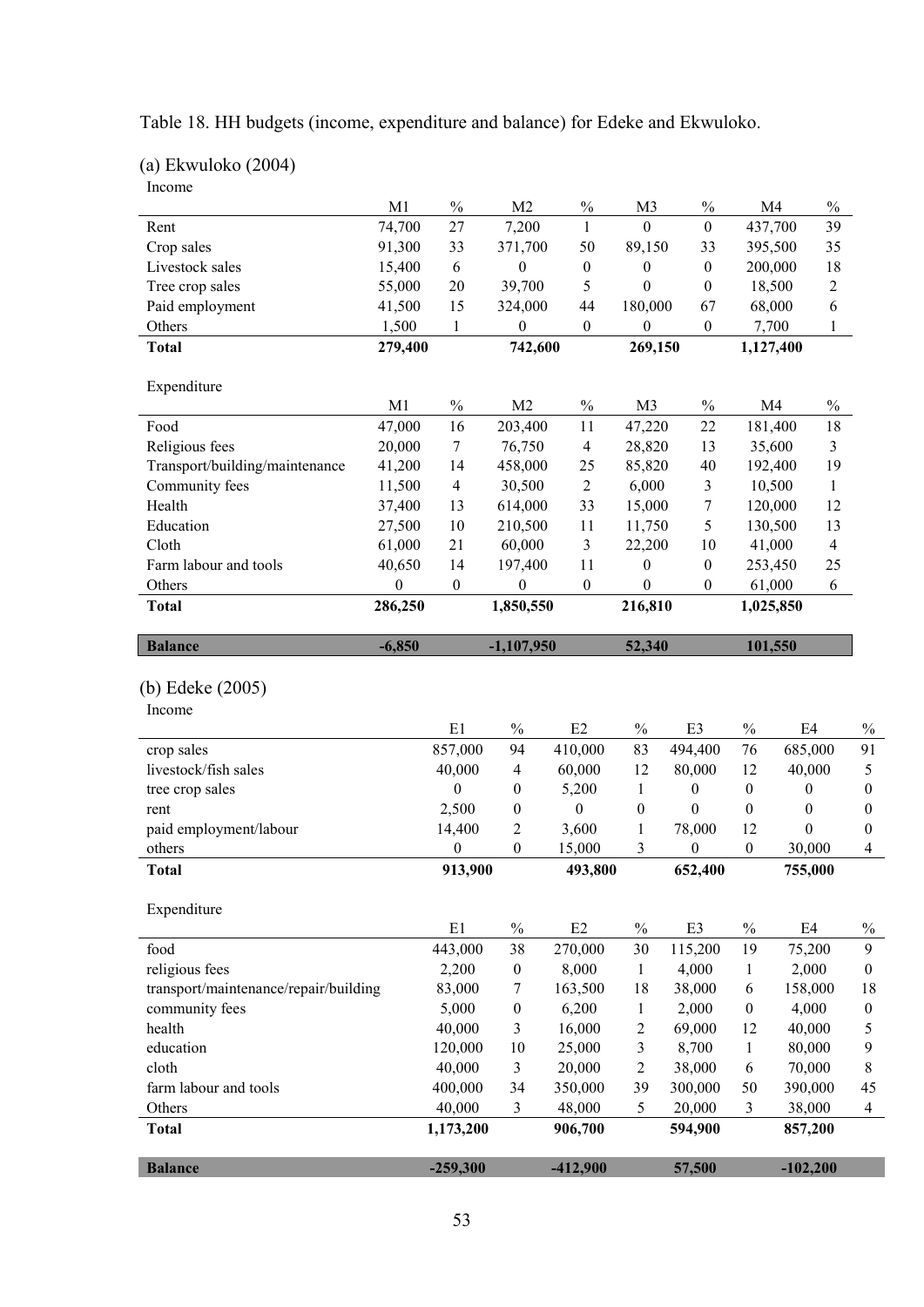Even so, the negative balances suggest that the four Edeke HH are relying on credit to maintain their production and indeed conversations with the HH suggest that is indeed the case. All of them stressed the importance of credit for farming and fishing far more often that did respondents in the Ekwuloko HH. During the interviews the four Edeke HHH claim to have borrowed the following amounts for farming for the 2005 growing season:

E1 N300,000 E2 N300,000 E3 N250,000 E4 N40,000

These figures are broadly in tune with the negative balances for the HH, although it should be noted that interest payments on loans are very high – often as much as 100%. Debt is known to be a particular problem in Edeke. With the exception of M2 in Ekwuloko who was facing an especial problem of ill health in the family and hence was likely to have borrowed money, the HH in Ekwuloko were not in debt. The small negative balance for M1 is more likely to indicate a small positive balance once allowance is made for under/over reporting.

The second point of interest in Table 18 relates to the source of income in Ekwuloko and Edeke. HH income in Ekwuloko is spread between a range of sources and crop sales represented between 30 and 50% of total income. The rest was largely made up from land rental and paid employment as well as sales of tree products and livestock. This illustrates the importance of non-agricultural income in Ekwuloko, although it is difficult to extrapolate to the whole village the interviews with respondents suggest that this balance was broadly the case for the area. In Edeke crop sales (mostly yam) comprised 70 to 95% of total income of the four HH, with income from fishing and livestock also being significant (4 to 12%). The income from tree crop sales and rent are of little importance, and this is also generally true with regards to paid employment with the notable exception of E3.

With expenditures there are also differences between the two villages. In Ekwuloko the percentage spent on food (11 to 22%), religious fees (4 to 13%), community fees (1 to 4%), education (5 to 13%) are comparable. Expenditure on transport, building and maintenance are particularly high for the two Igbo HH (especially M3). For M4 the largest single sink of expenditure is farm labour and tools. Neither M2 or M3 mentioned rent payments, although the land they farm is not theirs. HHs M2 and M3 rent land from M1 at the rate of N1,500 per area per annum. M2 is also renting land from M4. In Edeke the two largest expenditures tend to be food (9 to 38%) and farm labour (34 to 50%). This would appear to be contradictory. After all, if these are farming HH spending much of their income on hired labour then why the relatively high expenditure on food? This can be explained by the relatively narrow crop base of Edeke, and especially the inability to grow certain vegetables. The four farmers are growing their crops largely for revenue and not for home consumption. This is especially the case for yam, the crop that forms the mainstay of the production and income (some 87 to 97% of total crop income is from yam). Expenditure on building, maintenance and transport for the four Edeke HH is lower than that of Ekwuloko at between 6 and 18%. This is not surprising given that all four Edeke HH are fixed in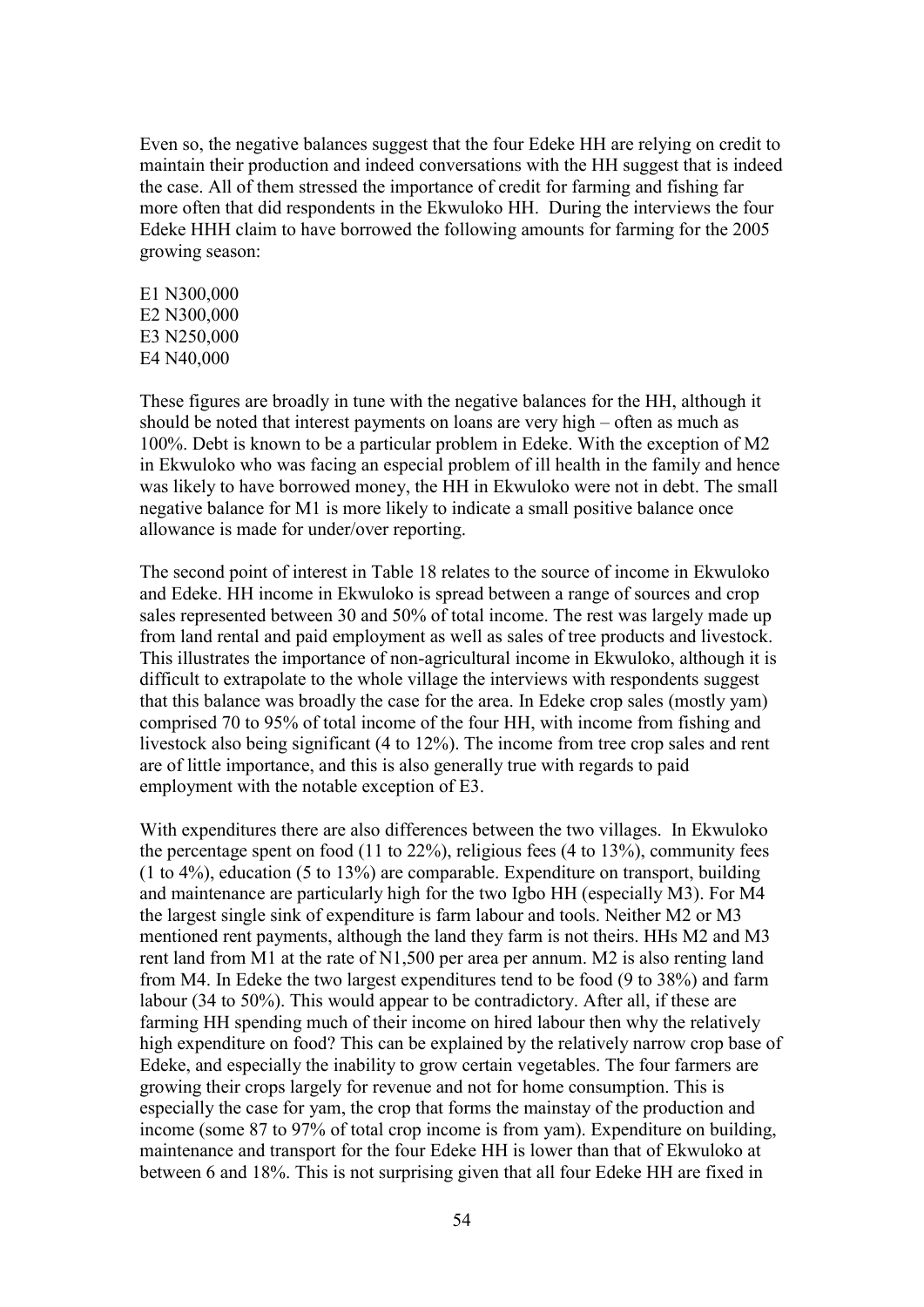Edeke rather than earning salaries from outside the village and none of them have many buildings to maintain. While comparisons are problematic with some of the lower figures (i.e. those below 10%) it does appear that proportional expenditures on health and education are comparable across the two villages once the especial case of M2 is taken out of the equation. It also appears as if the expenditures on community and religious fees are significantly lower for the four HH in Edeke relative to those of Ekwuloko,

Income for the two Igala HHs (M1 and M4) is dominated by rental of land and income from sales of crop, livestock and tree products. For M1 86% of income comes from these sources while for M4 the figure is even higher at 94%. For the two Igbo HHs (M2 and M3) income is far less dominated by rental and sales of farm products. The figures are 56% and 33% for M2 and M3 respectively. For these two HHs paid employment is important (44 and 67% of total income).

Expenditure is very high for M2 and M4. For M2 expenditure on health care is particularly high as one of his daughters fell seriously ill in 2004 – hence the expenditure of N614,000 for the year and a net deficit in the HH budget. For all HH the percentage spent on food (11 to 22%), religious fees (4 to 13%), community fees (1 to 4%), education (5 to 13%) are comparable. Expenditure on transport, building and maintenance are particularly high for the two Igbo HH (especially M3). For M4 the largest single sink of expenditure is farm labour and tools. Neither M2 or M3 mentioned rent payments, although the land they farm is not theirs. HHs M2 and M3 rent land from M1 at the rate of N1,500 per area per annum. M2 is also renting land from M4.

The difference between income and expenditure suggests that the two are broadly in balance, although HH M2 clearly has problems related to the sickness of one of the daughters. This illustrates how medical treatment can seriously upset the HH budget and indeed lead rapidly to debt if the balance has to be borrowed. However, in general there are few surprises in here regarding the main sources of income and expenditure sinks. The authors have long been aware of the importance of education and health care as important expenditure sinks. The budgets add further confirmation that M4 is the wealthiest of the HH and, allowing for the unusual circumstances of M2, M1 is the poorest.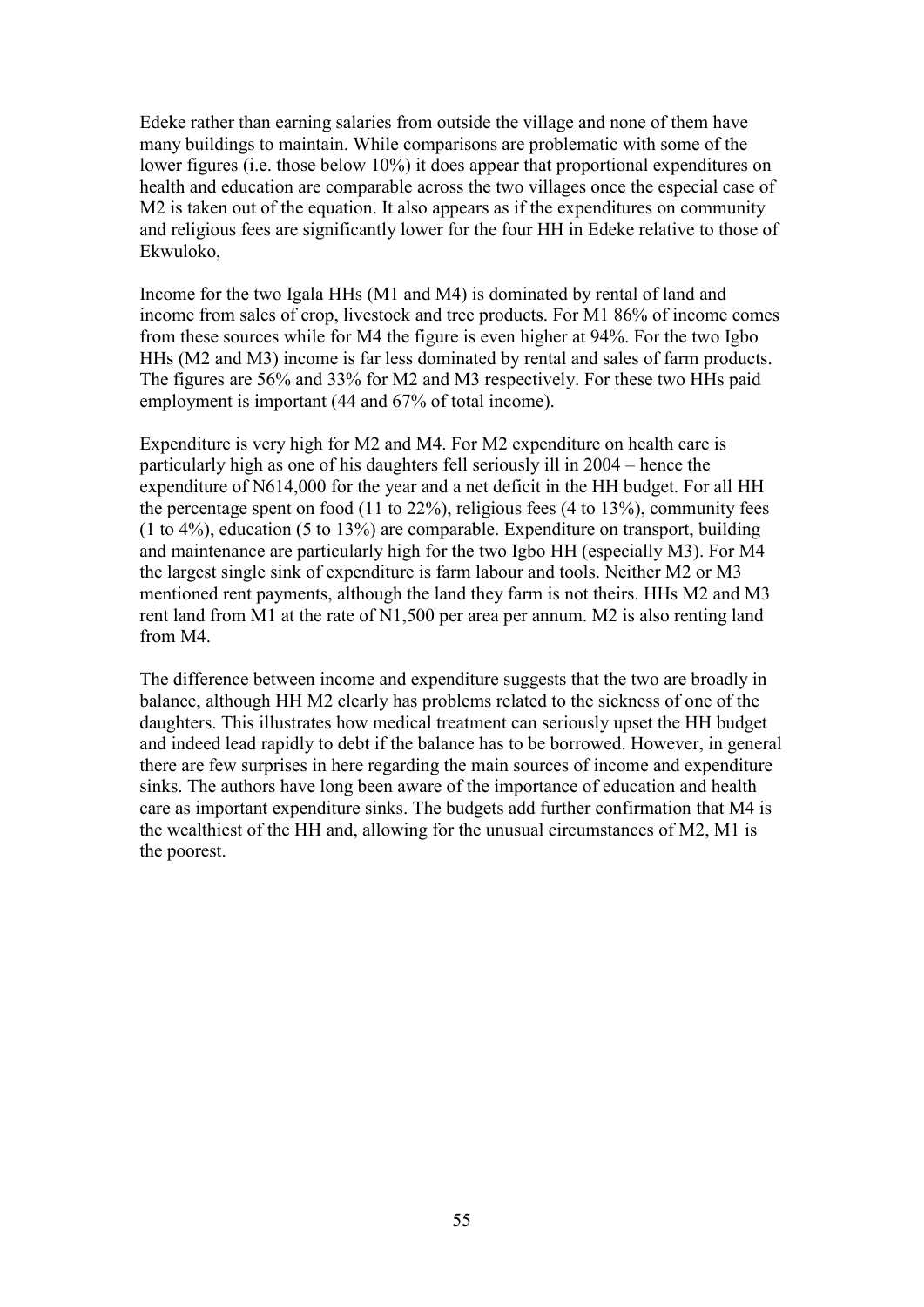#### **11. Vulnerability context**



vulnerability, improved food security, more sustainable use of natural resource base

The sections above have already described some of the trends and shocks which can be found in the two villages, and some of this was a familiar story to DDS. Increasing population in Igalaland is putting more pressure on land, and there is a general withdrawal of the younger generation from farming especially as younger men tend to migrate looking for work. Fallow periods are generally in decline and crops such as cassava which do well on depleted soil are increasing in acreage. Flooding, while positive if it occurs at the right time, can be highly damaging to livelihoods in Edeke if it occurs at times when crops are still growing. Added to all this is the more macroscale uncertainty generated by the economic and political situation in Nigeria, with local government workers, teachers, pensioners and so on often not being paid for months. Thus it is not difficult to imagine the problems of trying to survive in villages like Ekwuloko and Edeke. This tapestry is common not just within Igalaland or Nigeria but throughout West Africa and indeed beyond. However, the two villages also represent some interesting variations on the broad theme.

Ekwuloko is a village of two communities; Igala and Igbo. The Igbos are immigrants to the village, even if they have not come from very far away (the Igboland border is within a few miles of Ekwuloko). In Ekwuloko there did seem to be plenty of land and that explains why Igbos have migrated there. Thus the two populations have different asset bases. The Igalas have access to more land which they own while the Igbos have to rent. The HH are generalists. They grow a variety of crops and trees and engage in off-farm activities, including paid employment. In Edeke the less diverse cropping system with a dominance of rice and yam has led to greater specialisation and as yam is an expensive crop to grow an elaborate system of seed supply and credit has arisen which generates peaks and troughs of finance availability throughout the year. The HH budgets in Edeke paint a picture of credit dependency, and those HH also have a smaller asset base that those in Ekwuloko. The Edeke HH rent their land and need to have access to credit and good quality seed yam planting material. The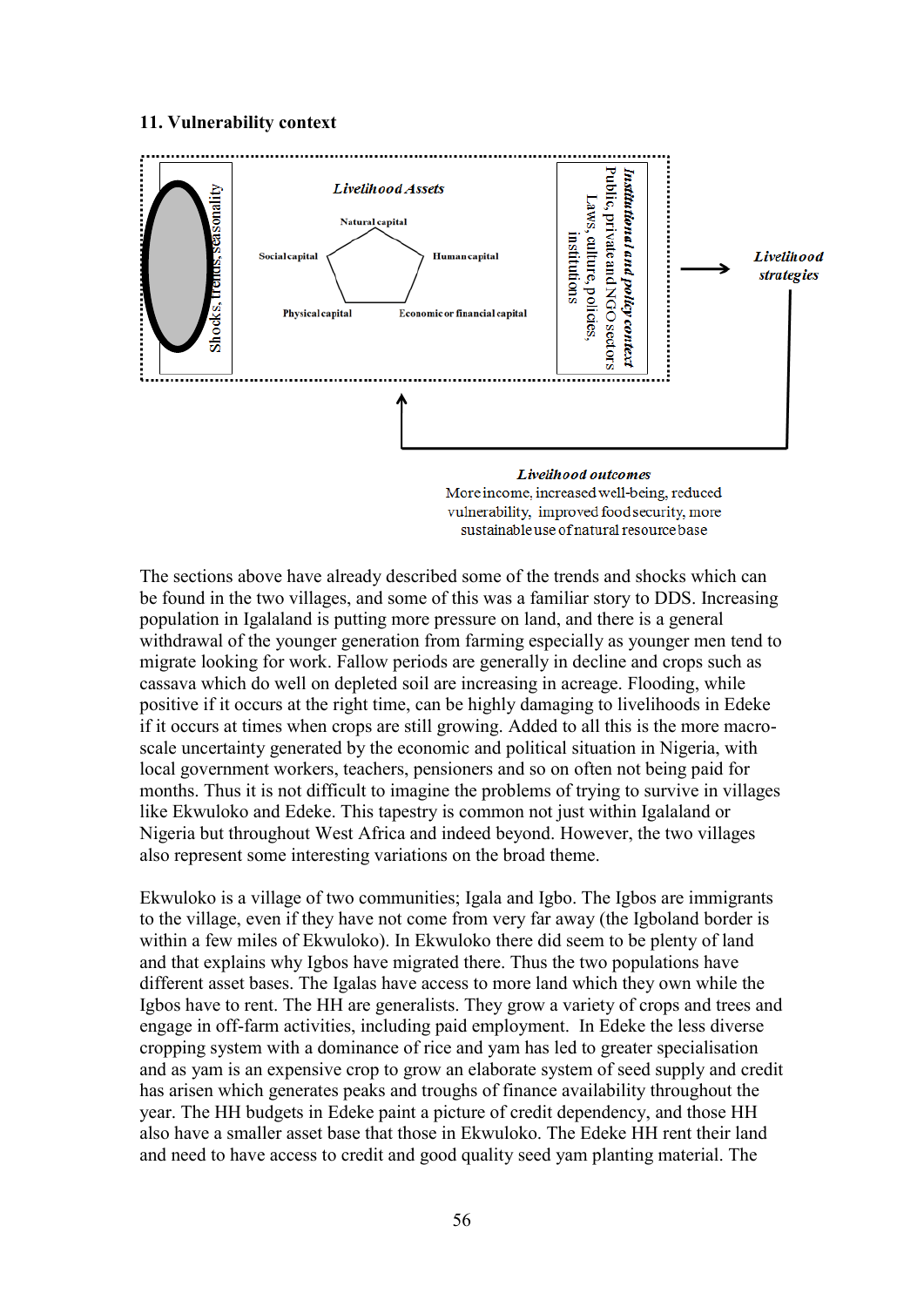sources of these have changed over the years and will probably change again in the future.

Social networks appear to be more diverse in Edeke and HH in that place have a higher degree of membership of such groups. Agriculture-based groups seem to be especially strong in Edeke. In theory, such networks should provide a valuable support-base for livelihood. Information can be exchanged and as some of the groups are state or national in scale then they could provide a valuable basis for feeding into policy. There is no evidence to suggest that such groups are under threat and, if anything, the diversity and extent of such groups has increased rather than diminished. To what extent they provide real support in terms of livelihoods is difficult to say, but it seems reasonable to suggest that membership is advantageous and the diversity of the groups seen in both villages is a positive contribution to livelihood.

So how do these differences affect vulnerability to shocks? This is a difficult question to answer despite all of the information that has been collected. In Edeke the livelihood base is more specialised (narrower) than Ekwuloko and this would suggest that they are more vulnerable to shocks. A catastrophic flood event does cause much damage and will wreck livelihoods at least for a time. Given the changes being brought about by global warming it is possible that river levels will rise and thus damaging flood events may increase in both frequency and intensity. Also, it is not just the natural shocks which need to be considered. The reliance on but a few crops for the bulk of HH income puts them at the mercy of price fluctuations. Up till now the price of yam has remained relatively high as many farmers in Igalaland and elsewhere have found it increasingly difficult to cultivate and have tended to switch to cassava. The yam specialists of Edeke can do well in these circumstances especially as yam remains a highly coveted food, but this may change. Do they have other options for replacing yam if prices crash? Given the nature of their land the answer is probably not. Other crops can be grown but they will not be as financially lucrative as yam, and fishing is also not a good substitute. One approach would be for them to reduce the costs of growing yam, and one of the major costs is seed material which they import each year from specialist seed yam growers along the western bank of the Niger river, but this is not an easy option and credit is critical. The dominance of the river in the lives of the people is indeed a mixed blessing. It 'gives' in terms of land replenishment, income from fishing and ease of transport but it can "take" in terms of its ferocity.

In Ekwuloko the wider base of livelihood would suggest a greater ability to deal with shocks and that village has certainly survived for a long time. Its links to the Igala ruling families also seems to add to a greater sense of resilience. The hybridisation of Igala and Igbo cultures provides a unique sense of looking towards both Igalaland and the much larger Igbo populations of the South east of Nigeria. Transportation links are being improved with the construction of a major highway linking Idah with Nsukka and on to Enugu. The cropping system is diverse relative to Edeke and drops in some crop prices can readily be accommodated by a shift to other crops or indeed forms of income. Despite all this the problems faced by Ekwuloko are probably the same as elsewhere – primarily the danger of losing its younger generations as they seek incomes elsewhere.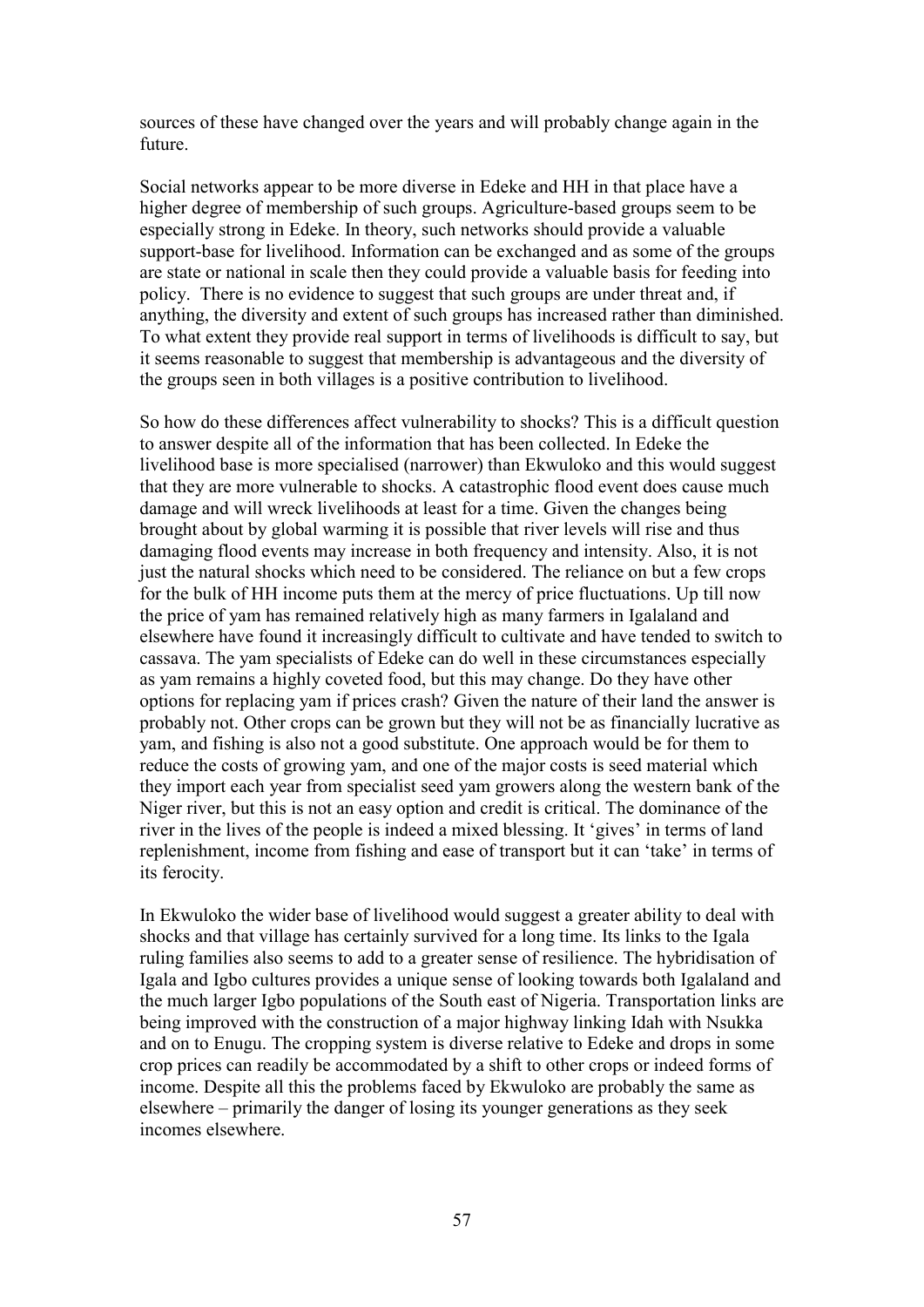## **12. Did SLA succeed?**

The final section of the paper will put the pieces of the SLA picture together and evaluate the advantages and disadvantages of the approach as well as outline what DDS could learn from it so as to inform changes to their credit scheme. Did the analysis succeed in terms of informing in terms of producing a story that DDS could use as the basis for change?

It must be noted that any SLA is by definition unique to the specific context within which it is applied. Thus there are facets of the Ekwuloko and Edeke analyses which inevitably only apply to those places. Ekwuloko is a border village in every sense of the term. It rests near to a border between Kogi and Enugu States but more importantly rests within an area of ethnic mixing. Many of the villages in that zone have the same mix of Igala and Igbo and to the west of Igalaland the border there with Benue State has villages with mixed Igala and Idoma communities. Nigeria is a country of 140 million people and there are hundreds of ethnic groups. Social borders between all of these groups are fuzzy. Thus while on the one hand any attempt to generalise the findings from Ekwuloko village may easily be resisted this should not be taken too far. Similarly, the village of Edeke is representative of thousands of such villages along the banks of that great river but they are obviously far different in context from the hundreds of thousands of villages that exist away from the two main rivers. Dismissal of any attempt to generalise from the Edeke results is all too tempting and to some extent is warranted but care does need to be taken to avoid rejecting any wider lessons that may be gleaned.

Nonetheless the case-study foundation of much of the SLA literature can be problematic precisely because it is so easily dismissed as being "site specific". While it is "analysis" in a real sense such studies can also be labelled with that most deadly of terms – being descriptive. In terms of the central import of SLA as a means of bringing about change this frankly does not matter, but there is a case to be made for enhancing the potential for comparative research with SLA so as to identify patterns (de Haan, 2005). In this study an attempt has been made to compare two villages that were expected to be quite different but this was not so much to identify a pattern, not possible with just two places in any case, but for DDS to learn about two extremes and how a new credit scheme may apply. While a more meta-SLA approach may be attractive in theory the practice may not be so easy. First there are issues of commonality in approach (or lack of it). SLA is a broad banner that covers many disparate practices even if the underlying philosophy is constant, and this may not help comparisons. Secondly, there is a 'lower common denominator' issue. Some SLAs are in greater depth than are others, thus the additional knowledge from some SLAs may be wasted as comparisons are not possible with other places where that knowledge was not gleaned. Therefore the danger is one of only being able to identify somewhat large-scale patterns that are almost meaningless; for example, that 'agriculture is an important component of livelihood in many places'!

Similar issues over representation arise within the villages. Only four HH were assessed in each place and they obviously represent a very small proportion of the village populations. In Ekwuloko there was an attempt to locate the four HH within the population in terms of some socio-economic indicators and results suggest that the four HH were at the upper end (better off) of the spectrum. In Edeke it was not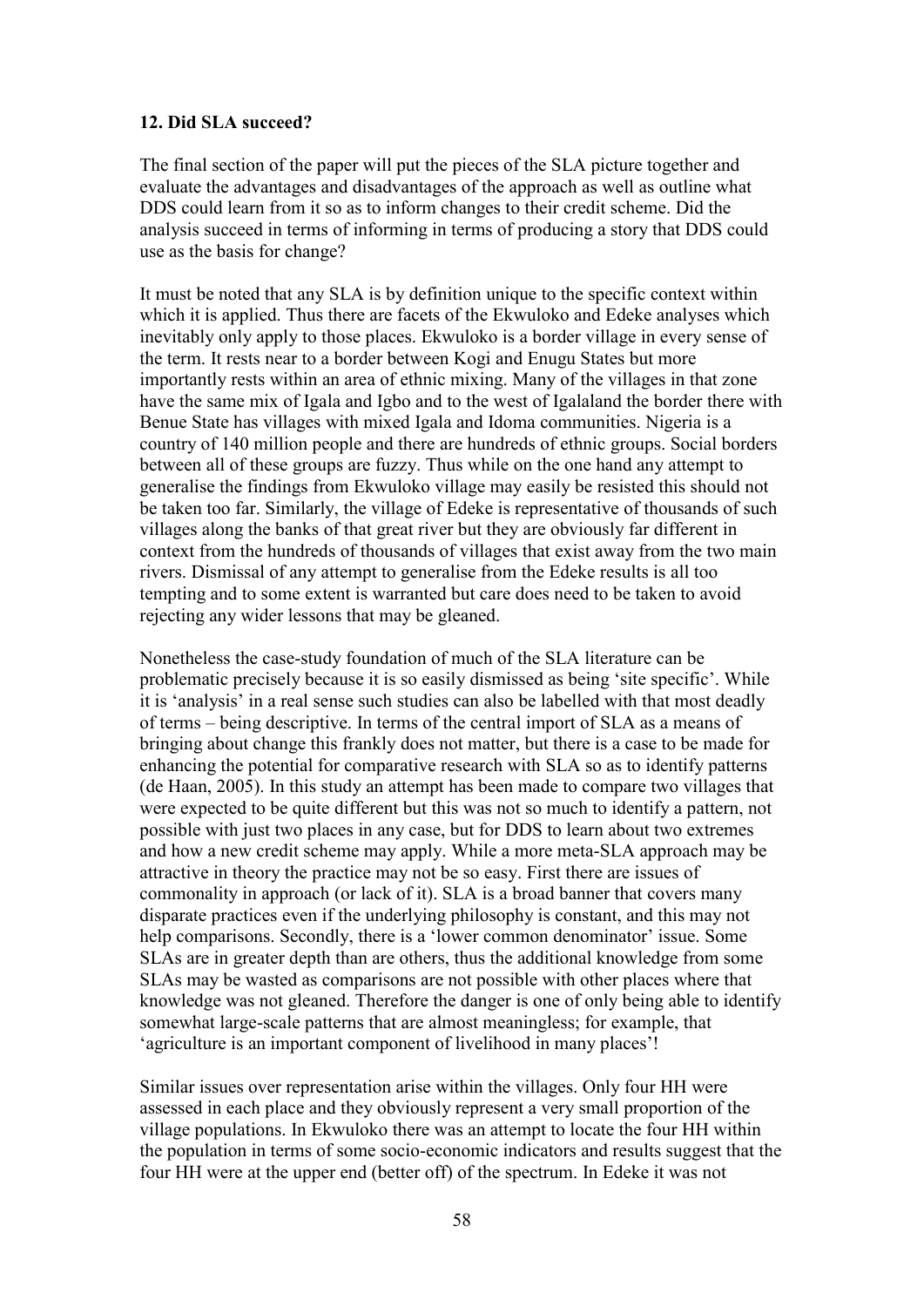possible to do this for logistical reasons. Thus even with a better spread of HH within the spectrum in Ekwuloko, and perhaps even more of them, there is always the criticism that those selected are unrepresentative of the village population as a whole. Community is indeed a myth and populations are not homogeneous. Conclusions drawn from the SLA on the four HH in Ekwuloko can always be contradicted by talking with another HH in a different compound along the same road. If one is only attempting to help those four HH then it may not matter, but if the aim is to draw out generalities that apply to a lot more HH then diversity will always win and some will either not be affected at all by any planned intervention and some could even be disadvantaged.

What do the SLAs say about the two villages? It is clear that Edeke is a quite different agro-ecological and socio-economic environment to Ekwuloko but that is not surprising as after all Edeke was chosen with precisely that in mind. It would have been astonishing if the results for the two places had been similar. Credit was clearly an important issue in Edeke and less so in Ekwuloko. Some of the women (and men) money lenders will reside outside of Edeke and they do wield much power. In a focus group discussion one of the four HHH said that he was wary of upsetting the money lenders by not borrowing from them in one year as after all what happens the following year when he may need credit? Breaking the HH out of such a credit trap is not easy given that whatever is done has to ensure sustainability so that the farmers and their families do not fear having to go back to the money lenders almost on their knees. Confidence is a critical ingredient for sustainable livelihood.

Can it be said that Ekwuloko is more sustainable than Edeke? Asking this question and indeed attempting to answer it is certainly tempting, but can it be done? At one level it may seem that Ekwuloko is the more sustainable of the two given that it has greater diversity in livelihood, at least in terms of the HH that were assessed. However the Edeke agricultural system works well even if the HH have to source expensive yam planting material from some distance away along the banks of the Niger and there is some reliance on credit. If sustainability is taken to be the ability of the system to resist and survive shocks then Ekwuloko would arguably be in a better position to switch between livelihood options. What would the HH in Edeke do if credit was no longer available from current sources at a reasonable cost? The problem with such hypothetical questions is that markets can shift. Why would the Edeke HH not be able to source credit from elsewhere as they have done in the past? It would take a major upheaval, such as rising river levels as a result of climate change, to bring about a major disruption to their way of life and that would also impact on millions of others. Therefore any attempt to empirically compare Edeke and Ekwuloko in terms of some normative definition of sustainability is problematic to say the least.

With regard to the SLA methodology it has to be stressed that the work involved, even when looking at relatively few households as in this case, was substantial. DDS expected this and hence during the process of village selection care was taken to think through the costs and the logistics involved. The awareness of DDS on the part of village HH in both places, but more so at Edeke, was of immense help and findings could be checked constantly with those who knew the villages well. DDS has key informants at all levels in Igala society from the Attah of Igala (the Chief of all Igala people) from the complex system of area and village chiefs to civil servants, business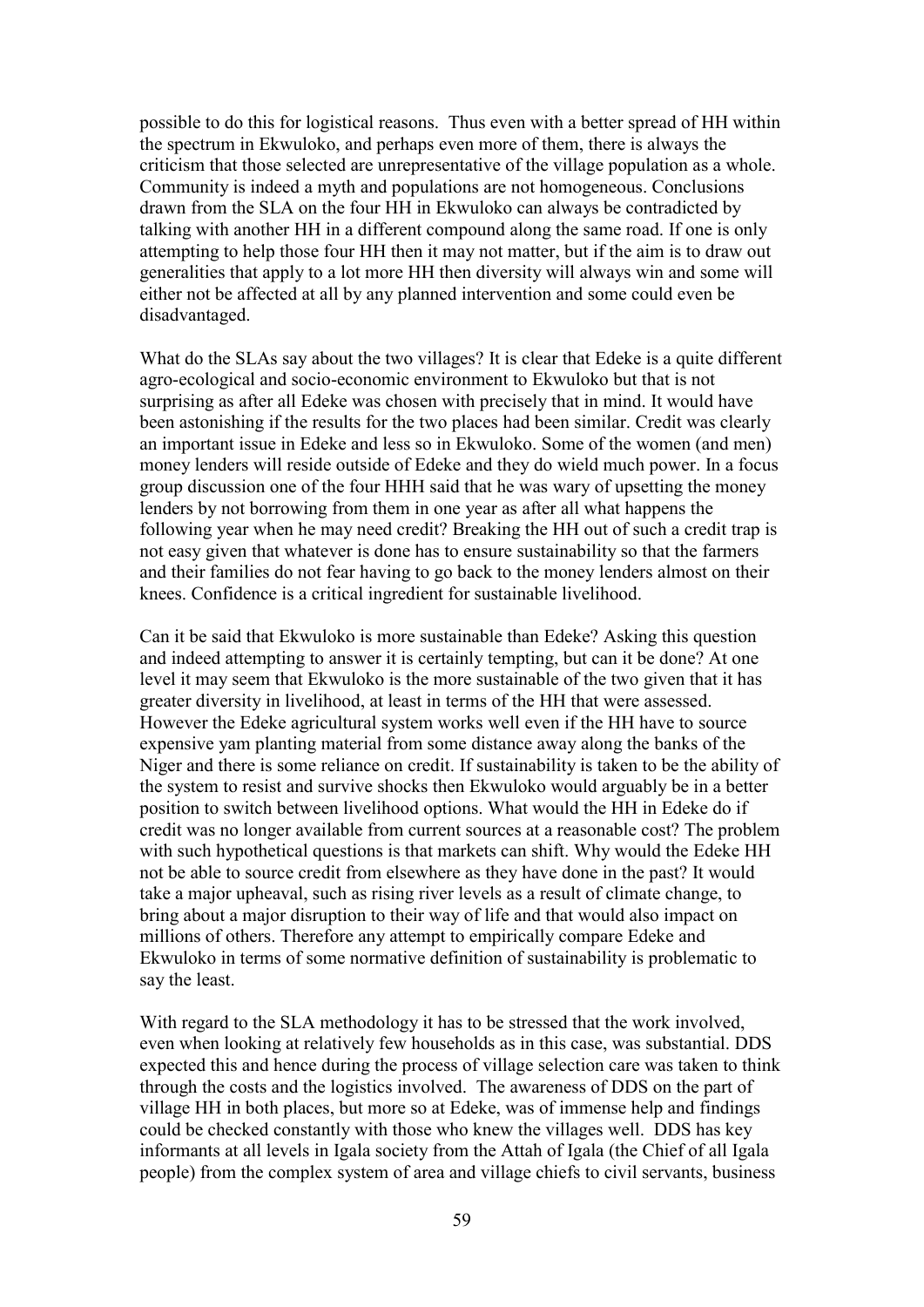men and women, religious groups (Christian and Muslem) and ordinary folk. Thus findings can be readily checked. The trust in DDS staff was also evident amongst the households. But even with all of these advantages and a relatively narrow focus on a few households the SLA was far from being easy or cheap. At its height DDS had one member of its staff dedicated almost full-time to the two SLA"s (a total of 2 years) and sometimes up to 4 of its other staff were drafted in to help. Add to this the cost of transport and subsistence in the field as well as processing data and the costs are significant.

As important as the logistics are even more important is the fact that to be effective an externally-led SLA, such as here, depends upon the quality and quantity of information supplied by those taking part. Indeed one of the criticisms often levelled at SLA is that it ends up being a cataloguing exercise which generates long lists of figures and can lessen the importance of "people". There is an important element of trust and the need to "truth" information which HH"s supply. In both cases, but especially in Ekwuloko, there was a tendency on the part of respondents to downplay their ownership of assets. In the case of farmer M4, for example, he purposely did not mention that he owned a much larger tract of land than he originally claimed. This, of course, would have a significant impact on an assessment of his asset base and hence options for improving livelihood sustainability. There are various reasons why HH would want to do this. For example:

- 1. *Tax* (or other government intervention). A fear that those engaged in SLA will report the findings back (directly or indirectly) to government officials who may then seek to increase taxes.
- 2. *Theft*. Revealing the ownership of assets may make the HH a target for thieves. It should ne noted that armed robbery in Nigeria is now widespread and with the opening up of Igalaland with new roads this has even spread to areas that had been relatively free of armed robbery. Given that Ekwuloko is more vulnerable in this sense, being far more accessible to vehicles, this was more of an issue in that place than Edeke.
- 3. *Development*. Claiming that the HH had less assets than they actually have could be seen as a means of enhancing the chances of more development coming to the village, or more precisely to the HH. The perception here might be that claiming relative wealth would be detrimental; any resources would go elsewhere.

Thus it should be noted that HH do have motives for not providing information or for exaggerating or downplaying some facts. This does not mean, of course, that skilled SLA facilitators can compensate to some extent for this. For example, it was clear to the DDS staff engaged in the Ekwuloko SLA that farmer M4 was "hiding something" and thus it was possible to tease out from him at least some of the additional land he owned. Observation can go a long way to identifying assets and this process can in turn engender better cooperation as respondents realise that some aspects of HH livelihood cannot be hidden or exaggerated. Thus the benefits of cataloguing assets are not simply the numerical lists that are generated at the end, although there are limits to what even the most skilled external observer can glean.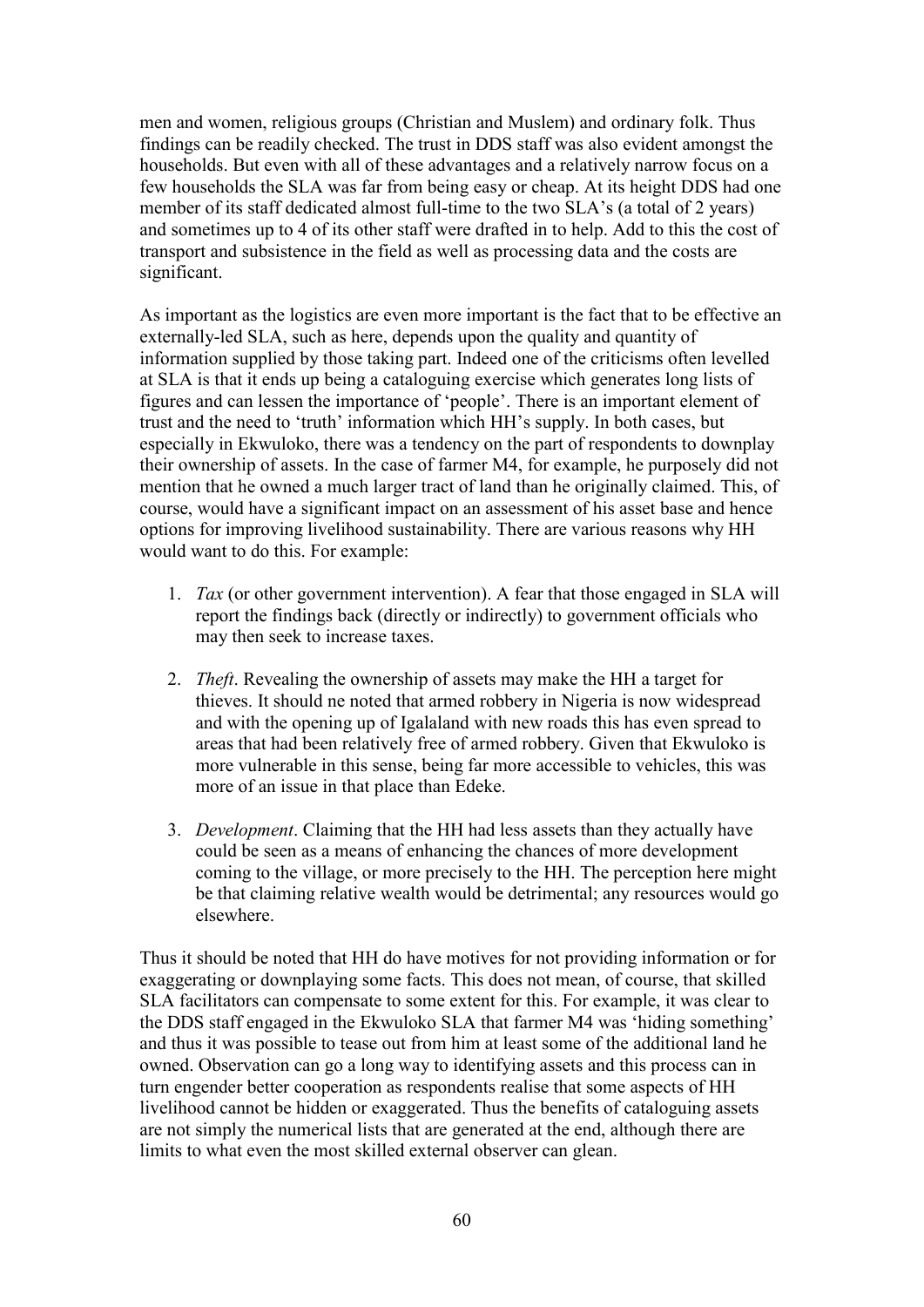

More income, increased well-being, reduced vulnerability, improved food security, more sustainable use of natural resource base

A second issue revolves around exactly how the SLA was employed to help inform the activities of DDS. The SLA model as suggested by DFID implies two forms of intervention which could take place. Firstly the SLA could be a part of a participatory process to allow HH and the "community" to learn about themselves and how they can best overcome any obstacles or take advantage of opportunities that may come to light. The limitation here, of course, is the assumption that the SLA will indeed bring to light these aspects which HH were not previously aware of. The danger is a simple response of "well we know that already so why did we have to go through all this?" or perhaps even "well OK but we don"t have the necessary resources to be able to address the problems that have been highlighted". More often or not the SLA is a prelude to a planned intervention on the part of an external agency acting on behalf of the community. Thus the SLA may generate learning at the local level but the findings are used to plan interventions which can help the community. This is illustrated by the boxes and arrows to the right of the DFID diagram. There is obviously a need to consider wider policy and other contexts and constraints that may operate.

Interestingly, in the case of DDS their motive for the SLAs in Ekwuloko and Edeke was to seek evidence to support or contradict a starting assumption that their credit scheme needed to be re-modelled and thus were exploring ways in which they could best do this. They were especially keen to move towards a more targeted approach to credit where recipients would use the money for a stated purpose rather than the more liberal 'give and forget' approach they had taken for some time and which was beginning to lead to problems in the 1990s. Given that the SLAs were being funded in part by DFID as a component of a seed yam project, and credit was likely to be a strand of the strategy, DDS saw the SLAs as providing useful information as to the range of income generation that HH could engage with. But why go to the trouble of such detailed analyses? Why not rely on existing knowledge of the local context? DDS certainly had much local knowledge and experience gained over 30 years of working in Igalaland, and had run a credit scheme for much of that time, but it was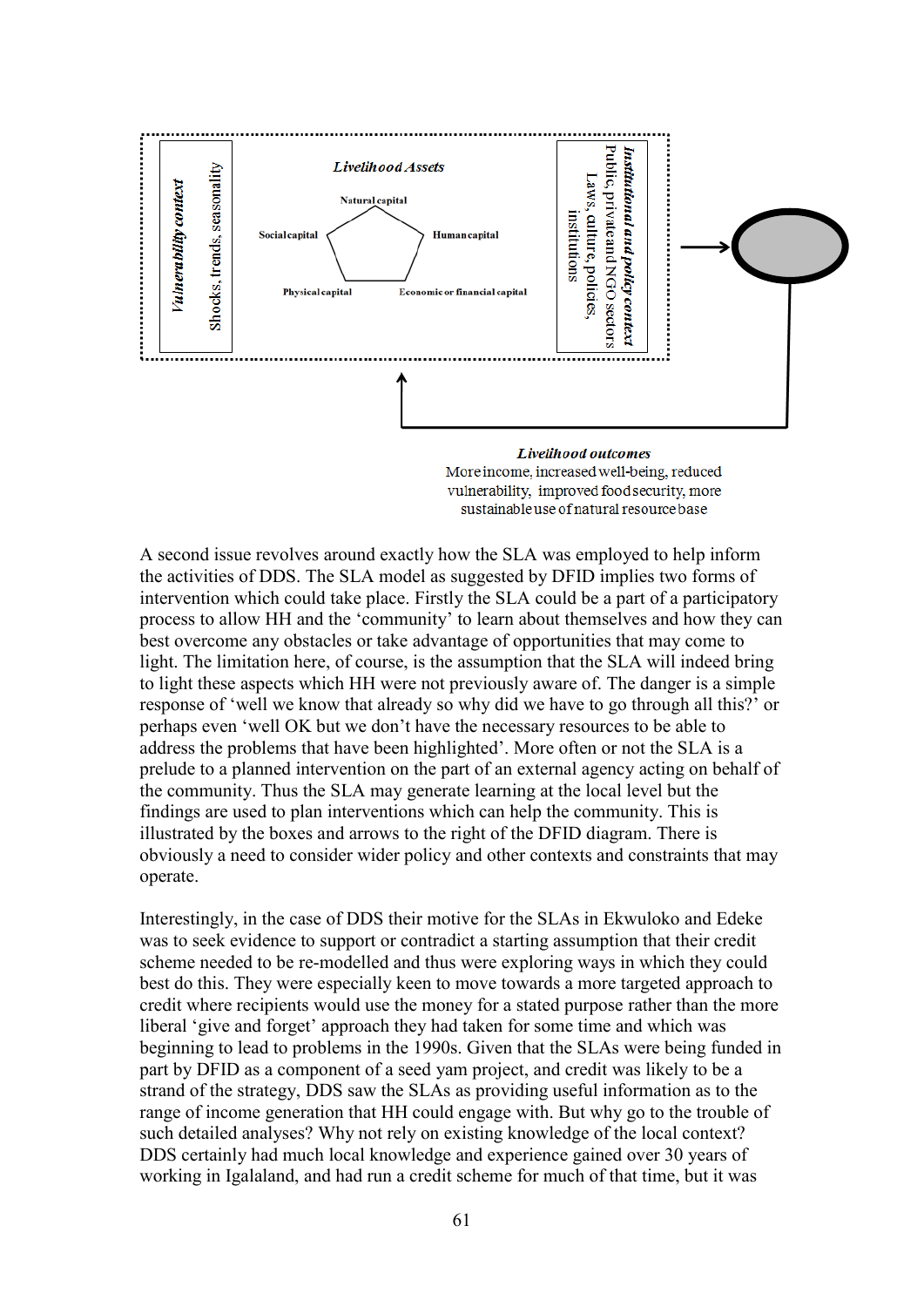also conscious of the need to link proposed change to evidence. Thus the SLAs were a part of an attempt to revise an existing intervention rather than about creating a new one. DDS certainly felt that it learned a great deal from the SLAs and its new credit scheme – FEED – does indeed have a much stronger emphasis on recipients to show how the credit helps to enhance their livelihood. Pining down a cause-effect relationship between the SLA and FEED is not easy given that DDS went into the SLA process with an underlying "feel" that their credit scheme needed to be targeted and be better linked to investment. In fact the evolution of the new approach to credit occurred in parallel with the SLA rather than at the end. Reliance on credit in Edeke was especially worrying and DDS has reviewed its credit provision to the riverine communities, although the matter is complicated given the presence of many local credit providers.



Nonetheless the question has to be asked as to whether a more "quick and dirty" approach would have succeeded better than was achieved by DDS? Frankly while this would have been a great deal cheaper and quicker it is doubtful whether it would have been any more successful in these circumstances and may well have been less so. Indeed did DDS need to do an SLA at all given their extensive knowledge of Igalaland. Could FEED have been designed without any resort to SLA? The fact that DFID was providing some funding for the SLAs may well have influenced the decision of DDS to widen the remit of the work, but such "what if" scenarios are not easy to dissect. DDS senior staff were certainly adamant that their redesign of the credit scheme would have to be based on "*village level studies*" as to what is required irrespective of DFIDs involvement. To some extent, of course, the fact that DDS underwent the SLAs as a basis for redesigning the credit scheme does provide them with a great deal of credibility and it has to be remembered that DDS obtains funding from a number of overseas aid agencies (Catholic Church-based and secular). These agencies constantly require DDS to provide arguments for its planned interventions, and DDS was seeking support from a major Irish aid agency to provide a "kick start"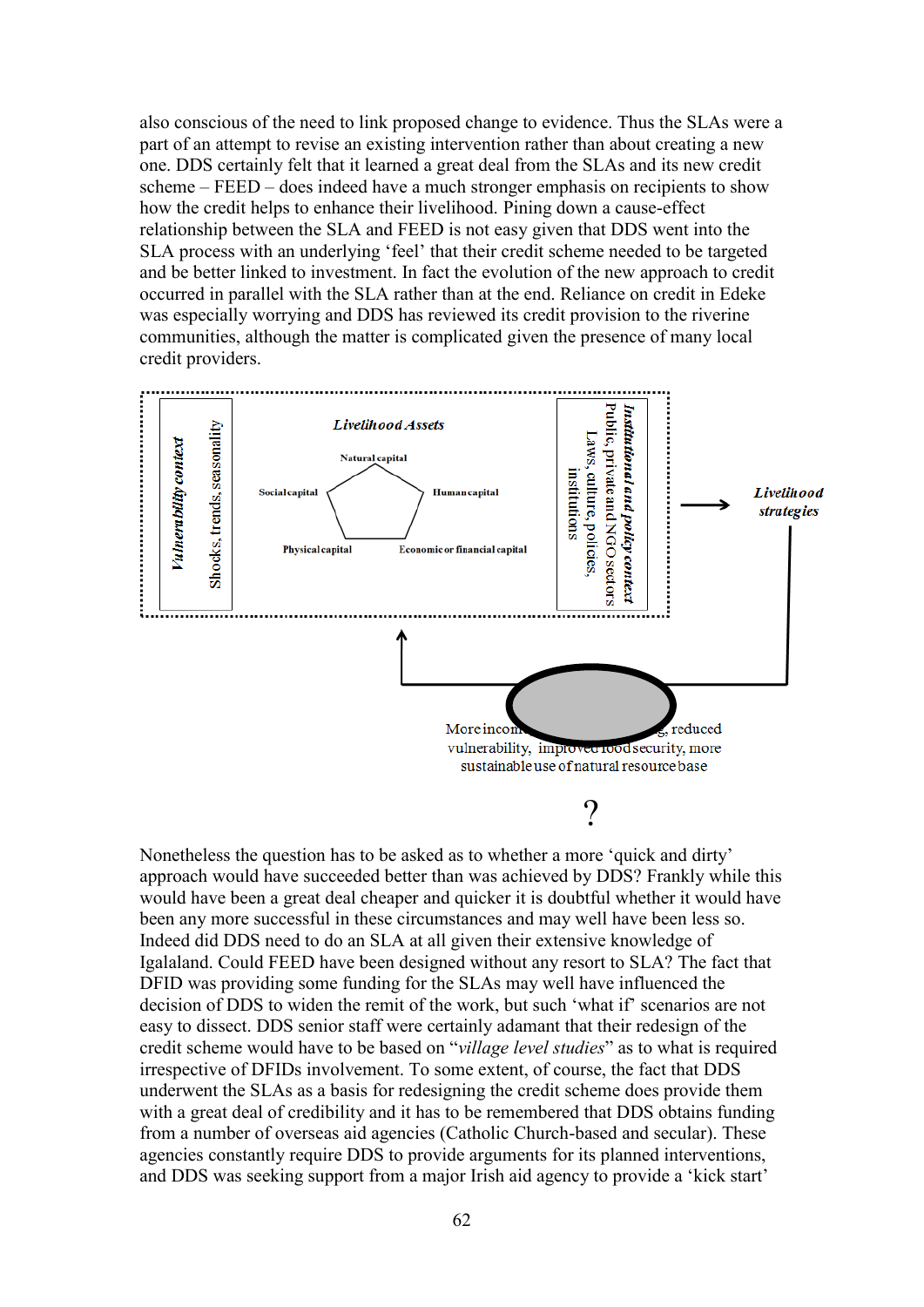from FEED. Indeed herein rests a dilemma? How is "success" to be assessed with SLA? Is it with the quality of the analysis, whatever that may mean, or quality of the analysis as a trade off with cost? Alternatively should "success" be gauged in terms of any change which followed the SLA rather than the SLA itself? Presumably all three of these stances could be adopted, albeit with greater emphasis upon what was finally achieved, and take the DFID model in its entirety, perhaps as part of a formal planning framework with indicators to measure success. DDS certainly saw the SLAs in Ekwuloko and Edeke as a success, and the farmers involved, especially those in Edeke, continue to engage in DDS projects. During interviews with senior DDS staff at the end of 2008 they maintained that the FEED programme is working well but that is where the story stops. It is not possible here to talk about how the credit scheme has impacted upon HH livelihoods and in turn enhanced (or not) the asset base.

#### **13. Some conclusions**

It has to be reiterated that despite the criticisms mentioned in the paper SLA does represent a significant step forward in development thinking. It is not so much that the methods are new but the philosophy that an intervention has to be founded on holistic thinking and be based on evidence and a sound understanding of constraints may sound obvious but SLA did help to crystallise all of this under one heading. The desire for evidence-based intervention and policy is still something of a Holy Grail even if it has received much attention in recent years. SLA is a manifestation of that desire but still has to operate within the maelstrom of other influences that typically come to bear on the nature of interventions and policies. There are always concerns of cost and practical feasibility to consider, of course, but there are other factors as well. In this case study the SLAs were undertaken with an intervention already very much in mind – credit. DDS has a long history of working in micro-credit provision and is institutionally geared towards implementation in terms of its staff training, experience and systems. Credit is undoubtedly important in Igalaland, as evidenced by the experiences of the Edeke HH, but here we have a situation where the SLA wasn"t the starting point but employed instead as a means of enhancing the function of an existing intervention. One can"t help but wonder how widespread this is within sustainable development? Are SLAs employed as genuine starting points which in effect exist on a blank canvass of interventions or are they implemented within a context of interventions already been identified (even if only loosely)? No doubt this would be an interesting area of research.

Thus as with all such attempts to bring about evidence-based approaches the implementation is a significant step up from theory (Singh and Gilman, 2002). The examples illustrated here show how much effort SLAs can demand and how vulnerable they can be to a good supply of quality information. These same issues have dogged 'evidence-based' approaches. The two SLAs described here 'worked' in the sense that much was learnt by all involved and DDS has gone on to use that information to help frame its new credit scheme. Indeed it is interesting to note how the development of FEED took place in parallel with the SLAs as a sort of dynamic learning process rather than waiting till the end of the SLAs. However the cost was high and even at the end there are still many questions left unanswered. SLA is also trying to address a moving target. A new set of SLAs with the same HH in Ekwuloko and Edeke would no doubt generate quite different results even if undertaken only a few years later.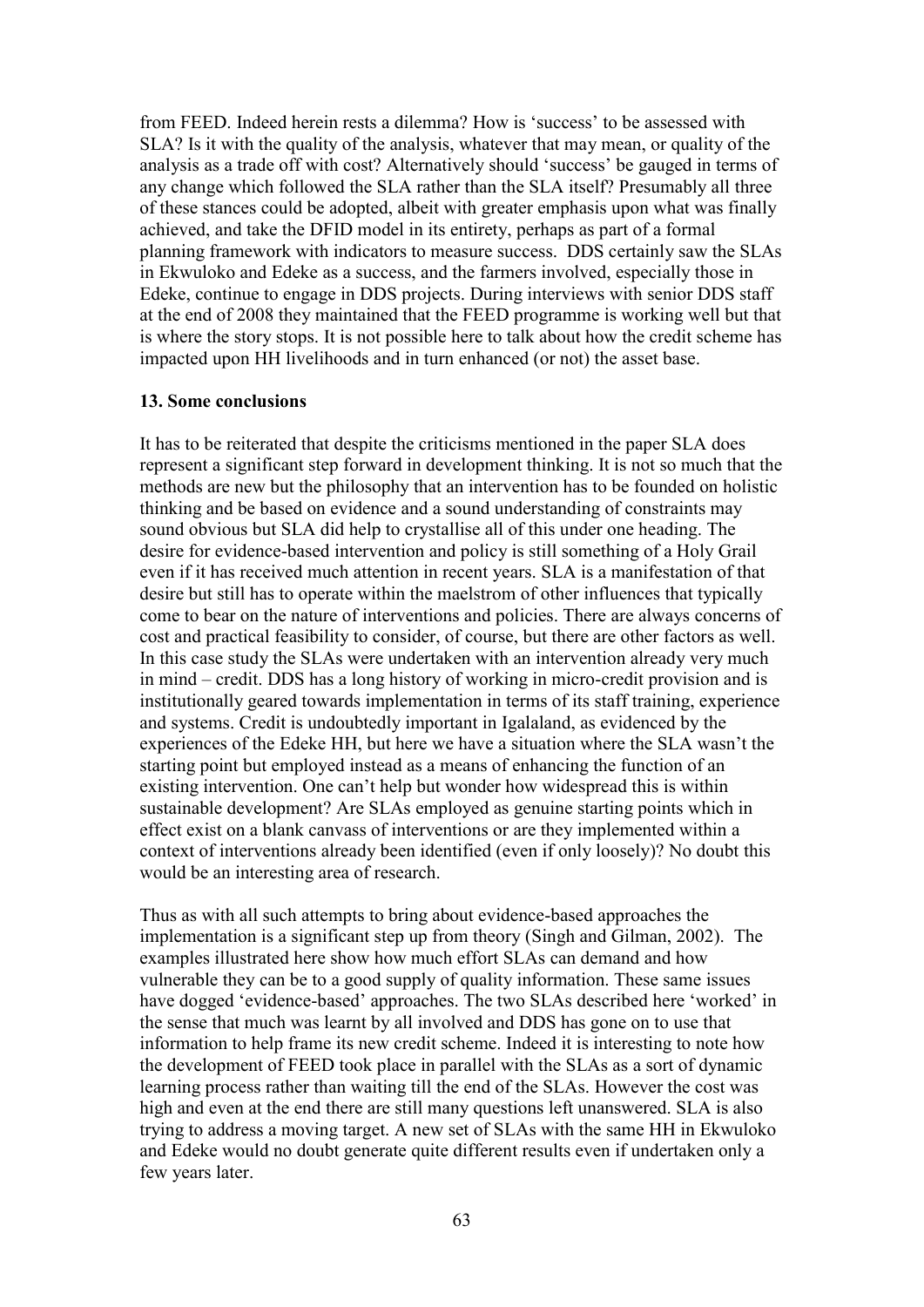SLA is an example of an approach founded on good theory driven by an understandable desire to link intervention to evidence, but there can be a tendency for good theory to obscure the equal need for good practice based upon that theory.

## **14. Acknowledgements**

The authors would like to begin by acknowledging the support of the late Bishop of Idah Diocese, Dr E. S. Obot, and for encouraging this type of intervention.

Within DDS, there are many who deserve mention including Remigius Ikkah, Gerard Obaje, Raphael Akubo, Clement Agada, Sunday Onakpa, Stephen Okanebu and last but certainly not least Sr Felicitas Ogbodo.

This work was partly funded by the Department for International Development (DFID) of the UK (ZA0566). Trocaire (Ireland) and Gorta (Ireland) deserve a big thank you for without their assistance the work would not have been possible. The views expressed in this report are the views of the authors and not necessarily the views of the Crop Protection Programme managed on behalf of DFID by NRIL or the views of DFID, Trocaire or Gorta.

# **15. References**

Amalric F (1998) The Sustainable Livelihoods Approach: General Report of the Sustainable

Livelihoods Project 1995–1997. Society for International Development, Rome.

Ashley C and Carney D (1999) Sustainable Livelihoods: Lessons from early experience. Department for International Development, London.

Bruckmeier K and Tovey H (2008). Knowledge in sustainable rural development: From forms of knowledge to knowledge processes. Sociologia Ruralis 48(3), 313- 329.

Butler LM and Mazur RE (2007). Principles and processes for enhancing sustainable rural livelihoods: Collaborative learning in Uganda. International Journal of Sustainable Development and World Ecology 14(6), 604-617

Carney D (ed.) (1998), Sustainable rural livelihoods. What contribution can we make? Department of International Development. Russell Press Ltd, Nottingham.

Carney D, Drinkwater, M, Rusinow, T, Neefjes, K, Wanmali, S and Singh, N (1999). *Livelihoods Approaches Compared*. Department for International Development, London.

Chambers, R and Conway, GR (1992). Sustainable rural livelihoods: Practical concepts for the 21st century. IDS Discussion Paper No. 296. IDS, Brighton.

Conroy, C and Litvinoff, M (eds.) (1988) The Greening of Aid: Sustainable Livelihoods in Practice. Earthscan Publications Ltd. London.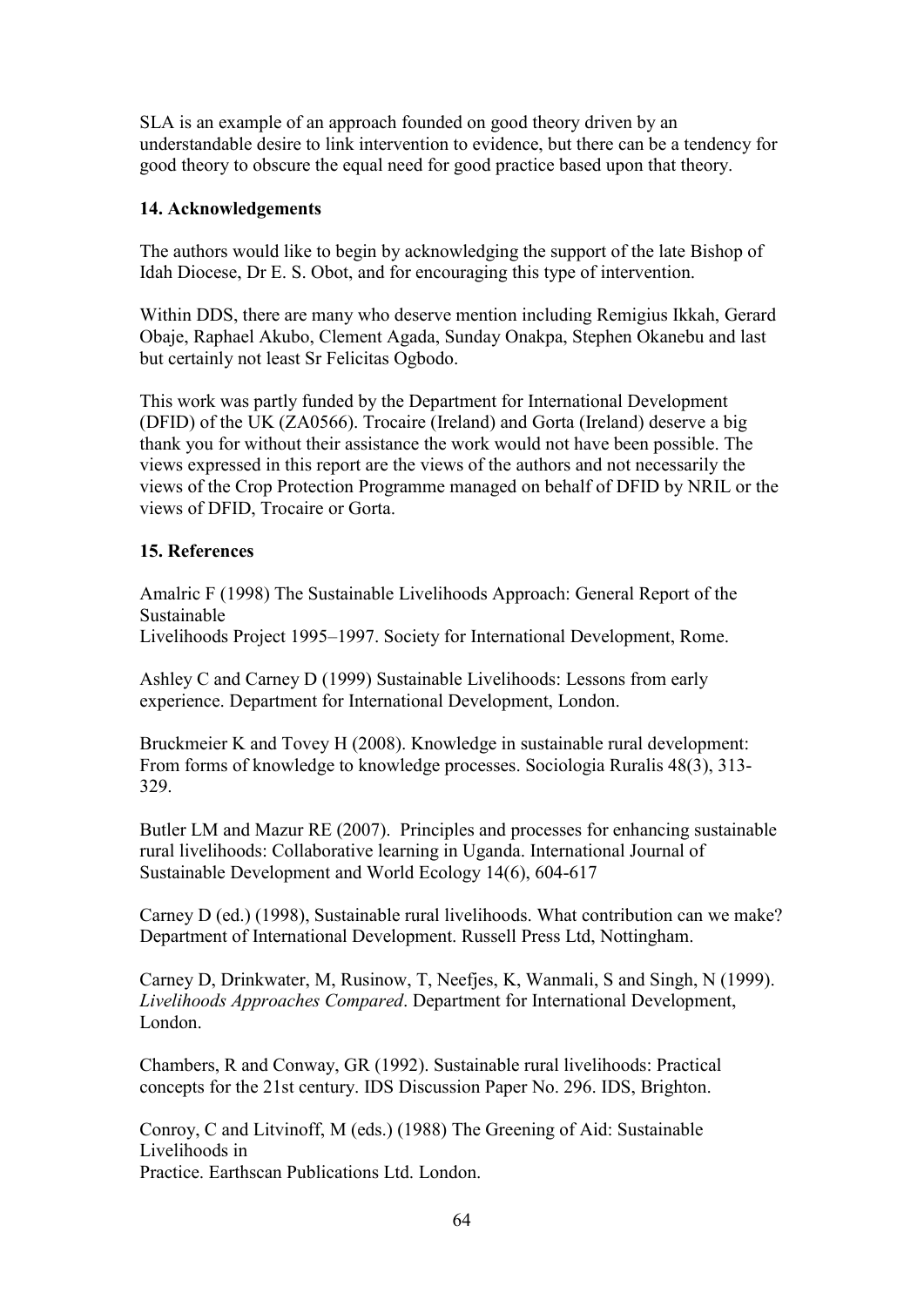Davies, S (1996) Adaptable Livelihoods: Coping with Food Insecurity in the Malian Sahel. Macmillan, London.

Department for International Development (DFID) (1997). Eliminating World Poverty: A Challenge for the 21st Century. White Paper on International Development. HMSO, London. Available at www.dfid.gov.uk/Pubs/files/whitepaper1997.pdf

Department for International Development (DFID) (1999) *Sustainable Livelihoods and Poverty Elimination*. Department for International Development, London.

Department for International Development (DFID) (2000a) Sustainable Livelihoods – current thinking and practice. Department for International Development, London.

Department for International Development (DFID) (2000b) Sustainable Livelihoods – building on strengths. Department for International Development, London.

Department for International Development (DFID) (2000c) Achieving Sustainability: Poverty Elimination and the Environment, Strategies for Achieving the International Development Targets. Department for International Development, London.

Department for International Development DFID (2000d) Eliminating World Poverty: Making Globalisation Work for the Poor, White Paper on International Development. London: Stationery Office.

D'Silva, BC and Raza MR (1980). Integrated rural development in Nigeria: The Funtua project. Food Policy 5(4), 282-297.

Ellis, F (2000) Mixing It: Rural Livelihoods and Diversity in Developing Countries. Oxford University Press, Oxford.

Farrington, J, Carney, D, Ashley, C and Turton, C (1999). Sustainable livelihoods in practice: early application of concepts in rural areas. Natural Resources Perspectives 42. Overseas Development Institute, London.

Farrington, J (2001). Sustainable livelihoods, rights and the new architecture of aid. Natural Resource Perspectives 69. Overseas Development Institute, London.

Fenichel, A and Smith B (1992). A successful failure - integrated rural-development in Zambia. World Development 20(9), 1313-1323

de Haan, LJ (2005). How to research the changing outlines of African livelihoods. Paper presented at the 11th General Assembly of CODESRIA, 6-10 December 2005, Maputo 2005.

Gaiha R, Imai K, Kaushik PD (2001). On the targeting and cost-effectiveness of antipoverty programmes in rural India. Development and Change 32(2), 309-342.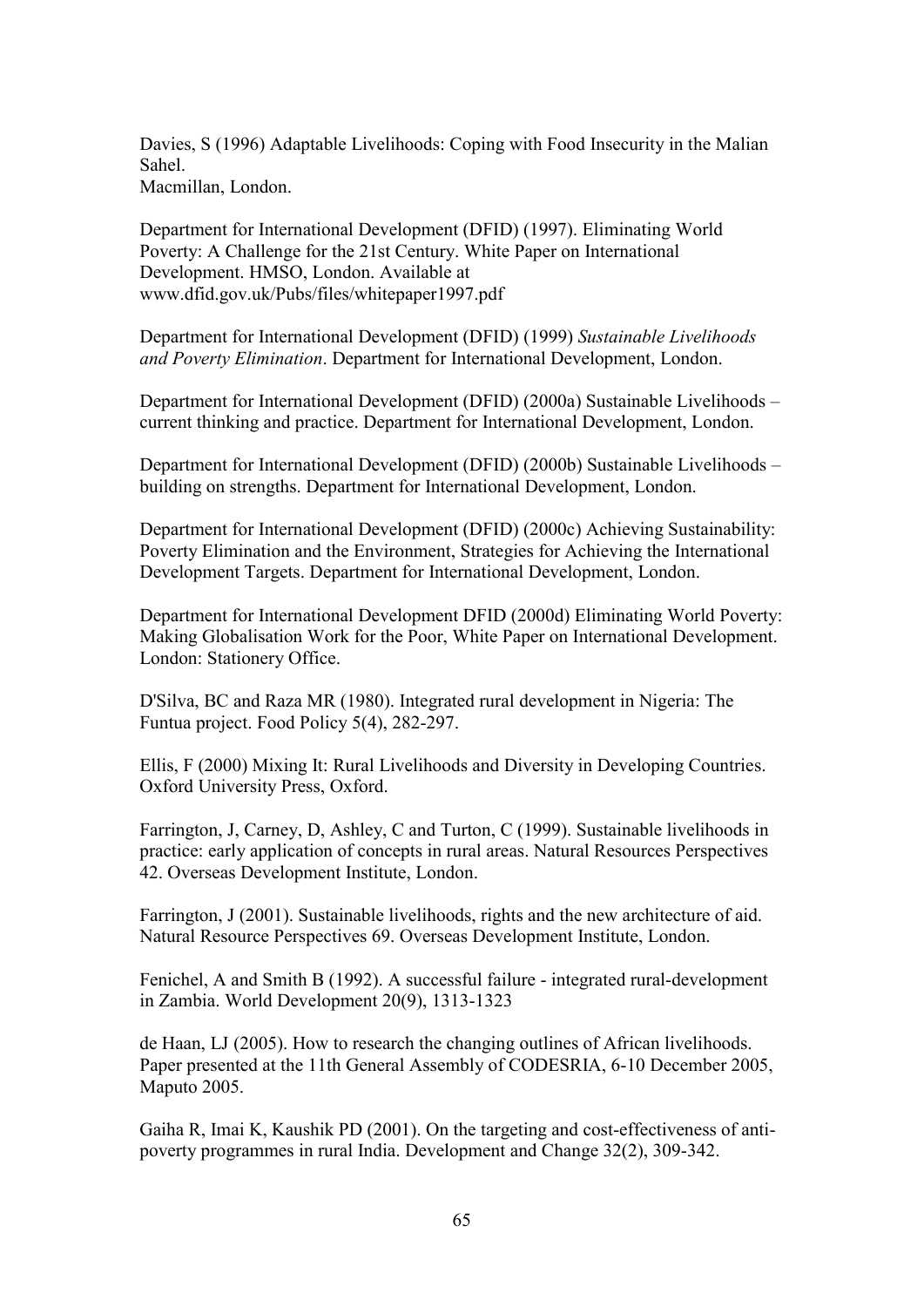Guyer, J and Peters, P (1987), Introduction. Conceptualizing the household: issues of theory and policy in Africa. Development and Change Special Issue 18(2), 197-214.

Helmore, K and Singh N (2001) Sustainable Livelihoods: Building on the Wealth of the Poor. Kumarian Press, Connecticut, USA.

Huston, AC (2008). From research to policy and back. Child Development 79(1), 1- 12.

Long, N (1984), Family and work in rural societies. Tavistock Publications, London.

Neefjes, K (2000) Environments and Livelihoods: Strategies for Sustainability. Oxfam, Oxford.

Neylan, J (2008). Social policy and the authority of evidence. The Australian Journal of Public Administration 67(1), 12-19.

Odero, KK (2006). Information capital: 6th asset of sustainable livelihood framework. Discovery and Innovation 18(2), 83-91.

Pawson, R (2006). Evidence-based policy: A realist perspective. Sage Publications

Ravallion M (1997). Good and bad growth: The Human Development Reports. World Development 25 (5), 631-638.

Rennie, K and Singh, N (1996) Participatory Research for Sustainable Livelihoods: a Guidebook for Field Projects. International Institute for Sustainable Development, Manitoba, Canada

Roe, EM (1998) Policy Analysis and Formulation for Sustainable Livelihoods. New York: United Nations Development Programme.

Ruttan, VW (1984). Integrated rural development programmes: A historical perspective. World Development 12(4), 393-401.

Sanderson, I (2002). Evaluation, policy learning and evidence-based policy making. Public Administration 80(1), 1-22.

Scoones, I (1998) 'Sustainable Rural Livelihoods: A Framework for Analysis', Working Paper 72, Brighton, UK: Institute for Development Studies.

Sen AK (1984). Resources, Values and Development. Harvard University Press, Cambridge, Mass.

Sen AK (1985). Commodities and Capabilities. Oxford University Press, Oxford.

Sen AK (1999). Development as freedom. Oxford University Press, Oxford.

Shankland, A (2000) "Analysing Policy for Sustainable Livelihoods", Research Report 49,

Brighton, UK: Institute of Development Studies.